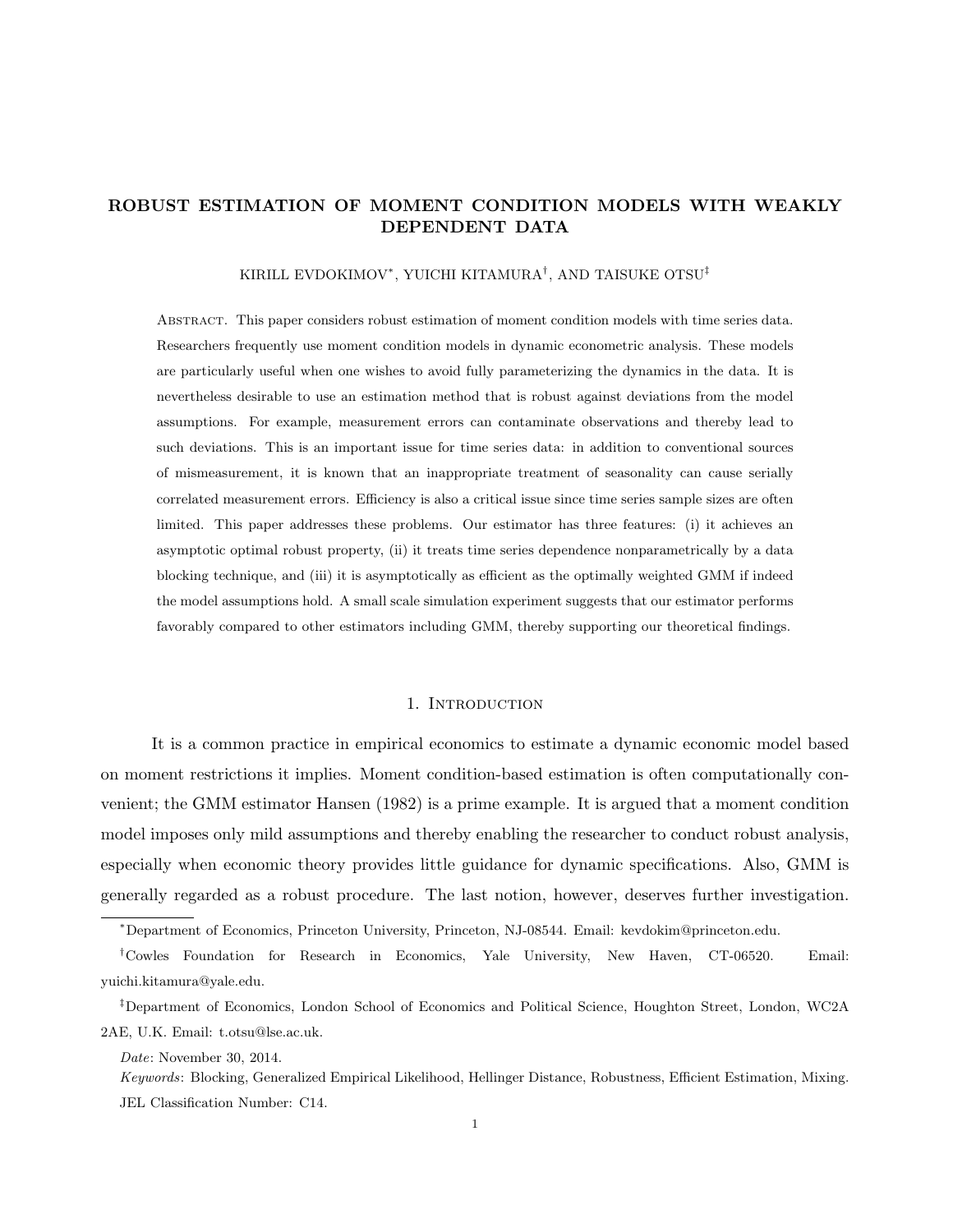Indeed, this paper demonstrates that an alternative estimator, which is termed the blockwise minimum Hellinger distance estimator (the blockwise MHDE), possesses a desirable robust property. The GMM estimator does not share this property, and our experimental result indicates that the latter can be sensitive to deviations from the model assumptions.

We now introduce some notation to formalize our problem concerning robustness. Consider a measurable space  $(\Omega, \mathcal{F})$ . Throughout this paper we consider time series of X-valued random variables, where  $\mathcal{X} \in \mathbb{R}^d$ , and define  $\mathcal{X}^{\infty} = \mathcal{X} \times \mathcal{X} \times \dots$ . Let  $\mathcal{A}^{\infty}$  signify the Borel  $\sigma$ -algebra on  $\mathcal{X}^{\infty}$ . A measurable function  $X^{\infty}$ :  $\Omega \to \mathcal{X}^{\infty}$  determines an infinite sequence  $X^{\infty}(\omega) = (...X_{-1}(\omega), X_0(\omega), X_1(\omega)...)$  for a given  $\omega \in \Omega$ .

Let  $g: \mathcal{X} \times \Theta \to \mathbb{R}^m$  be a vector-valued function parameterized by a p-dimensional vector  $\theta$ which resides in  $\Theta \subset \mathbb{R}^p$ . Let  $P_0$  be a probability measure on the complete space of full trajectories  $(\Omega, \mathcal{F})$ , and suppose a random sequence  $X^{\infty}$  is strictly stationary under  $P_0$ . Moreover, suppose a model restriction of the following form holds for  $P_0$ :

<span id="page-1-0"></span>(1.1) 
$$
E_{P_0}[g(X_t, \theta_0)] = \int g(X_t(\omega), \theta_0) P_0(d\omega)
$$

$$
= 0, \quad \theta_0 \in \Theta.
$$

The goal of the econometrician is to estimate the unknown  $\theta_0$ . Note that the parameter  $\theta_0$  is identified by the marginal distribution of  $X_t$  only.

The model [\(1.1\)](#page-1-0) imposes only mild restrictions on  $P_0$ , both in terms of distributional assumptions and dynamic specifications. It is, nevertheless, realistic to assume that the data observed by the researcher is drawn from a probability measure that is not  $P_0$  in the model [\(1.1\)](#page-1-0), but its perturbed version, due to, say, measurement errors. Let Q denote such a "perturbed" probability measure. The econometrician observes data  $(x_1, ..., x_n)$ , n consecutive values in a realization of the random element  $X^{\infty}$  that obeys Q, and calculates an estimator  $\hat{\theta} = \hat{\theta}(x_1, ..., x_n)$ . The goal is to obtain an estimator whose deviation from  $\theta_0$  (which corresponds to  $P_0$ ) remains stable as far as Q is reasonably close to  $P_0$ .

This paper develops a formal theory of robust estimation for moment condition model with dependent data. There is a vast literature on robust methods in econometrics and statistics. A line of research that is highly relevant to the current paper is initiated by a seminal paper by Beran (1977). It considers robust estimation of parametric models with IID data, and shows that the minimum Hellinger distance estimator (MHDE) has desirable properties. The parametric MHDE is robust in the sense that it is relatively insensitive to perturbations in the density that generates observations. Moreover, in the absence of such perturbations it is asymptotically equivalent to the ML estimator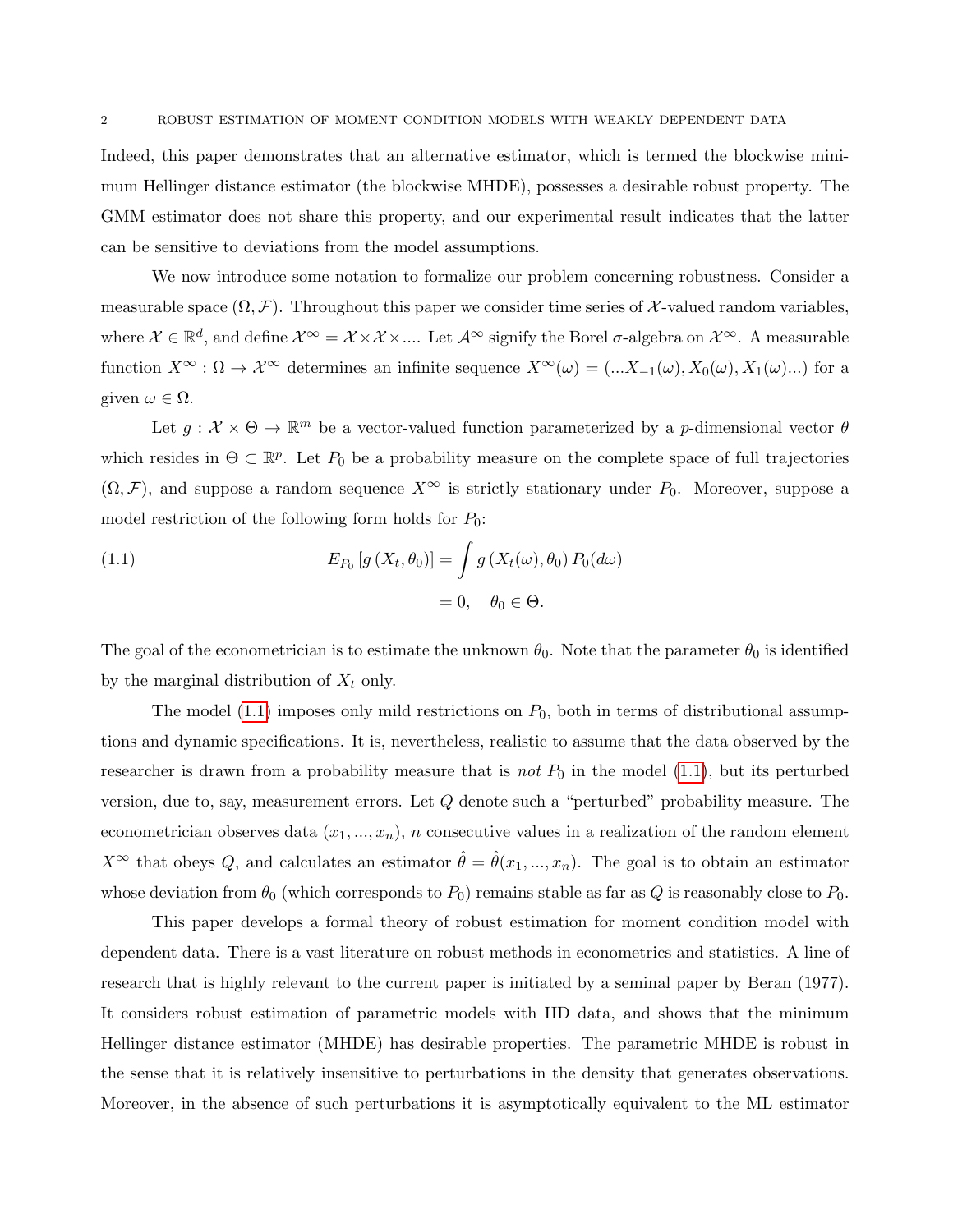and therefore asymptotically efficient, at least to the first order. Thus the MHDE is robust and asymptotically efficient at the same time. Further theoretical developments on this finding can be found, for example, in Donoho and Liu (1988) and Rieder (1994). Kitamura, Otsu, and Evdokimov (2013) consider the moment condition model as presented above, under the assumption that the data is IID. They develop a robustness theory that deals with the semiparametric nature of the moment condition model, and show that the MHDE applied to the moment restriction model (the moment restriction MHDE) possesses an asymptotic minimax optimal robustness property. Also, analogous to Beran's result for the parametric MHDE, the moment restriction MHDE remains to be semiparametrically efficient in the absence of perturbations. Thus the moment restriction MHDE is robust and efficient in a semiparametric sense.

The present paper extends the above research on robustness to time series data. This is a practically important problem. For example, in addition to conventional mis-measurements, it has been pointed out that an inadequate seasonal adjustment yields serially correlated measurement errors that are very hard to deal with (see, Ashley and Vaughgan, 1986, for example). In spite of this, robust estimation has been mainly studied in the IID context. Dependent data introduces new challenges into the analysis. For instance, the study of Kitamura, Otsu, and Evdokimov (2013) employs Le Cam-type results but no such results are known for the case of dependent data, hence a different approach is needed.

For dependent data, the literature has focused on parametric time series models Martin and Yohai (1986) or location parameter estimation in Gaussian time series with infinite dimensional correlation matrix (Andrews, 1982, 1988). The model considered here is semiparametric as it does not make distributional assumptions, and it also involves nonparametric treatments of dependence. This problem poses novel and important theoretical challenges. For example, robustness analysis as developed by Bickel (1981), Beran (1977, 1984) and Rieder (1994) requires a definition of infinitesimal neighborhoods (of probability measures) against which one wishes to remain robust. This has been considered extensively in the literature for IID data, though an appropriate its extension to weakly dependent data is not obvious. Our analysis of optimal robustness also entails intricate technical problems: for example, an appropriate least favorable distributions is an important building block of our minimax optimality theory, and obtaining it under dependence and blocking calls for new techniques. Needless to say, derivations of asymptotic distributions require appropriate treatments of dependence as well. The paper addresses these problems.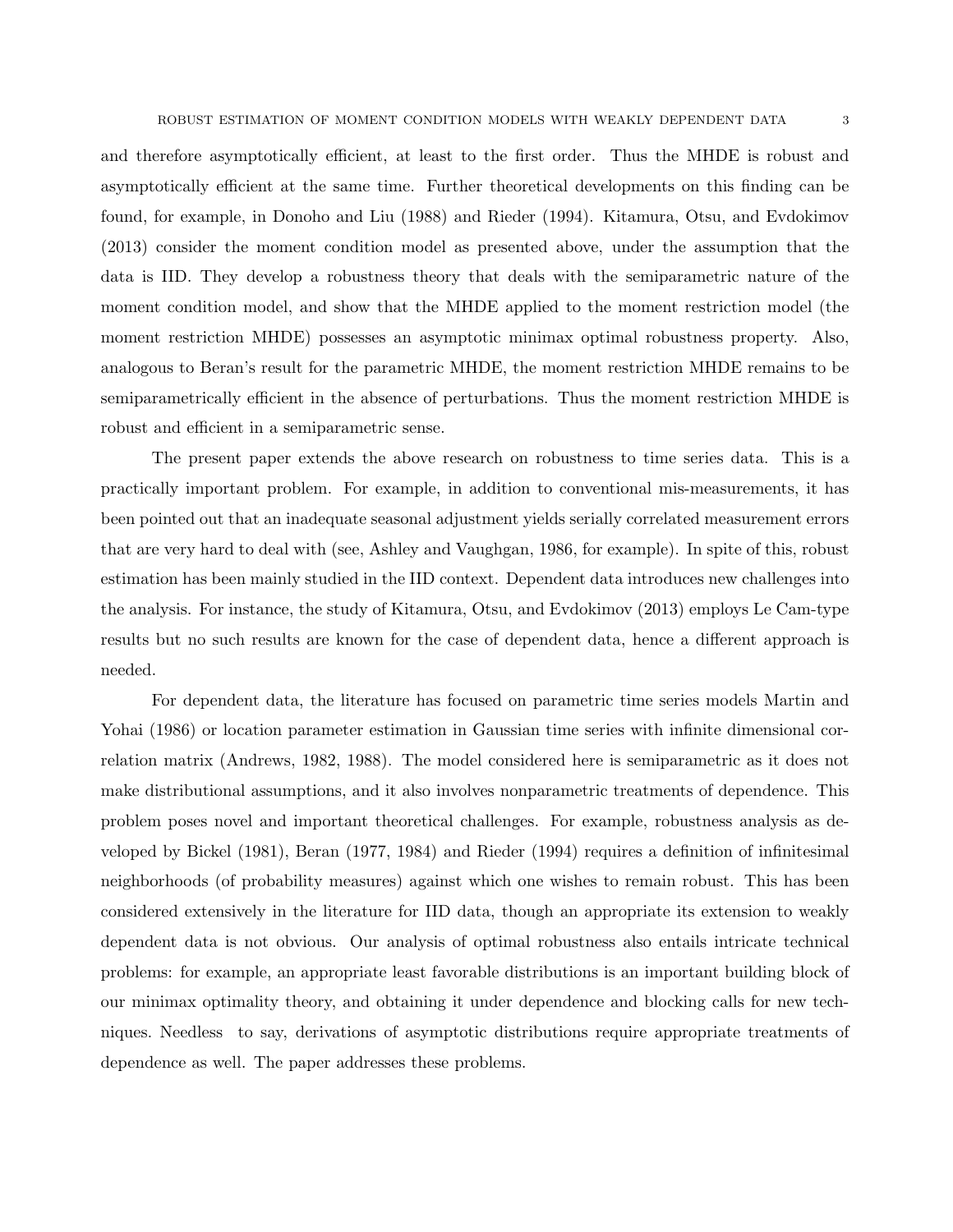### 2. The Estimator

As in Andrews (1982) and Kitamura, Otsu, and Evdokimov (2013), the notion of MHDE plays a central role in this paper. The Hellinger distance between two probability measures is defined as follows:

**Definition 2.1.** Let P and Q be probability measures on  $\mathcal{X}^s := \otimes_{i=1}^s \mathcal{X}, s \geq 1$ , with densities p and q with respect to a dominating measure  $\nu$ . The Hellinger distance between P and Q is then given by:

$$
H(P,Q) = \left\{ \int_{\mathcal{X}^s} \left( p^{1/2} - q^{1/2} \right)^2 d\nu \right\}^{1/2} = \left\{ 2 - 2 \int_{\mathcal{X}^s} p^{1/2} q^{1/2} d\nu \right\}^{1/2}
$$

.

One may rewrite the above as:

$$
H(P,Q) = \left\{ \int \left( dP^{1/2} - dQ^{1/2} \right)^2 \right\}^{1/2} = \left\{ 2 - 2 \int dP^{1/2} dQ^{1/2} \right\}^{1/2}
$$

which is convenient as it avoids an explicit use of the dominating measure. Note that the above definition can be used to define the distance between two s-dimensional joint distributions for an arbitrary s, and the dimensionality s is treated implicitly in the notation.

The Hellinger distance H yields a natural method for estimating  $\theta_0$  in [\(1.1\)](#page-1-0). This is straightforward to see, at least when the data is IID. Suppose  $\{x_t\}_{t=1}^n$  is an IID sequence with each  $x_t$  distributed according to a measure  $\mu_0$  defined on X, so that  $P_0 = \mu_0^{\otimes n}$ . Under this extra assumption [\(1.1\)](#page-1-0) becomes

(2.1) 
$$
\int_{\mathcal{X}} g(x,\theta_0) d\mu_0 = 0.
$$

Consider the following population problem:

<span id="page-3-0"></span>
$$
v(\theta) := \min_{\tilde{\mu} \ll \mu_0} H(\tilde{\mu}, \mu_0) \quad s.t. \int g(x, \theta) d\tilde{\mu} = 0, \int d\tilde{\mu} = 1.
$$

An application of convex duality yields

$$
v(\theta) = \max_{\gamma} - \int \frac{1}{1 + \gamma' g(x, \theta)} d\mu_0
$$

(see, for example, Kitamura (2006) for details). But if  $\theta_0$  is identified in [\(2.1\)](#page-3-0), minimizing  $v(\theta)$ ) over  $\theta \in \Theta$  leads to  $\theta_0 = \operatorname{argmin}_{\theta \in \Theta} v(\theta)$ . In sum,

$$
\theta_0 = \operatorname*{argmin}_{\theta} \max_{\gamma} - \int \frac{1}{1 + \gamma' g(z, \theta)} d\mu_0 = \operatorname*{argmin}_{\theta} \max_{\gamma} -E_{\mu_0} \left[ \frac{1}{1 + \gamma' g(x, \theta)} \right].
$$

Form a natural sample analogue to define:

$$
\hat{\theta} = \underset{\theta}{\text{argmin}} \max_{\gamma} -\frac{1}{n} \sum_{t=1}^{n} \frac{1}{1 + \gamma' g(x_t, \theta)}.
$$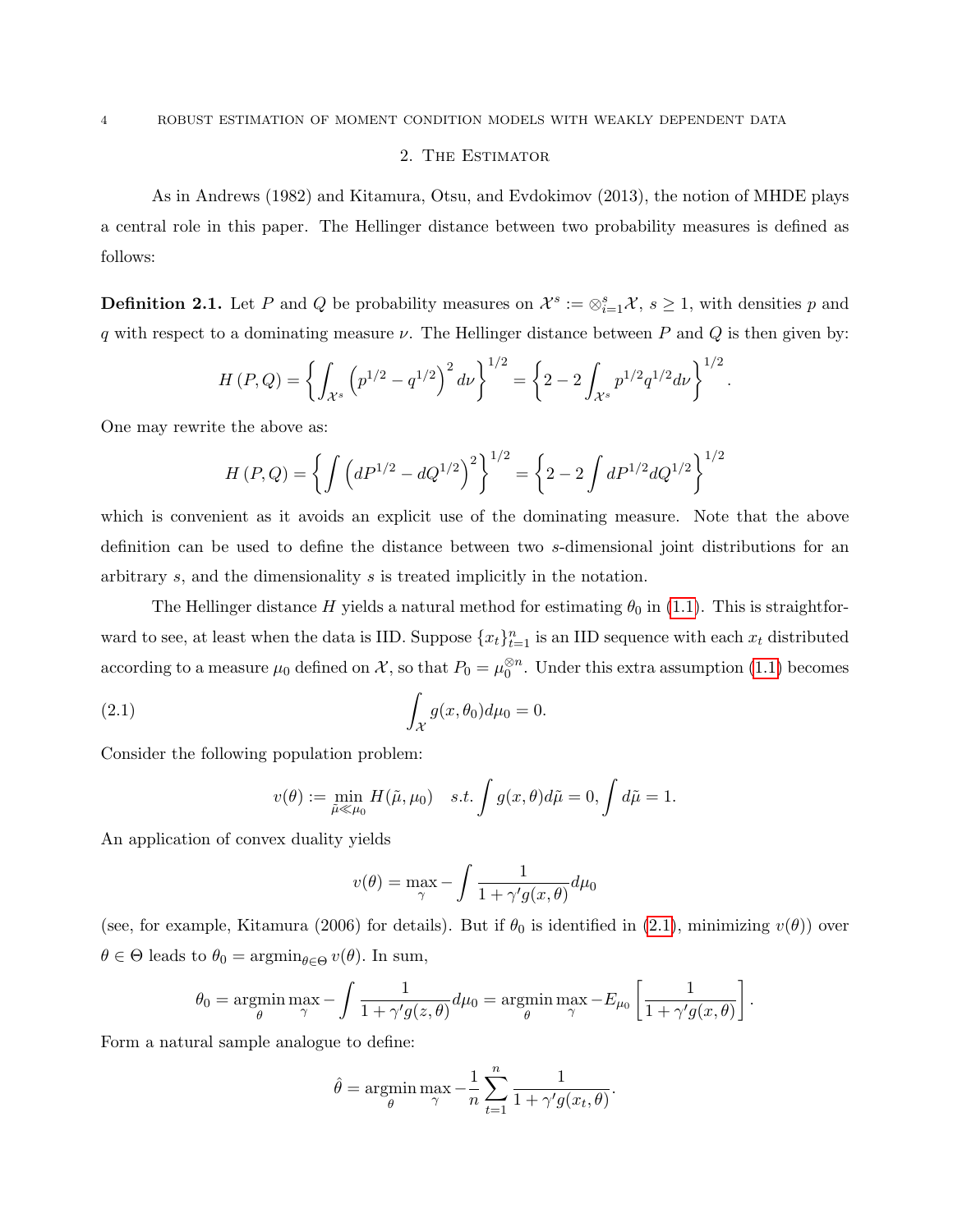This is the moment restriction MHDE for the IID setting. If the data is dependent, however, it is less efficient than the optimally weighted GMM when the model assumption holds for the data. A way to deal with this issue fully nonparametrically is data blocking (see Kitamura, 1997 and Kitamura and Stutzer, 1997 for applications of data blocking in empirical likelihood type estimators). Consider data blocks  ${b_j}_{j=1}^{{n_B}}$  of length M, where  $b_j = (x_{(j-1)L+1}, \ldots, x_{(j-1)L+M}) \in \mathcal{X}^M$ ,  $\mathcal{X}^M = \mathcal{X}^{\otimes M}$ ,  $n_B = \lfloor (n - M)/L \rfloor + 1$ , and  $\lfloor \cdot \rfloor$  denotes the integer part of  $\lceil \cdot \rceil$ . The integer L  $(1 \leq L \leq M)$  is the distance between starting points of blocks. Define the "smoothed moment function"  $\phi(b_i, \theta)$  =  $\frac{1}{\sqrt{2}}$  $\frac{1}{M}\sum_{l=1}^{M} g(x_{(j-1)L+l},\theta), j=1,\ldots,n_B$ . In addition, define the empirical measure on the blocks  $P_n^{(M)}$ as

$$
P_n^{(M)} = \frac{1}{n_B} \sum_{j=1}^{n_B} \delta_{(X_{(j-1)L+1},...,X_{(j-1)L+M})}.
$$

Applying the moment restricted MHDE to smoothed moment functions, one obtains

<span id="page-4-0"></span>(2.2) 
$$
\hat{\theta}_H = \underset{\theta \in \Theta}{\text{argmin}} \max_{\gamma \in \mathbb{R}^m} -E_{P_n^{(M)}} \left[ \frac{1}{1 + \gamma' \phi(b, \theta)} \right] = \underset{\theta \in \Theta}{\text{argmin}} \max_{\gamma \in \mathbb{R}^m} -\frac{1}{n_B} \sum_{t=1}^{n_B} \frac{1}{1 + \gamma' \phi(b_j, \theta)}.
$$

This will be called the blockwise MHDE in this paper. Note that it can be seen as a mapping of (empirical) probability measure on blocks of length M to the parameter space, i.e.  $\hat{\theta}_H = T\left(P_n^{(M)}\right)$ , where  $T(\cdot)$  is defined by [\(2.2\)](#page-4-0). This estimator enjoys a nice asymptotic efficiency property if the model assumption holds for the observations, in the sense that the data obeys the law  $P_0$  that satisfies [\(1.1\)](#page-1-0). In this ideal scenario it is easy to show that  $\sqrt{n}(\hat{\theta}_H - \theta_0) \stackrel{d}{\rightarrow} N(0, \Sigma)$ ,  $\Sigma = (G'\Omega G)^{-1}$ ,  $G =$  $E_{P_0}[\frac{\partial}{\partial \theta'} g(z_t, \theta_0)], \Omega = \sum_{t=-\infty}^{\infty} E_{P_0} g(z_t, \theta_0) g(z_{t-j}, \theta_0)'$  under mild regularity conditions. The blockwise MHDE is therefore as efficient as the optimally weighted GMM in the absence of data perturbation. The subsequent sections show that it has desirable robustness properties as well. The blockwise MHDE is, therefore, robust and efficient under weak dependence.

### 3. Main Results

<span id="page-4-1"></span>The focus of this paper is estimation of the parameter  $\theta$  when the data are generated by a locally perturbed version of the probability measure  $P_0$  that satisfies the model [\(1.1\)](#page-1-0). In particular, we seek for an estimator that has small asymptotic MSE as far as the probability law of the data stays within a shrinking neighborhood of  $P_0$ . Since we study dependent data, an appropriate definition of a local neighborhoods needs to take dependence into account.

To motivate our choice of neighborhood, consider the following definition.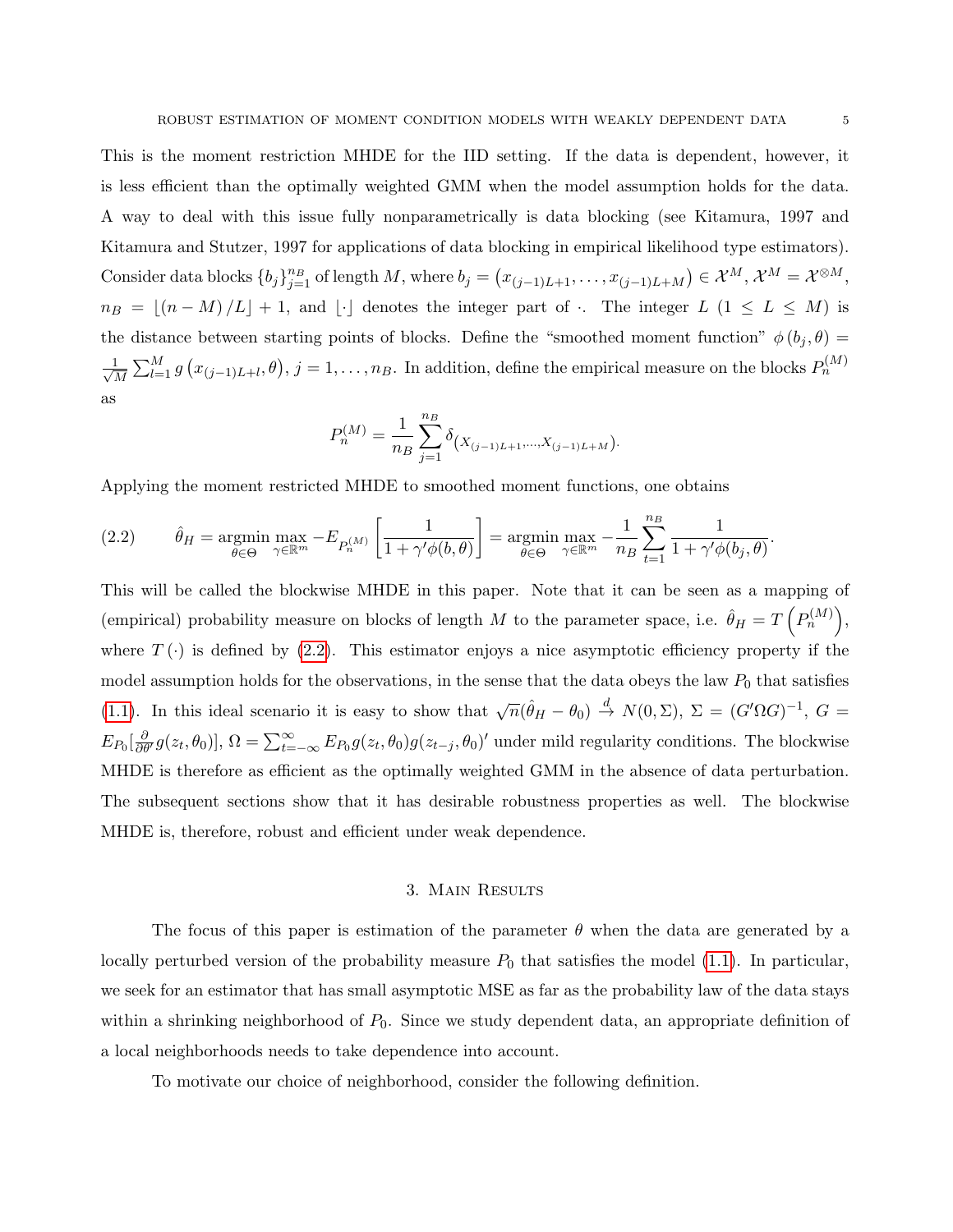<span id="page-5-2"></span>**Definition 3.1.** Let P and Q be probability measures on  $\mathcal{X}^s := \otimes_{i=1}^s \mathcal{X}, s \geq 1$ , with densities p and q with respect to a dominating measure  $\nu$ . The  $\alpha$ -divergence from Q to P is given by

$$
I_{\alpha}(P,Q) = \frac{1}{\alpha(1-\alpha)} \int \left(1 - \left(\frac{p}{q}\right)^{\alpha}\right) q d\nu, \quad \alpha \in \mathbb{R}.
$$

If P is not absolutely continuous respect to Q, then  $\int \mathbb{I} \{p > 0, q = 0\} d\nu > 0$ , and as a consequence  $I_{\alpha}(P,Q) = \infty$  for  $\alpha \geq 1$ . A similar argument shows that  $I_{\alpha}(P,Q) = \infty$  if  $Q \nless P$  and  $\alpha \leq 0$ . Note that  $I_{\alpha}$  is well-defined for  $\alpha = 1$  by taking the limit  $\alpha \to 1$  in the definition. Indeed, L'Hospital's Rule implies that  $I_1$  corresponds to the well-known Kullback-Leibler (KL) divergence measure from P to Q. The case of  $\alpha = 0$  corresponds to the KL divergence with the roles of P and Q reversed. Note that the  $\alpha$ -divergence includes the Hellinger distance as a special case, in the sense that

$$
H^{2}(P,Q) = \frac{1}{2}I_{\frac{1}{2}}(P,Q).
$$

Define the corresponding  $I_{\alpha}$ -distance balls around a probability measure P with radius  $\delta > 0$ :

$$
B_{I_{\alpha}}(P,\delta) = \left\{Q: \sqrt{I_{\alpha}(Q,P)} \leq \delta\right\}.
$$

The following Lemma provides an upper bound for the Hellinger distance. It generalizes wellknown information theoretic inequalities.

<span id="page-5-1"></span>**Lemma 3.2.** For probability measures P and Q, and every  $\alpha \in \mathbb{R}$ ,

(3.1) 
$$
\max(\alpha, 1 - \alpha) I_{\alpha}(P, Q) \ge \frac{1}{2} I_{\frac{1}{2}}(P, Q).
$$

This Lemma is proved in Kitamura, Otsu, and Evdokimov (2013) and implies that for any constants  $L > 0$ ,  $U > 0$ , and  $C(L, U) \equiv (1/2 + \max(L, U))^{-1}$ 

<span id="page-5-0"></span>(3.2) 
$$
\cup_{\alpha \in [\frac{1}{2} - L, \frac{1}{2} + U]} B_{I_{\alpha}}(P, \delta) \subset B_{I_{1/2}}(P, \sqrt{2C(L, U)}\delta).
$$

That is, any  $I_{\alpha}$ -based neighborhood for  $\alpha \in \left[\frac{1}{2} - L, \frac{1}{2} + U\right]$  is covered by the Hellinger neighborhood  $B_{I_{1/2}}$  with a "margin" given by the multiplicative constant  $2\sqrt{C(L, U)}$ . The inclusion [\(3.2\)](#page-5-0) is important, since in what follows we consider robustness of estimators against perturbation of  $P_0$  within its neighborhood, and it is desirable to use a neighborhood that is sufficiently large to accommodate a large class of perturbations. The inclusion relationship shows that the Hellinger-based neighborhood covers other neighborhood systems based on  $I_{\alpha}, \alpha \in \left[\frac{1}{2} - L, \frac{1}{2} + U\right]$  if the radii are chosen appropri-ately. It is easy to verify that [\(3.2\)](#page-5-0) does not hold if the Hellinger distance  $I_{\frac{1}{2}}$  is replaced by  $I_{\alpha}, \alpha \neq \frac{1}{2}$  $\frac{1}{2}$ , showing the special status of the Hellinger distance among the  $\alpha$ -divergence family.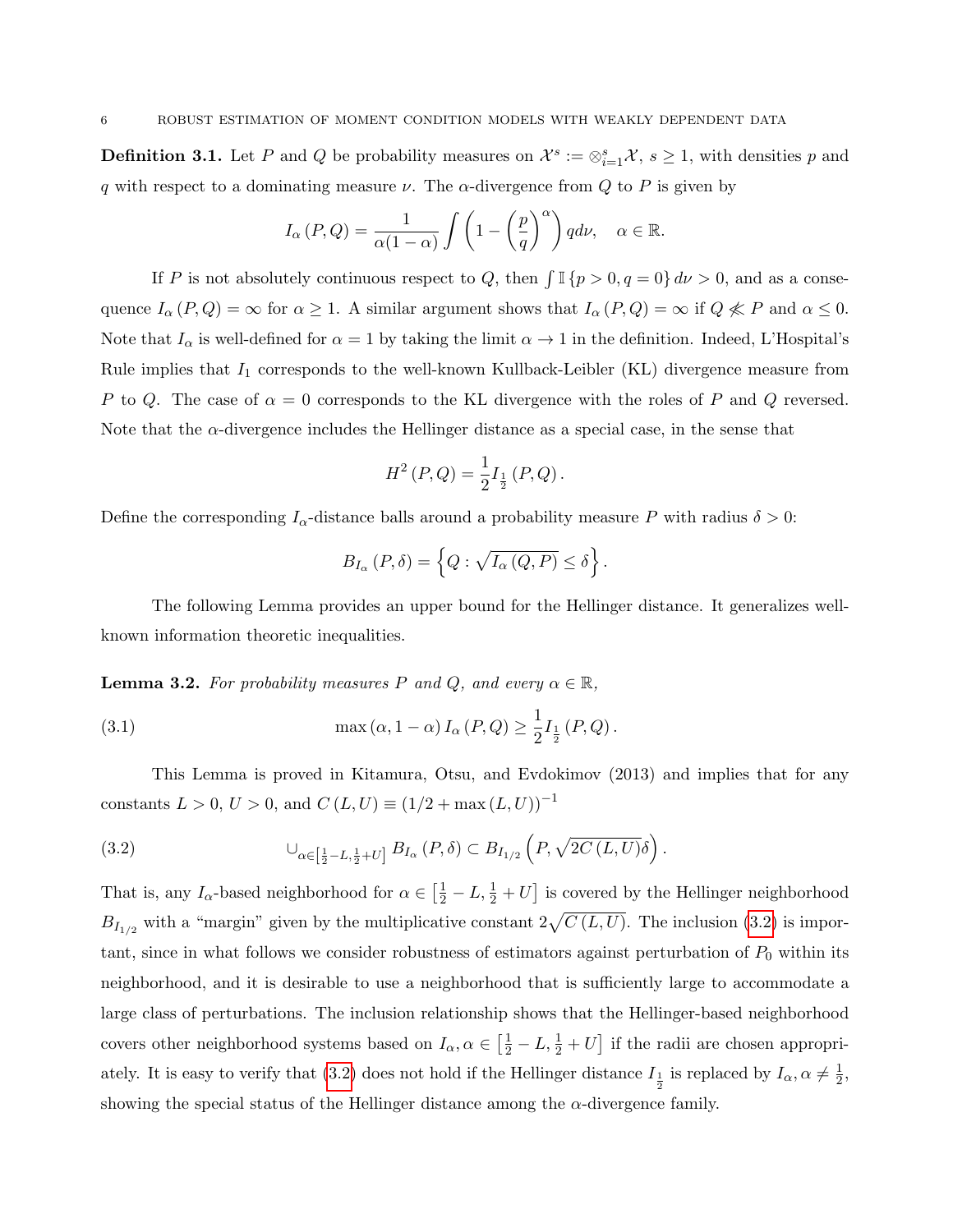Since the goal of robust estimation is to guard against a large set of perturbations, the above motivates using Hellinger distance for constructing neighborhoods. However, the above result only applies to distributions of random vectors. It is not clear how to extend the notion of  $\alpha$ -divergence or Hellinger distance to stochastic processes. Yet, the neighborhoods we consider need to capture not only the potential perturbations of the marginal distribution of  $X_t$ , but also the perturbations of the dependence structure of the time series. To take into account the dependence aspects of the stochastic process  $\{X_t\}$  we consider the Hellinger distance on expanding blocks.

Let us introduce some additional notation. For a probability measure P defined on  $(\Omega, \mathcal{F})$ , let the notation  $P^{(k,t)}$  signify the  $d \times k$ -dimensional marginal distribution of  $(X_t(\omega), \ldots, X_{t+k-1}(\omega))$ under P. If the process  $X^{\infty}$  that obeys P is strictly stationary,  $P^{(k,t)}$  does not depend on t, and the notation  $P^{(k)}$  is used to denote it. The following definition of neighborhoods is suitable for the development of our robustness theory for weakly dependent data:

<span id="page-6-0"></span>**Definition 3.3.** Let P be a probability measure on the measurable space  $(\Omega, \mathcal{F})$ . For any  $\delta > 0$ and a positive integer M, we let  $\mathcal{B}(P,\delta)$  denote the set of all probability measures Q that satisfy the following three conditions:

- (i)  $H(Q^{(t,M)}, P^{(t,M)}) \leq \delta$  for each t;
- (ii) a process  $X^{\infty}$  that obeys Q is strong mixing with  $\alpha$ -mixing coefficients  $\alpha(k)$  satisfying  $\sum_{k=1}^{\infty} \alpha(k)^{1-2/\eta} < \infty$  for  $\eta > 2$  defined in Assumption [3.1](#page-8-0) (v) below;
- (iii) for each t,  $E_Q$  [sup<sub> $\theta \in \Theta$ </sub> |g  $(X_t, \theta)|^{\eta}$ ] <  $\infty$  for  $\eta > 2$  defined in Assumption [3.1](#page-8-0) (v) below.

Let  $M \to \infty$  be such that  $M/n \to 0$  as  $n \to \infty$ . Sequences of local neighborhoods of the form  $\mathcal{B}(P_0, r\sqrt{M/n})$  for  $r > 0$  are used throughout our theoretical analysis in this section. We consider the effect of perturbations of  $P_0$  within  $\mathcal{B}(P_0, r\sqrt{M/n})$ , that is, we analyze the maximum MSE of estimators when the probability law Q of the data varies within  $\mathcal{B}(P_0, r\sqrt{M/n})$ . Note that the true parameter  $\theta_0$  and the true probability measure  $P_0$  do not depend on the sample size.

The neighborhood  $\mathcal{B}(P_0, r\sqrt{M/n})$  shrinks as n increases, because we assume that  $M/n \to 0$ as  $n \to \infty$ . Its local nature has the effect of balancing the stochastic orders of the bias and standard error of an estimator, thereby allowing comparison of estimators according to their MSE.

In the above setup, the distance between probability laws is defined by Hellinger distance between the M-dimensional marginal distributions of the probability laws, where M grows with the sample size n. An increase in block length M is "balanced" by the factor M in the radius of the neighborhood  $\mathcal{B}(P_0, r\sqrt{M/n})$ . Since the block length M is growing with n, the distance measure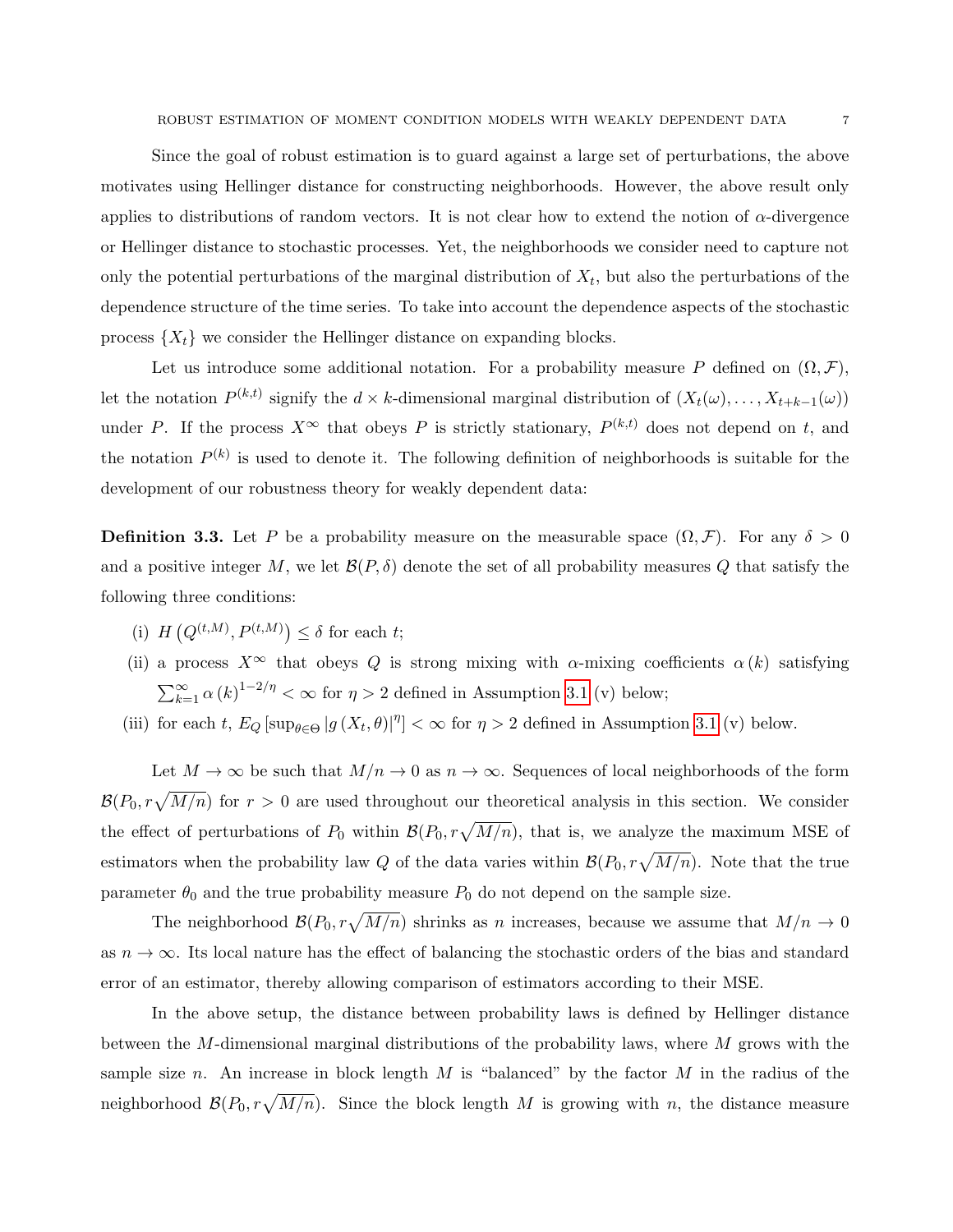8 ROBUST ESTIMATION OF MOMENT CONDITION MODELS WITH WEAKLY DEPENDENT DATA

 $H(Q^{(t,M)}, P^{(t,M)})$  in (i) incorporates further information about the dependence in the process as n increases.

Note that we do not assume the perturbed measure Q to be stationary. Therefore, the finite dimensional distributions on different blocks may differ; although we will impose that the process  $X^{\infty}$ under  $P_0$  is strictly stationary, see Assumption [3.1\)](#page-8-0). Condition (ii) imposes a mixing condition  $Q$ . This does not seem to follow directly from (i) and Assumption [3.1](#page-8-0) (i), which is a mixing condition on  $P_0$ .

The local neighborhood system  $\{ \mathcal{B}(P_0, r\sqrt{M/n}), n \in \mathbb{N} \}$  introduced above has some connections with other definitions of neighborhood systems used in the robust estimation literature. Beran (1977,1978,1980) investigates robust estimation of parametric models in cross-sectional settings using the "'standard" definition of Hellinger neighborhood. Suppose the statistical model is given by  ${P_{\theta}}_{\theta \in \Theta}$  where  $\Theta$  is a finite dimensional parameter space. Beran considers estimation of  $\theta_0 \in \Theta$  from a random sample drawn from a probability measure Q that satisfies  $H(Q, P_{\theta_0}) \leq r/\sqrt{n}$  for all n. Beran (1982) considers a similar problem with i.n.i.d. data, by introducing a definition of contamination neighborhood appropriate for nonidentical distributions. Kitamura, Otsu, and Evdokimov (2013) consider robust estimation when data are IID draws from a perturbed probability law of a semiparametric model, using a Hellinger-based neighborhood system as used in Beran (1977,1978,1980). Andrews (1988), in a weak dependence setting, considers estimation of location parameter with data being perturbations of a Gaussian stochastic process. Due to his interest in location parameter Andrews only assumes that *marginal* distribution of the stochastic process lie in a neighborhood shrinking at the  $\sqrt{n}$  rate and imposes weak restrictions on the perturbations of the dependence structure of the process. The current paper differs from Andrews (1988) as it considers general moment condition models. Moreover, this paper seeks robustness within neighborhoods defined for joint distributions of stochastic processes over time by considering M-dimensional distribution with  $M \to \infty$ , in contrast to neighborhoods defined by (one-period) marginals in Andrews (1988).

Lemma [3.2](#page-5-1) holds for every pair of measures  $(P, Q)$ , even if  $P \nless Q$  or  $Q \nless P$ . It is useful to consider the behavior of  $I_{\alpha}$  when one of the two measures is not absolutely continuous with respect to the other. Consider a sequence of probability measures  $\{P^{(n)}\}_{n=1}^{\infty}$ . Suppose  $I_{\alpha}(P^{(n)}, P_0) \to 0$  for an  $\alpha \in \mathbb{R}$ , then  $I_{\alpha'}(P^{(n)}, P_0) \to 0$  for every  $\alpha' \in (0, 1)$ . But the reverse (i.e. reversing the roles of  $\alpha$ and  $\alpha'$ ) is not true. If  $P^{(n)}$ ,  $n \in \mathbb{N}$  are not absolutely continuous respect to  $P_0$ ,  $I_{\alpha'}(P^{(n)}, P_0) = \infty$  for every  $\alpha' \geq 1$  even if  $\rho_\alpha(P^{(n)}, P_0) \to 0$  for  $\alpha \in (0, 1)$  (and a similar argument holds for  $\alpha' \leq 0$ ). This shows that  $I_{\alpha}$ -based neighborhoods with  $\alpha \notin (0, 1)$  are too small: there are measures that are outside of  $B_{I_{\alpha}}(P_0,\delta), \alpha \notin (0,1)$  no matter how large  $\delta$  is, or how close they are to  $P_0$  in terms of, say, the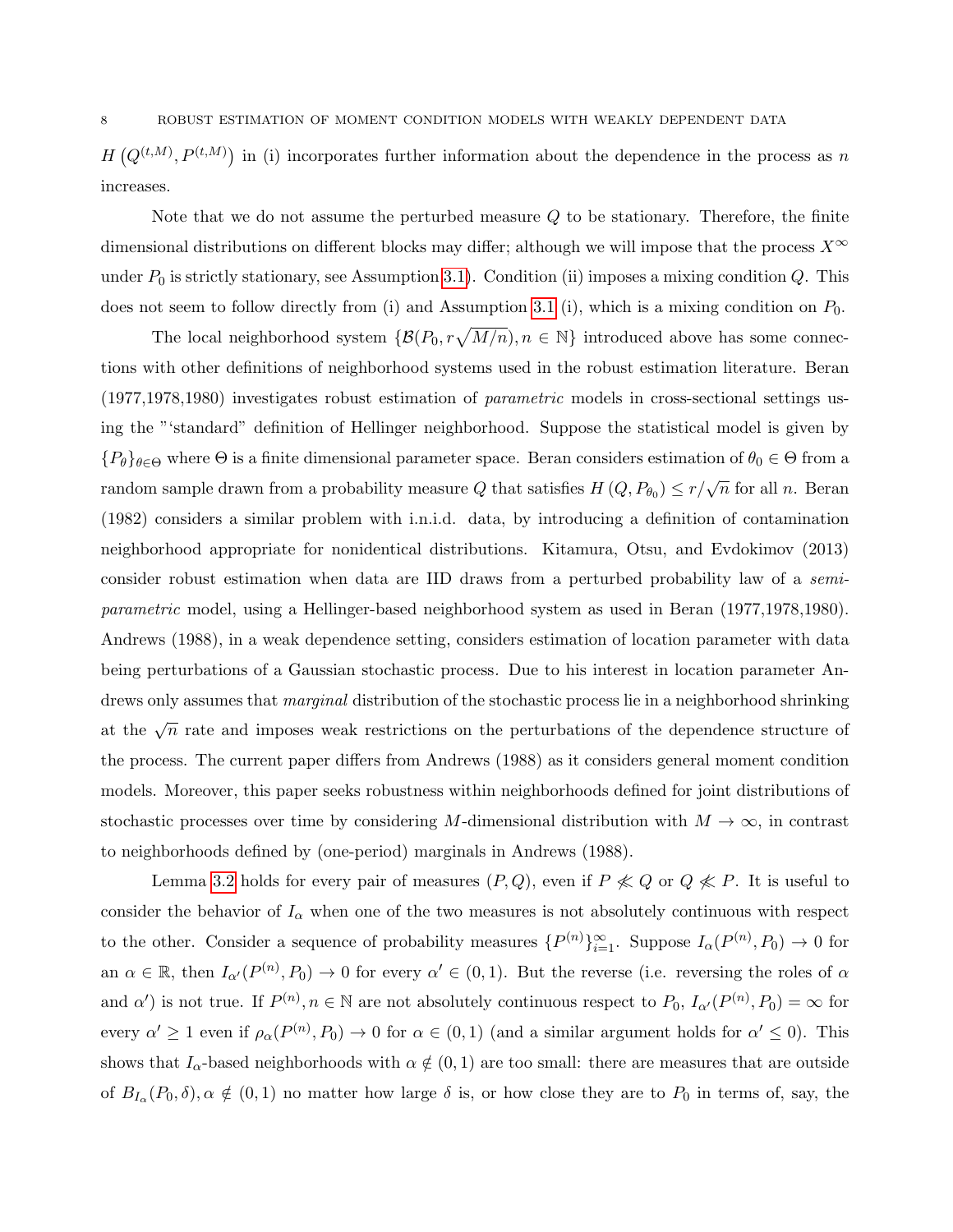Hellinger distance H. This shortcoming applies to neighborhoods based on the KL divergence and the  $\chi^2$  measure, as they correspond to  $I_\alpha$  with  $\alpha = -1, 0, 1$  and 2.

One may also be interested in considering distances that result in even larger neighborhoods than the Hellinger distance allows, such as Kolmogorov-Smirnov distance. However, an estimator that is robust to such a wide variety of perturbations will be less efficient than the GMM estimator when the data does not contain perturbations. In contrast, blockwise MHDE estimator of this paper is asymptotically as efficient as the optimally weighted GMM when the model assumptions hold. Thus, blockwise MHDE possesses an optimal robustness property without sacrificing efficiency.

Let  $\tau : \Theta \to \mathbb{R}$  be a possibly nonlinear transformation of the parameter. One may, for example, choose  $\tau(\theta) = c'\theta$  for a p-vector c. We study the estimation problem of the transformed parameter  $\tau(\theta_0)$ , as in Rieder (1994). Transforming the vector valued  $\theta$  to a scalar  $\tau(\theta)$  is convenient in calculating MSE's in our main theorem, which compares the asymptotic MSE of the blockwise MHDE with that of alternative estimators.

We impose the following assumptions. Let  $\mathcal U$  be an open neighborhood around  $\theta_0$ .

### <span id="page-8-0"></span>Assumption 3.1. The following conditions hold:

- (i): The process  $X^{\infty}(\omega)$  under the probability measure  $P_0$  strictly stationary and  $\alpha$ -mixing, with its  $\alpha$ -mixing coefficients  $\alpha(k)$  satisfying  $\sum_{k=1}^{\infty} \alpha(k)^{1-2/\eta} < \infty$ , where  $\eta$  is defined in (v) below;
- (ii):  $\Theta \subset \mathbb{R}^p$  is compact;
- (iii):  $\theta_0 \in int(\Theta)$  is a unique solution to  $E_{P_0}[g(X_t, \theta)] = 0$ ;
- (iv): for each  $\theta \in \Theta$ ,  $g(x, \theta)$  is continuous for all  $x \in \mathcal{X}$ ;
- $(v): E_{P_0}[\sup_{\theta \in \Theta} |g(X_t, \theta)|^{\eta}] < \infty$  for some  $\eta > 2$ ,  $E_{P_0}[\sup_{\theta \in \mathcal{U}} |g(X_t, \theta)|^4] < \infty$ ,  $g(x, \theta)$  is continuously differentiable a.s. in U,  $E_{P_0}\left[\sup_{\theta \in \mathcal{U}} |\partial g(X_t, \theta)|/\partial \theta' |^2\right]$  <  $\infty$ , and  $\sup_{x \in \mathcal{X}_n^1, \theta \in \mathcal{U}} |\partial g(x, \theta)| / \partial \theta' | \le o(n^{1/2}),$  where  $\mathcal{X}_n^1$  is defined in the Appendix;
- (vi): G has the full column rank and  $\Omega$  is positive definite;
- (vii):  $M = O(n^{\alpha})$ ,  $0 < \alpha < \frac{\eta^2 2\eta}{2(n^2 1)}$  $\frac{\eta^2-2\eta}{2(\eta^2-1)}$ . Everywhere M is implicitly assumed to depend on n. (viii):  $\tau$  is continuously differentiable at  $\theta_0$ .

Assumption [3.1](#page-8-0) (i)-(vi) are standard in the literature of the GMM. Assumption (i) is a regularity condition needed to guarantee that a Central Limit Theorem holds. Assumption [3.1](#page-8-0) (iii) is a global identification condition of the true parameter  $\theta_0$ . Assumption [3.1](#page-8-0) (v) contains the smoothness and boundedness conditions for the moment function and its derivatives. This is stronger than the assumptions needed to derive the standard asymptotic normality result without data perturbation.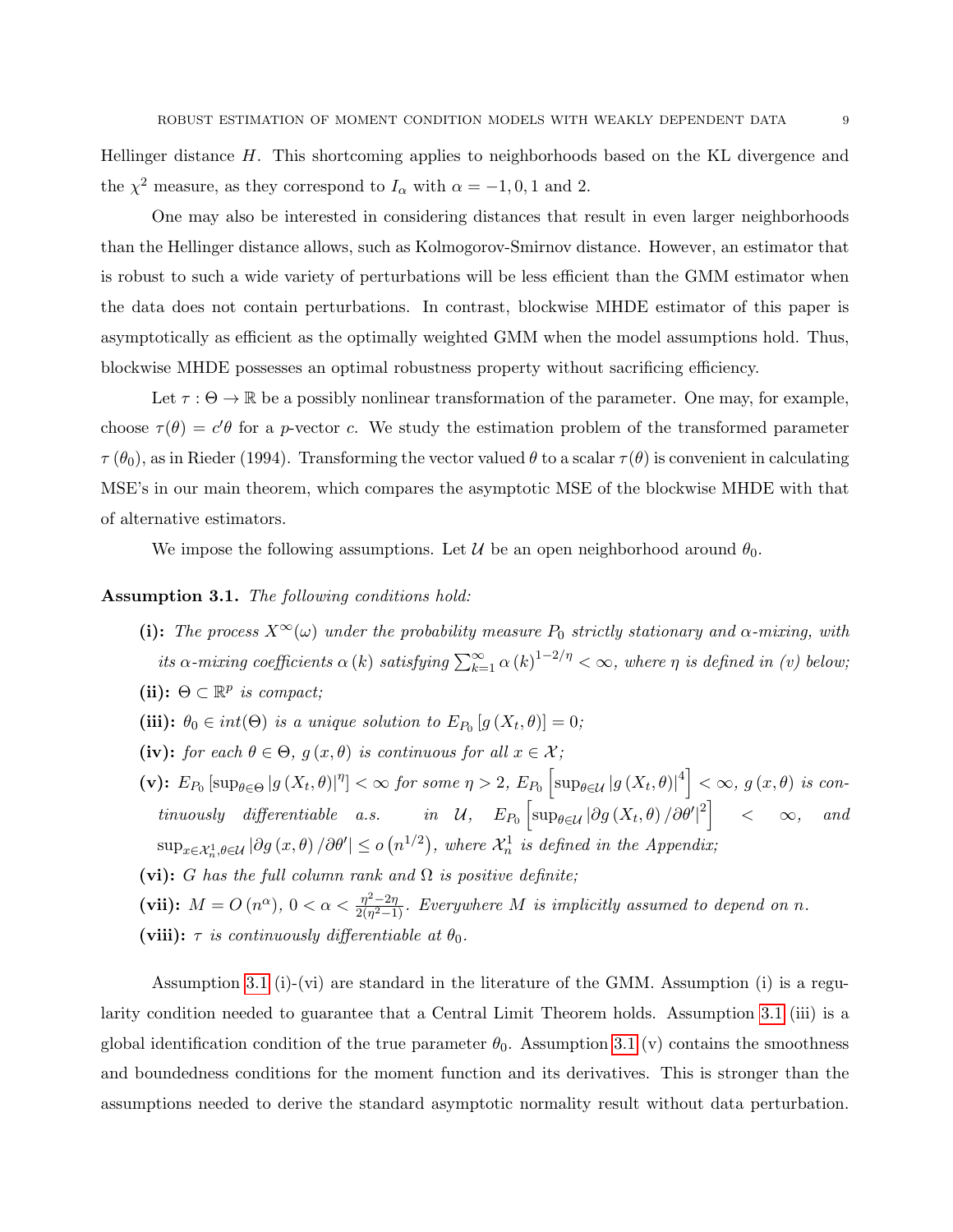Assumption [3.1](#page-8-0) (vi) is a local identification condition for  $\theta_0$ . This assumption guarantees that the asymptotic variance matrix  $\Sigma^{-1}$  is well defined. Assumption [3.1](#page-8-0) (iv) is imposed to guarantee the continuity of the truncated MHDE mapping of block-measures  $Q^{(M)}$  to  $\Theta$  that are used in the proof of main results; see Appendix for the details. Assumption [3.1](#page-8-0) (vii) restricts the rate of growth of block length with the sample size. This restriction allows introduction of a trimming sequence  $m_n$ , which plays an important role in the theoretical arguments<sup>[1](#page-9-0)</sup>. Assumption (vii) is only a sufficient condition; we give a more general, but more complicated condition in the Appendix. Assumption [3.1](#page-8-0) (viii) is a standard requirement for the parameter transformation  $\tau$ .

In addition we need some regularity conditions on the alternative estimators  $T_a: \{X_1, \ldots, X_n\} \to$ Θ. We assume that an estimator  $T_a$  satisfies the following property:

<span id="page-9-2"></span>**Assumption 3.2.** There exists a sequence of functions  $\psi_n(x)$  such that for every  $r > 0$ , every  $\xi \in \mathbb{R}^p$ , and every sequence  $\{Q_n\}_{n\in\mathbb{N}}$ ,

<span id="page-9-3"></span>
$$
Q_n \in \mathcal{B}\left(P_0, r\sqrt{M/n}\right) \cap \left\{P : E_P\left[g\left(X_t, \theta_0 + \xi/\sqrt{n}\right)\right] = 0 \text{ for all } t\right\}
$$

the following holds

(3.3) 
$$
\sqrt{n} (T_a({X_1,\ldots,X_n}) - \theta_0) - \xi - \frac{1}{\sqrt{n}} \sum \varphi_n(X_t) \to_d 0, \quad under \ Q_n,
$$

where  $E_{Q_n} \left[ \frac{1}{\sqrt{2}} \right]$  $\left[\frac{1}{n}\sum_{t=1}^n\varphi_n\left(X_t\right)\right]\rightarrow 0$  for all t, and  $E_{Q_n}\left[\frac{1}{n}\right]$  $\frac{1}{n} \sum_{t=1}^{n} \sum_{\tau=1}^{n} \varphi_n(X_t) \varphi_n(X_\tau)' \to A_{\varphi \varphi'}$ , where  $A_{\varphi\varphi'} - \Sigma^{-1}$  is a positive-semidefinite matrix.

The above assumption is an asymptotic linearity condition, and satisfied by standard estimators. The condition  $A_{\varphi\varphi'} \geq \Sigma^{-1}$  is reasonable and holds for the optimal GMM/CUE and appropriate blockwise versions of GEL estimators.

The next assumption is only used to derive the minmax bound. It is not needed to show the properties of the blockwise MHDE estimator  $\ddot{\theta}_H$ .

### <span id="page-9-1"></span>**Assumption 3.3.** (i) All components of  $X_t$  are continuously distributed; (ii)  $\eta > 4$ .

Assumption [3.3](#page-9-1) is restrictive and is used to construct appropriate least favorable distributions, which are important building blocks of our minimax optimality theory. These constructions turn out to be more complicated in the case of weakly dependenent data than in the case of IID data. Assumption [3.3](#page-9-1) (i) is permits using integral transform as a part of the proof. It may be possible to

<span id="page-9-0"></span><sup>1</sup>However, no trimming is needed for the estimation procedure.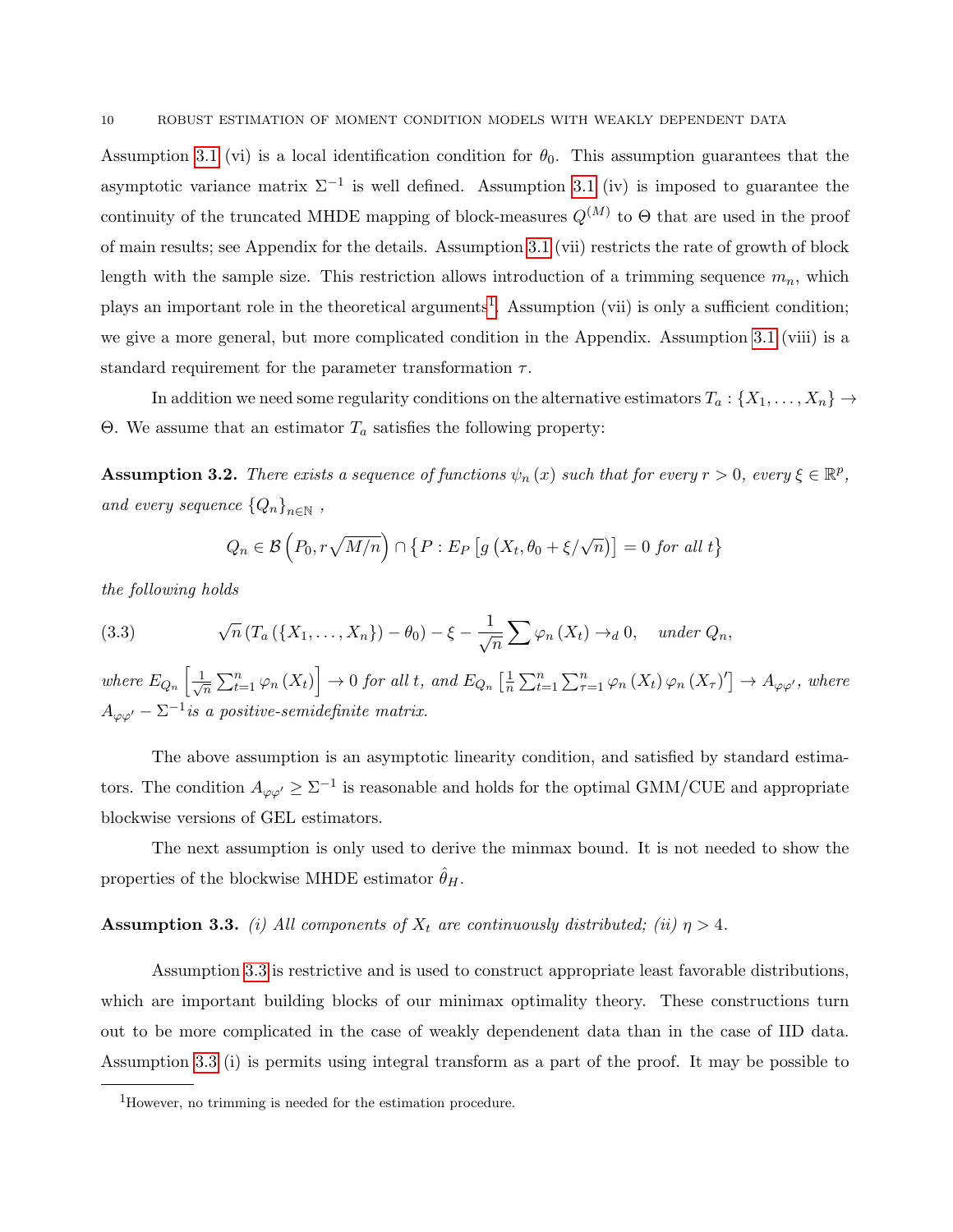relax this condition at the expense of extra complexity in the proofs. Assumption [3.3](#page-9-1) (ii) is strong. Section 6.1 of Appendix introduces a trimming sequence  $m_n \to \infty$  and trimmed moment condition function  $\phi_n(b, \theta)$  such that  $|\phi_n(b, \theta)| \leq m_n$  for all b. On the one hand, the trimming sequence should diverge fast enough, so that  $|E_{P_0}[\phi_n(B, \theta_0)]| = o\left(\sqrt{M/n}\right)$ , i.e. the moment condition based on the  $\phi_n(B, \theta)$  is close enough to the original moment condition [\(1.1\)](#page-1-0). On the other hand, the behavior of  $\phi_n(B, \theta)$  should not be driven by the tail events, so  $m_n$  should not grow too fast. To guarantee the compatibility of these two requirements we impose the condition that  $\sup_{\theta \in \Theta} |g(X_t, \theta)|$  has more than four moments bounded (under  $P_0$ ). Note that no trimming is necessary if moment condition function is bounded.

Our main result is the following optimal MSE property of the blockwise MHDE estimator.

<span id="page-10-0"></span>**Theorem 3.4.** Suppose that Assumption [3.1](#page-8-0) holds. Define  $B^* = \left(\frac{\partial \tau(\theta_0)}{\partial \theta}\right)' \Sigma^{-1} \left(\frac{\partial \tau(\theta_0)}{\partial \theta}\right)$ . Then the following holds for each  $r > 0$ :

(i): If an alternative estimator  $T_a$  satisfies the regularity Assumption [3.2](#page-9-2) and Assumption [3.3](#page-9-1) holds, then

$$
\lim_{\kappa \to \infty} \liminf_{n \to \infty} \sup_{Q \in \mathcal{B}\left(P_0, r\sqrt{M/n}\right)} \int \kappa \wedge n \left(\tau \circ T_a\left(\{x_1, \ldots, x_n\}\right) - \tau\left(\theta_0\right)\right)^2 dQ \geq \left(1 + 4r^2\right) B^*.
$$

(ii): The blockwise MHDE estimator  $\hat{\theta}_H = T\left(P_n^{(M)}\right)$  satisfies

$$
\lim_{\kappa \to \infty} \lim_{n \to \infty} \sup_{Q \in \mathcal{B}\left(P_0, r\sqrt{M/n}\right)} \int \kappa \wedge n \left(\tau\left(\hat{\theta}_H\right) - \tau\left(\theta_0\right)\right)^2 dQ = \left(1 + 4r^2\right) B^*.
$$

This theorem compares the asymptotic MSE of the blockwise MHDE  $T\left(P_n^{(M)}\right) = \hat{\theta}_H$  with that of an alternative estimator  $T_a = T_a (\{x_1, \ldots, x_n\})$ . In particular, the theorem compares the maximum values of their MSEs as the probability of law of data varies over  $\mathcal{B}(P_0, r\sqrt{M/n})$ .

Part (i) of the theorem derives the minmax bound for the (truncated) Mean Squared Error (MSE) of any estimator satisfying [\(3.3\)](#page-9-3). Part (ii) of the theorem shows that the bound of part (i) is actually tight and that blockwise MHDE estimator attains it. Since  $\Sigma$  is positive definite from Assumption [3.1](#page-8-0) (vi), the lower bound  $(1+4r^2)B^*$  is positive and finite.

Parameter  $\kappa$  guarantees that the loss function is bounded, i.e. the theorem takes truncated MSE as a loss function. Without an upper bound the MSE may be infinite, prohibiting any meaningful comparison. This use of asymptotic truncation scheme is standard in the literature of robust estimation. That  $\kappa \to \infty$  in the limit theory allows the truncation parameter to be arbitrarily large.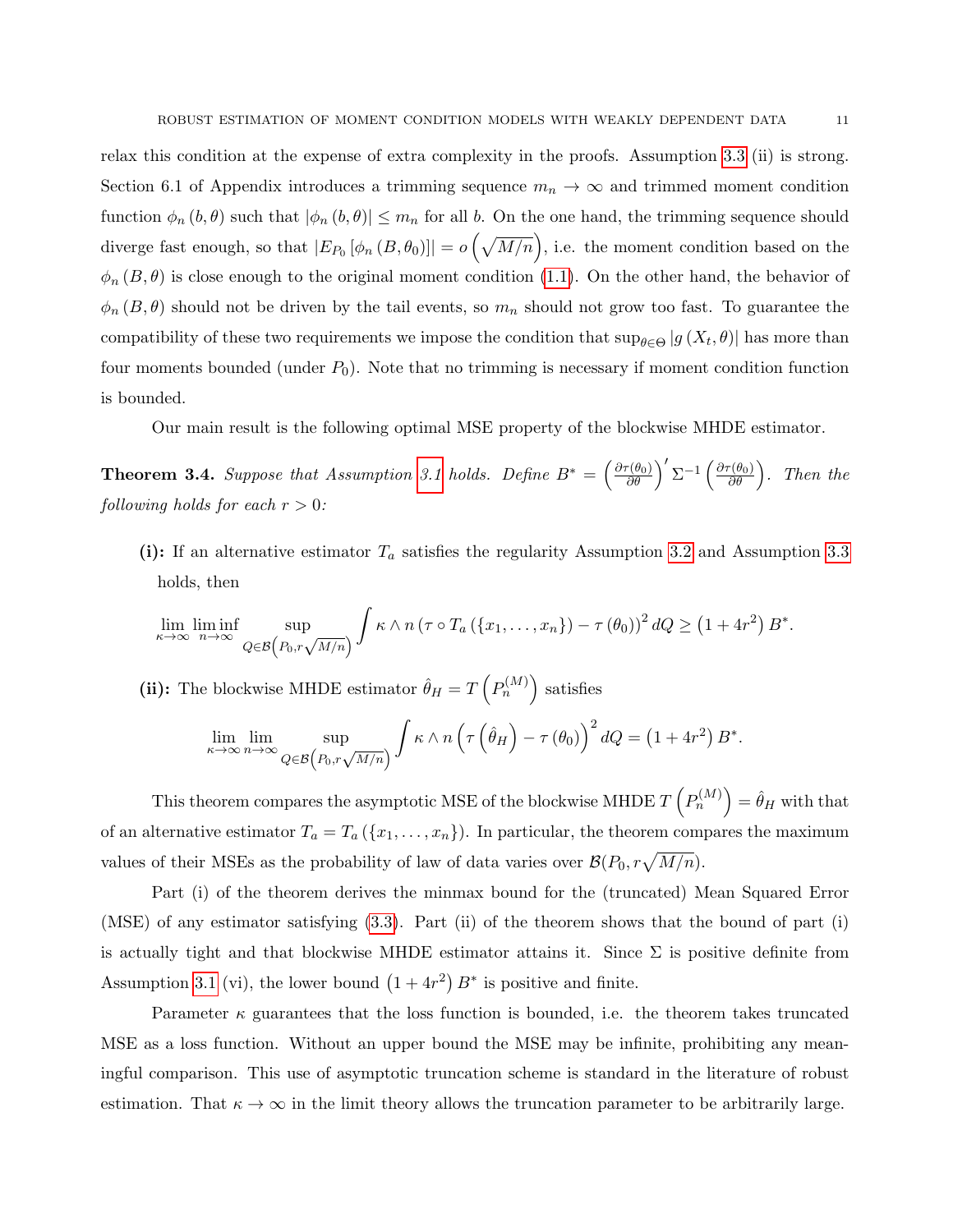#### 12 ROBUST ESTIMATION OF MOMENT CONDITION MODELS WITH WEAKLY DEPENDENT DATA

The theorem does not require stationarity of the perturbed measure  $Q_n$ . Only the true measure  $P_0$  is assumed to be stationary. Measure  $Q_n$  may, for example, be nonstationary if the data contains seasonal measurement error. Alternatively, for data covering large time periods it is possible that the measurement of the first observations is different from the measurement error in the last observations, for instance, one may think that the variance of measurement error decreases with time due to improvements in accounting techniques.

It is important to note that the theorem concerns estimation of the true value  $\theta_0$ , not of a pseudo-true value. It therefore differs from the results in White (1982), Kitamura (1998), Kitamura (2002), and Schennach (2007).

The proof of Theorem [3.4](#page-10-0) consists of the following steps. We first obtain the maximum bias of  $\tau \circ T_a$  over the neighborhoods  $\mathcal{B}\left( P_0^{(\infty)} \right)$  $b_0^{(\infty)}$ ,  $r\sqrt{M/n}$ . Second, we use this maximum bias to calculate the lower bound for maximum MSE over  $\mathcal{B}\left(P_0^{(\infty)}\right)$  $b_0^{(\infty)}$ ,  $r\sqrt{M/n}$ . Then, we introduce trimmed blockwise MHDE  $\bar{T}(\cdot)$  and show that it achieves the lower bounds of bias and MSE on  $\mathcal{B}\left(P_0^{(\infty)}\right)$  $\mathcal{O}_0^{(\infty)}, r\sqrt{M/n}\Big)$ derived earlier. Finally, we show that the difference between MSE of trimmed estimator  $\bar{T}$   $\left( P_n^{(M)} \right)$ and MSE of blockwise MHDE  $T\left(P_n^{(M)}\right)$  is negligible and hence blockwise MHDE  $T\left(P_n^{(M)}\right)$  achieves the lower bound.

### <span id="page-11-0"></span>4. Monte-Carlo Experiments

4.1. Experiment 1. Our Monte-Carlo experiments are based on the nonlinear moment condition model considered by Hall and Horowitz (1996). The data are a bivariate trajectory of the stochastic process  $(X_t, Z_t)_{t=1}^n$ , where

(4.1) 
$$
X_t = \frac{1}{1 - \alpha^2} \sum_{j=0}^{\infty} \alpha^j u_{t-j}^x, \quad Z_t = \frac{1}{1 - \alpha^2} \sum_{j=0}^{\infty} \alpha^j u_{t-j}^z,
$$

(4.2) 
$$
(u_t^x, u_t^z)' \sim i.i.d. N\left(0, \frac{0.4^2}{1 - \alpha^2}I_2\right),
$$

where  $I_2$  denotes the  $2 \times 2$  identity matrix. Thus,  $X_t$  and  $Z_t$  are independent  $AR(1)$  processes with autocorrelation  $\alpha = 0.75$  (the initial values are taken to be  $(u_0^x, u_0^z)' \sim N(0, 0.4^2 I_2)$ ). Define

$$
g(x, z; \theta) = (\exp \{-0.72 - \theta (x + z) + 3z\} - 1) \begin{pmatrix} 1 \\ z \end{pmatrix},
$$

then the moment restriction  $E[g(X_t, Z_t; \theta_0)] = 0$  identifies  $\theta_0 = 3$ .

Our first Monte-Carlo experiment considers how various estimators perform in the presence of infrequent but relatively large measurement error. Here  $I_2$  denotes the  $2 \times 2$  identity matrix. We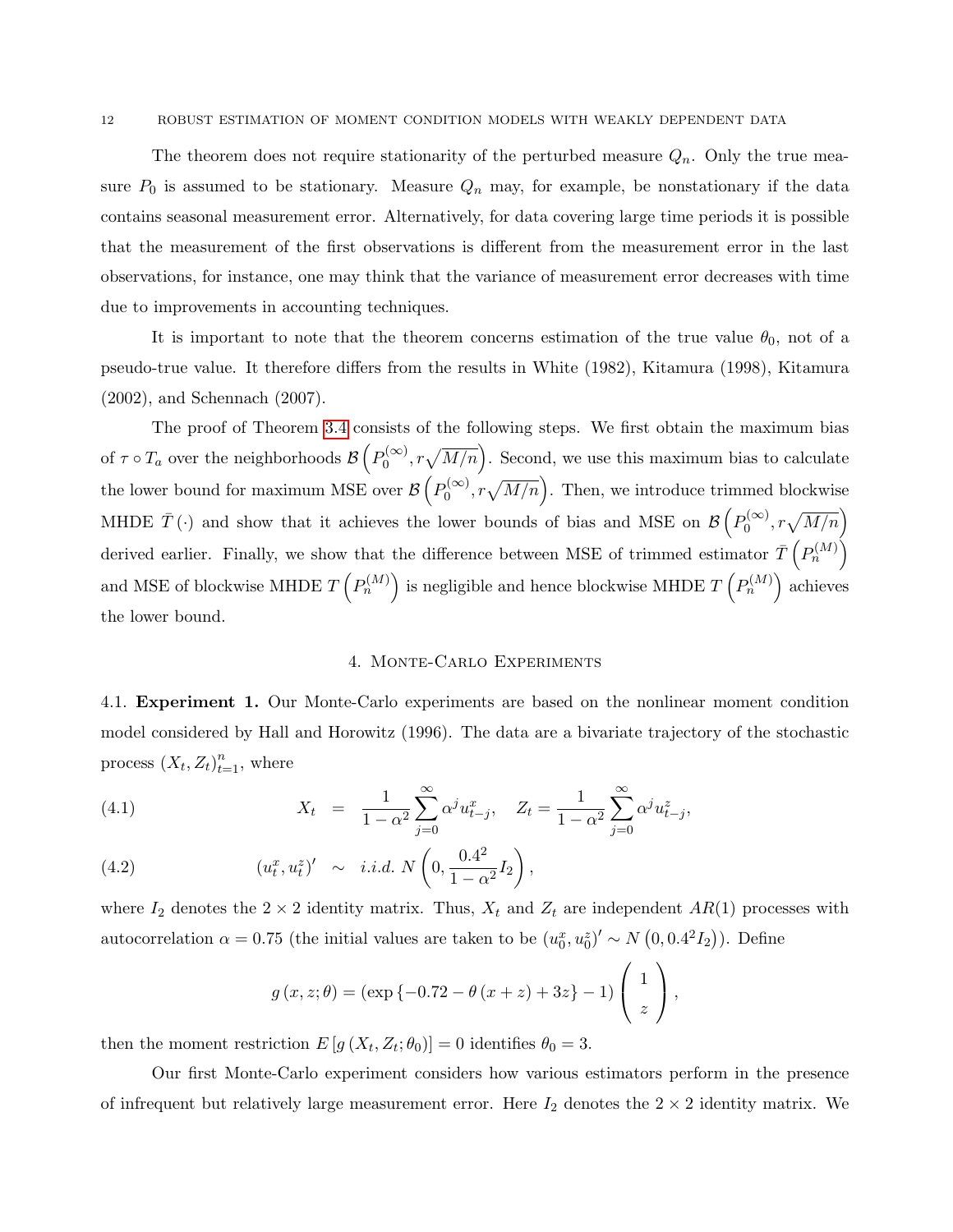assume that the true data generating process is  $(4.1)$ , however econometrician only observes  $(X_t, Z_t)$ , where

$$
(\widetilde{X}_t, \widetilde{Z}_t) = \begin{cases} (X_t, Z_t) & \text{with probability } 0.95, \\ (X_t, Z_t) + c \cdot \xi_t & \text{with probability } 0.05. \end{cases}
$$

Where  $\xi_t$  is a  $1 \times 2$  random vector of independent zero mean components, which may be interpreted as measurement error. We are going to compare the results of estimation using the two-step generalized method of moments (GMM) of Hansen (1982), the continuous updating GMM (CUE) of Hansen, Heaton, and Yaron (1996) with optimal weighting, the blockwise empirical likelihood estimator (EL) of Kitamura (1997) (which is a blockwise version of the EL estimator as in Qin and Lawless (1994), Imbens, Spady, and Johnson (1998), and Owen (2001)), the time-smoothed exponential tilting estimator (ET) of Kitamura and Stutzer (1997), and the blockwise minimum Hellinger distance estimator (MHDE) of equation [\(2.2\)](#page-4-0). The results are based on 10000 replications for each specification. Each estimator is is obtained by minimizing its criterion function on a fine grid over  $\Theta = [0, 10]$ . As discussed earlier, EL, MHDE, and ET use block moment conditions, with fully overlapping blocks of length M. Correspondingly, for GMM and CUE estimators the weighting matrix is taken to be the inverse of HAC covariance matrix of Newey and West (1987) with Bartlett kernel and  $M - 1$  lags. In the experiments with  $n = 100$  observations  $M = 5$  and  $M = 10$  are considered. When  $n = 400$ , block lengths  $M = 10$  $M = 10$  $M = 10$  and  $M = 20$  are considered. The results are presented in Tables 1 and [2.](#page-15-0)

The data generating process corresponding to the first row of Table [1](#page-14-0) has  $c = 0$  and represents the true model [\(4.1\)](#page-11-0). For each scenario we report the Root Mean Squared Error (RMSE) and the probabilities  $Pr\{|\hat{\theta} - \theta_0| > 1.0\}$   $(Pr\{|\hat{\theta} - \theta_0| > 0.5\}$  in Table [2\)](#page-15-0) for each estimator. Confirming the theoretical findings of Newey and Smith (2004) and Kitamura and Otsu (2005) EL is superior on the basis of both criteria. At the same time the Minimum Hellinger Distance estimator is only marginally inferior to Empirical Likelihood estimator. We find that in a wide range of circumstances the finite sample criterion function of MHDE is very close to the criterion function of the EL. ET is inferior to both EL and MHDE, although only marginally. Two-step GMM is less efficient than the EL and MHDE, especially with the larger sample. The results of the Continuous Updating GMM estimator are inferior to all other methods. Even with a restricted parameter space Θ we find that finite sample criterion function of CUE frequently has global minimum on the boundaries of Θ. Such behavior of CUE in estimation of nonlinear models was noticed earlier by Hansen, Heaton, and Yaron (1996, see p.272, Figure 5).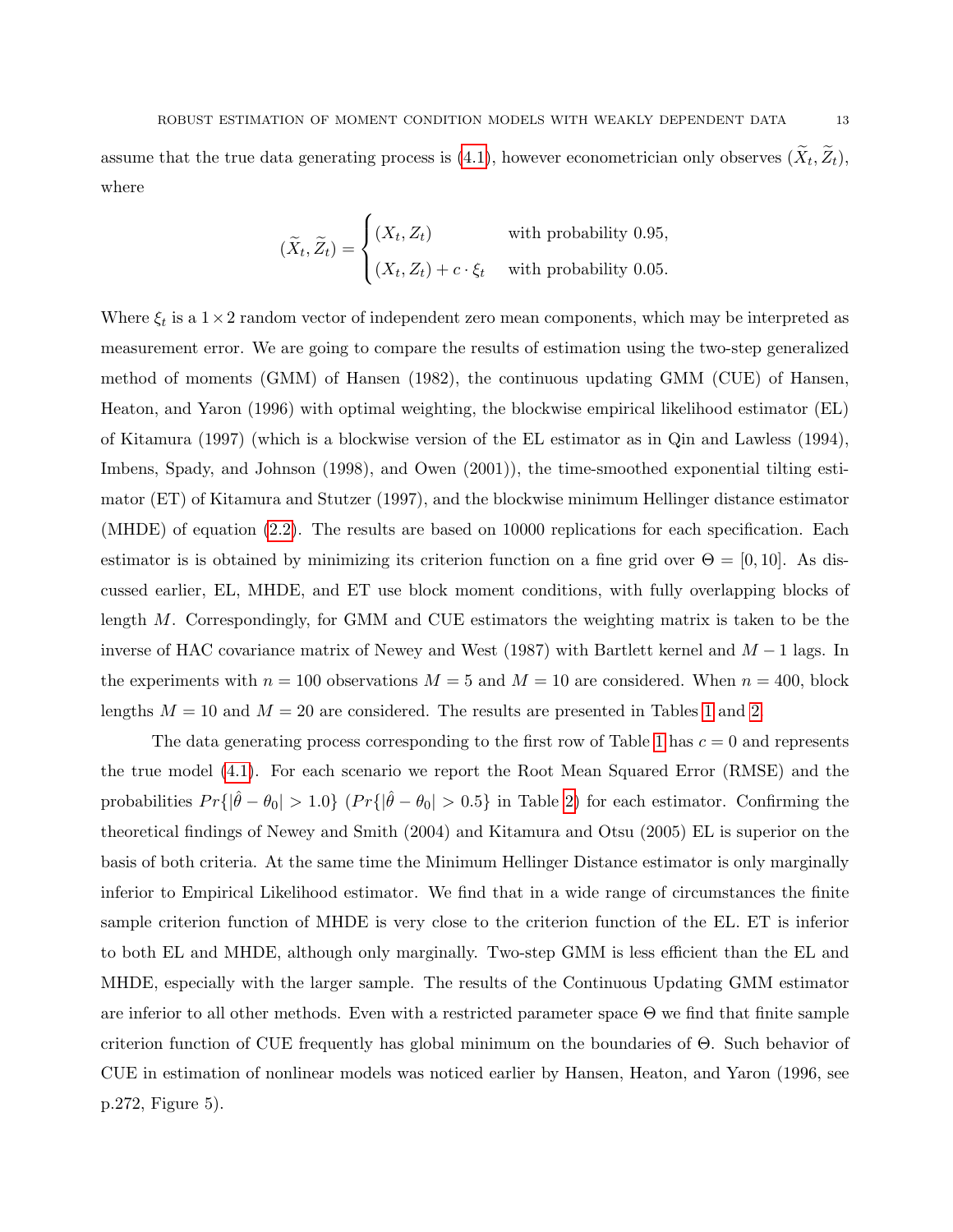#### 14 ROBUST ESTIMATION OF MOMENT CONDITION MODELS WITH WEAKLY DEPENDENT DATA

In the presence of measurement error EL, MHDE, and ET still outperform GMM and CUE, often by a wide margin. When measurement error is small EL may still outperform MHDE and ET thanks to its higher order properties. When measurement errors become large none of the three methods seems to dominate the other. Note that Theorem [3.4](#page-10-0) does not imply that MHDE should be optimal in all situations, but it rather shows its minimax property in terms of asymptotic MSE.

The column labeled "%f" is concerned with a computation issue of EL, MHDE, and ET. In finite samples, it is possible that there exists no value of  $\theta$  such that the zero vector is contained in the convex hull of vectors  $\{\phi(b_j, \theta)\}_{j=1}^{n_B}$ . This is a situation where observations are providing strong evidence against the validity of the moment condition model [\(1.1\)](#page-1-0). EL, MHDE, and ET are not well-defined in this case. The simulation experiment discards such replications in calculations of the summary statistics. Column "%f" of Tables [1](#page-14-0) and [2](#page-15-0) reports the percentage of such replications. As can be seen from Table 1, such cases are very rare in most cases, though become more likely for larger c, especially in the case of the  $-\chi_1^2$  measurement errors.

4.2. **Experiment 2.** The independent measurement error model of the previous subsection may be somewhat restrictive, since in practice measurement errors could be correlated with the original data. To explore this and other forms of deviations from the model assumptions, the following experiment studies the effects of a family of local perturbations of the data generating process  $(4.1)-(4.2)$  $(4.1)-(4.2)$ .

Note that the joint distribution  $Q^{(M)}$  of the data block  $B = (X_1, \ldots, X_M, Z_1, \ldots, Z_M)'$  of length M is fully determined by the bivariate distribution of the disturbances  $(u_t^x, u_t^z)'$ . The model [\(4.1\)](#page-11-0)-[\(4.2\)](#page-11-0) assumes that vector  $(u_t^x, u_t^z)'$  has normal distribution with zero means and covariance matrix  $\Sigma_0 = \frac{0.4^2}{1-\alpha^2}I_2$ , i.e.  $(u_t^x, u_t^z)'$  has independent components with equal variance. Following the notation introduced in Section [3,](#page-4-1) let  $P_0^{(M)}$  $\int_0^{(M)}$  denote the distribution of B under [\(4.1\)](#page-11-0)-[\(4.2\)](#page-11-0). To investigate the performance of the estimators we would like to consider various small perturbations of this probabilistic model. One way to build a family of such perturbations is to allow the components of the random vector  $(u_t^x, u_t^z)'$  to have unequal variances and to be correlated, i.e. to have bivariate normal distribution with the covariance matrix

$$
\Sigma_{(\delta,\rho)} = \frac{0.4^2}{1-\alpha^2} \left( \begin{array}{cc} (1+\delta)^2 & \rho (1+\delta) \\ \rho (1+\delta) & 1 \end{array} \right),
$$

which is a perturbation of the matrix  $\Sigma_0$  when  $\delta$  and  $\rho$  are small. The form of covariance matrix is chosen so that  $V[X_t]/V[Z_t] = V[u_t^x]/V[u_t^z] = (1+\delta)^2$  and the correlation  $Corr(X_t, Z_t) =$  $Corr(u_t^x, u_t^z) = \rho$ . Note that  $\Sigma_{(0,0)} = \Sigma_0$ .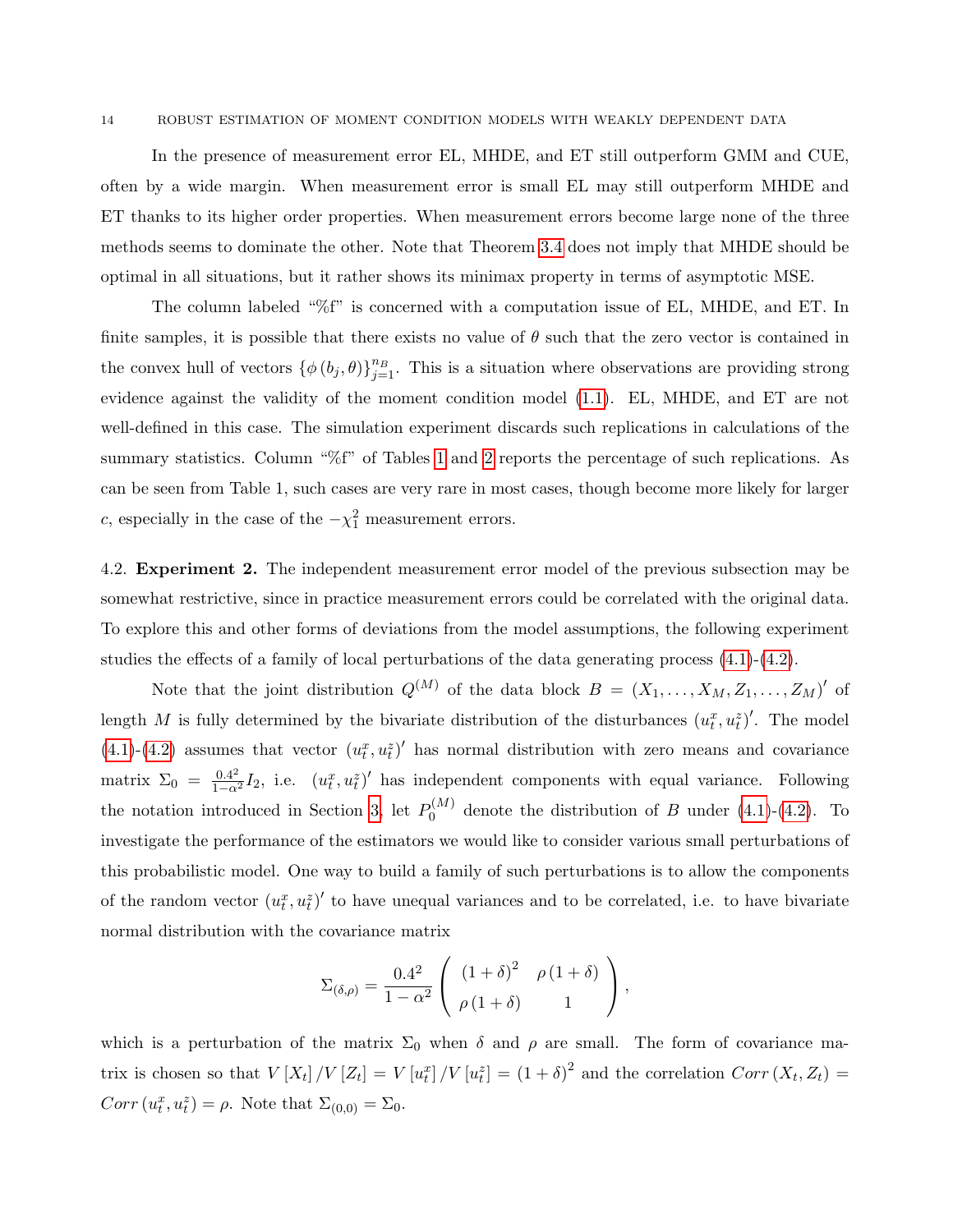ROBUST ESTIMATION OF MOMENT CONDITION MODELS WITH WEAKLY DEPENDENT DATA  $15\,$ 

|                   |                  | RMSE          |             |                     |             |             | $Pr\{ \hat{\theta} - \theta_0  > 1.0\}$ |             |           |             |                             |          |
|-------------------|------------------|---------------|-------------|---------------------|-------------|-------------|-----------------------------------------|-------------|-----------|-------------|-----------------------------|----------|
| $\mathbf{C}$      | $\xi_{tj}$       | $\mathbf{EL}$ | <b>MHDE</b> | $\operatorname{ET}$ | GMM         | CUE         | $\mathop{\rm EL}$                       | <b>MHDE</b> | ET        | <b>GMM</b>  | $\ensuremath{\mathrm{CUE}}$ | $\%f$    |
| $n = 100, M = 5$  |                  |               |             |                     |             |             |                                         |             |           |             |                             |          |
| $\boldsymbol{0}$  |                  | 0.745         | 0.884       | 1.063               | 0.933       | 3.338       | 0.114                                   | 0.125       | 0.140     | 0.208       | $0.359\,$                   | 0.01     |
| $0.5\,$           | N                | 0.695         | $0.797\,$   | $\,0.964\,$         | 0.879       | 3.094       | $0.103\,$                               | 0.112       | 0.126     | $0.188\,$   | 0.323                       | 0.00     |
| $\mathbf{1}$      | $\cal N$         | 0.695         | 0.763       | 0.879               | 0.966       | 2.838       | 0.109                                   | 0.117       | 0.126     | 0.257       | 0.305                       | 0.00     |
| $\,2$             | $\boldsymbol{N}$ | 0.936         | 0.923       | 0.949               | $1.434\,$   | 2.465       | $0.316\,$                               | 0.275       | 0.260     | $\,0.594\,$ | 0.411                       | 0.25     |
| $0.5\,$           | $\chi_1^2$       | $0.742\,$     | 0.889       | 1.056               | 0.911       | 3.266       | 0.109                                   | $0.121\,$   | 0.135     | $0.204\,$   | 0.345                       | 0.00     |
| $\mathbf{1}$      | $\chi_1^2$       | 0.637         | 0.731       | 0.879               | 0.834       | 3.027       | 0.082                                   | 0.091       | 0.103     | 0.162       | 0.298                       | 0.00     |
| $\,2$             | $\chi_1^2$       | 0.614         | 0.650       | 0.719               | 0.871       | 2.829       | 0.076                                   | 0.080       | $0.087\,$ | $0.214\,$   | 0.275                       | 0.00     |
| $0.5\,$           | $-\chi_1^2$      | 0.735         | 0.860       | 0.991               | $\,0.944\,$ | 3.098       | $0.119\,$                               | $0.132\,$   | 0.144     | 0.227       | 0.331                       | 0.00     |
| $\mathbf{1}$      | $-\chi_1^2$      | 0.788         | 0.847       | 0.960               | 1.161       | 2.826       | 0.173                                   | 0.170       | 0.174     | 0.363       | 0.347                       | 0.30     |
| $\,2$             | $-\chi_1^2$      | 1.011         | $0.990\,$   | 1.041               | 1.497       | 2.580       | 0.290                                   | 0.247       | 0.241     | 0.527       | $0.390\,$                   | 2.27     |
| $0.5\,$           | $t_3$            | $0.735\,$     | 0.851       | 1.007               | 0.931       | 3.164       | 0.114                                   | 0.123       | 0.137     | 0.211       | 0.339                       | $0.01\,$ |
| $\mathbf{1}$      | $t_3$            | 0.717         | 0.794       | 0.911               | 0.996       | 2.897       | $0.122\,$                               | 0.126       | 0.132     | 0.252       | 0.310                       | 0.18     |
| $\,2$             | $t_3$            | 0.872         | 0.878       | 0.940               | 1.299       | $\;\:2.568$ | 0.228                                   | 0.203       | 0.198     | 0.457       | 0.348                       | $0.68\,$ |
| $n = 100, M = 10$ |                  |               |             |                     |             |             |                                         |             |           |             |                             |          |
| $\boldsymbol{0}$  |                  | 0.833         | 0.993       | 1.139               | 0.917       | $3.111\,$   | 0.124                                   | $0.134\,$   | 0.148     | 0.201       | 0.340                       | 0.19     |
| $0.5\,$           | $\cal N$         | 0.738         | 0.869       | 1.014               | $\,0.862\,$ | 2.906       | 0.110                                   | 0.121       | 0.132     | 0.181       | $0.308\,$                   | 0.13     |
| $\mathbf{1}$      | $\boldsymbol{N}$ | 0.729         | 0.822       | 0.918               | 0.961       | 2.677       | 0.118                                   | 0.128       | 0.136     | 0.260       | 0.293                       | 0.06     |
| $\sqrt{2}$        | $\boldsymbol{N}$ | 0.957         | 0.961       | 0.992               | 1.443       | 2.378       | 0.320                                   | $0.282\,$   | 0.271     | 0.597       | 0.408                       | 0.29     |
| $0.5\,$           | $\chi_1^2$       | $0.815\,$     | 0.969       | 1.110               | $0.885\,$   | 3.077       | 0.122                                   | 0.132       | 0.143     | 0.195       | 0.328                       | 0.14     |
| $\mathbf{1}$      | $\chi_1^2$       | 0.686         | 0.804       | $\,0.938\,$         | 0.817       | 2.800       | 0.090                                   | 0.102       | 0.114     | 0.156       | 0.277                       | 0.04     |
| $\sqrt{2}$        | $\chi_1^2$       | 0.635         | $0.676\,$   | 0.742               | 0.878       | 2.667       | 0.080                                   | 0.087       | 0.094     | 0.223       | 0.259                       | 0.02     |
| $0.5\,$           | $-\chi_1^2$      | 0.799         | $\,0.943\,$ | 1.070               | 0.934       | 2.911       | 0.131                                   | 0.140       | 0.152     | 0.225       | 0.319                       | $0.08\,$ |
| $\mathbf{1}$      | $-\chi_1^2$      | 0.823         | 0.900       | 0.996               | 1.153       | 2.675       | 0.182                                   | 0.183       | 0.188     | 0.363       | 0.337                       | 0.39     |
| $\,2$             | $-\chi_1^2$      | 1.047         | $1.014\,$   | 1.069               | 1.497       | 2.458       | $0.305\,$                               | 0.258       | $0.250\,$ | $\,0.525\,$ | 0.388                       | $2.29\,$ |
| $0.5\,$           | $t_3$            | 0.808         | 0.931       | 1.053               | 0.907       | 2.979       | 0.124                                   | 0.134       | $0.146\,$ | 0.200       | 0.323                       | 0.09     |
| $\mathbf{1}$      | $t_3$            | 0.776         | 0.864       | 0.973               | 0.989       | 2.714       | 0.130                                   | $0.135\,$   | 0.143     | 0.251       | 0.297                       | 0.29     |
| $\,2$             | $t_3$            | $0.898\,$     | $0.922\,$   | 0.969               | $1.298\,$   | $2.429\,$   | $0.236\,$                               | $0.212\,$   | $0.210\,$ | $0.457\,$   | 0.340                       | 0.77     |

<span id="page-14-0"></span>TABLE 1. In the second column  $(\xi_{tj})$  N,  $\chi_1^2$ ,  $-\chi_1^2$ , and  $t_3$  denote, respectively,

 $N(0, 1), (\chi_1^2 - 1)$ / √  $\sqrt{2}$ , – $(\chi_1^2 - 1)$ / √ 2, and Student- $t_3/$ √ 3 distributions of  $\xi_{tj}$ .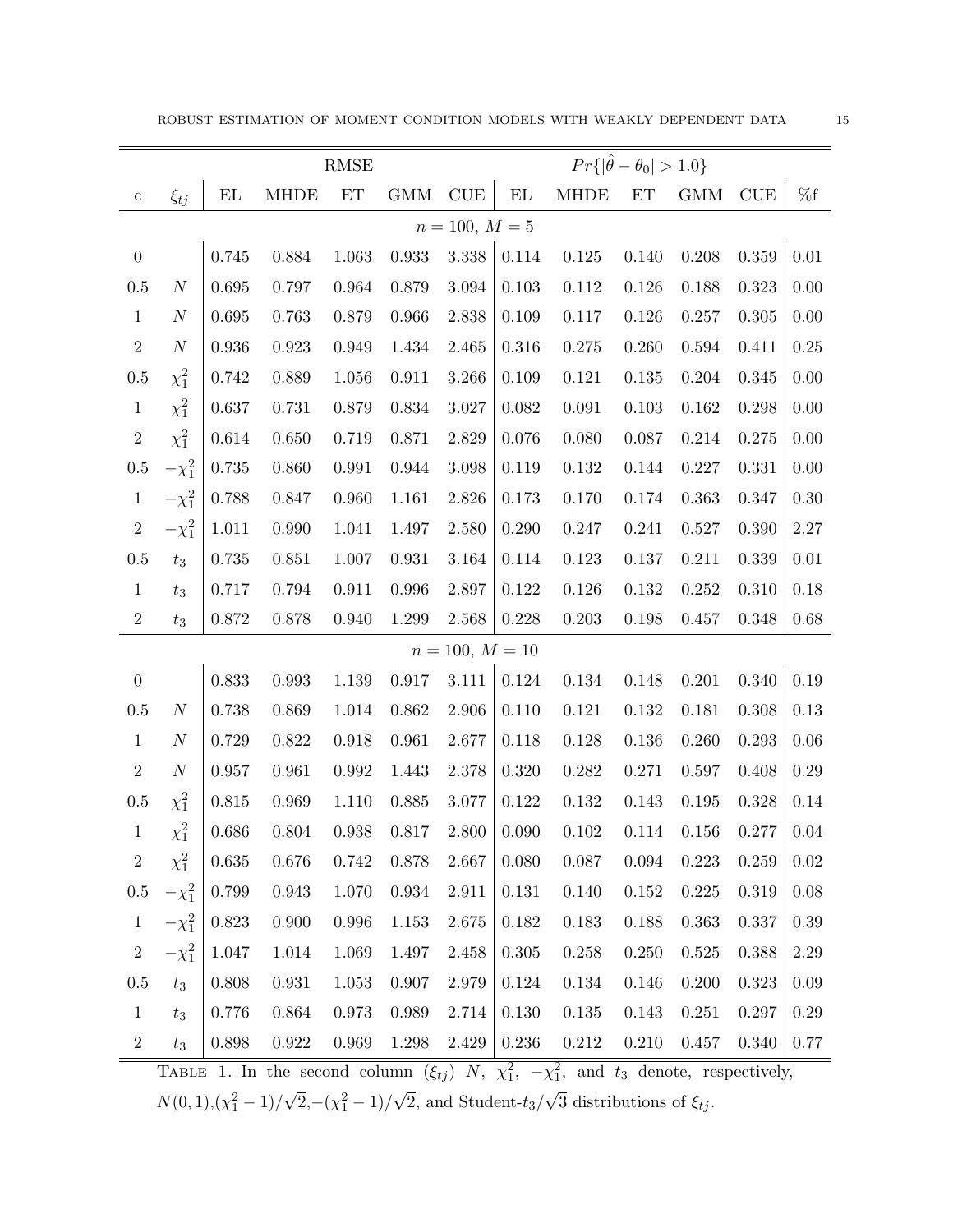|                   |                  | <b>RMSE</b> |             |             |           |                             |                             | $Pr\{ \hat{\theta} - \theta_0  > 0.5\}$ |             |            |                             |          |  |
|-------------------|------------------|-------------|-------------|-------------|-----------|-----------------------------|-----------------------------|-----------------------------------------|-------------|------------|-----------------------------|----------|--|
| $\mathbf{c}$      | $\xi_{tj}$       | EL          | <b>MHDE</b> | ET          | GMM       | $\ensuremath{\mathrm{CUE}}$ | $\mathop{\rm EL}$           | <b>MHDE</b>                             | ET          | <b>GMM</b> | $\ensuremath{\mathrm{CUE}}$ | $\%f$    |  |
| $n = 400, M = 10$ |                  |             |             |             |           |                             |                             |                                         |             |            |                             |          |  |
| $\boldsymbol{0}$  |                  | 0.292       | 0.294       | 0.309       | 0.409     | 2.668                       | 0.082                       | 0.084                                   | 0.089       | 0.111      | 0.229                       | 0.00     |  |
| $0.5\,$           | $\boldsymbol{N}$ | 0.282       | $0.286\,$   | 0.296       | 0.400     | 2.679                       | $0.074\,$                   | 0.075                                   | 0.078       | 0.104      | 0.222                       | 0.00     |  |
| $\mathbf{1}$      | $\boldsymbol{N}$ | 0.281       | 0.281       | 0.290       | 0.383     | 2.452                       | 0.070                       | 0.071                                   | $\,0.074\,$ | 0.103      | 0.203                       | 0.00     |  |
| $\,2$             | $\cal N$         | $0.473\,$   | 0.455       | 0.444       | 0.678     | 2.609                       | $0.305\,$                   | 0.276                                   | 0.263       | 0.486      | 0.409                       | 0.00     |  |
| $0.5\,$           | $\chi_1^2$       | 0.284       | 0.286       | 0.293       | 0.397     | 2.662                       | $0.076\,$                   | 0.078                                   | $\,0.082\,$ | 0.105      | 0.223                       | 0.00     |  |
| $\mathbf{1}$      | $\chi_1^2$       | 0.278       | 0.279       | 0.284       | 0.377     | 2.586                       | 0.067                       | 0.069                                   | 0.072       | 0.092      | 0.206                       | 0.00     |  |
| $\sqrt{2}$        | $\chi_1^2$       | 0.268       | 0.269       | 0.274       | 0.339     | 2.422                       | $0.058\,$                   | 0.058                                   | 0.059       | 0.087      | 0.182                       | 0.00     |  |
| $0.5\,$           | $-\chi_1^2$      | 0.290       | $0.292\,$   | 0.298       | 0.412     | 2.618                       | 0.083                       | 0.084                                   | 0.086       | 0.117      | 0.227                       | 0.00     |  |
| $\mathbf{1}$      | $-\chi_1^2$      | $0.367\,$   | 0.358       | 0.358       | 0.589     | 2.371                       | 0.142                       | 0.133                                   | 0.133       | 0.255      | 0.264                       | $0.01\,$ |  |
| $\sqrt{2}$        | $-\chi_1^2$      | 0.713       | 0.643       | 0.612       | 1.167     | 2.213                       | $0.432\,$                   | 0.365                                   | 0.337       | 0.656      | 0.481                       | 0.58     |  |
| $0.5\,$           | $t_3$            | 0.286       | $0.287\,$   | 0.294       | 0.407     | 2.677                       | 0.078                       | 0.079                                   | 0.081       | 0.110      | 0.225                       | $0.01\,$ |  |
| $\mathbf{1}$      | $t_3$            | 0.317       | $0.312\,$   | $\,0.315\,$ | 0.476     | 2.418                       | $\,0.095\,$                 | $\,0.092\,$                             | 0.092       | 0.148      | 0.219                       | $0.05\,$ |  |
| $\,2$             | $t_3$            | 0.494       | 0.461       | 0.447       | 0.800     | 2.297                       | 0.237                       | 0.210                                   | 0.198       | 0.403      | 0.329                       | 0.42     |  |
|                   |                  |             |             |             |           | $n = 400, M = 20$           |                             |                                         |             |            |                             |          |  |
| $\boldsymbol{0}$  |                  | $0.300\,$   | $0.310\,$   | 0.317       | 0.401     | 2.533                       | 0.088                       | $\,0.091\,$                             | 0.094       | 0.111      | 0.218                       | 0.00     |  |
| $0.5\,$           | $\boldsymbol{N}$ | 0.290       | $0.294\,$   | $0.305\,$   | 0.384     | 2.545                       | 0.079                       | 0.081                                   | 0.084       | 0.101      | 0.212                       | 0.00     |  |
| $\mathbf{1}$      | $\boldsymbol{N}$ | 0.285       | 0.291       | 0.297       | 0.374     | 2.326                       | $0.074\,$                   | 0.075                                   | 0.077       | 0.105      | 0.194                       | 0.00     |  |
| $\,2$             | $\boldsymbol{N}$ | 0.473       | 0.455       | 0.448       | 0.693     | 2.527                       | $0.302\,$                   | 0.278                                   | 0.265       | 0.501      | 0.404                       | 0.00     |  |
| $0.5\,$           | $\chi_1^2$       | 0.292       | $0.296\,$   | 0.303       | 0.385     | 2.544                       | 0.083                       | 0.085                                   | 0.087       | 0.103      | 0.216                       | 0.00     |  |
| $\mathbf{1}$      | $\chi_1^2$       | 0.285       | 0.287       | $0.292\,$   | 0.363     | 2.465                       | 0.076                       | 0.076                                   | 0.078       | 0.093      | 0.198                       | 0.00     |  |
| $\sqrt{2}$        | $\chi_1^2$       | 0.273       | 0.275       | 0.279       | 0.333     | 2.283                       | 0.062                       | 0.063                                   | 0.064       | 0.087      | 0.170                       | 0.00     |  |
| $0.5\,$           | $-\chi_1^2$      | 0.296       | 0.299       | 0.313       | $0.401\,$ | 2.487                       | 0.087                       | 0.088                                   | $\,0.092\,$ | 0.115      | 0.215                       | 0.00     |  |
| $\mathbf{1}$      | $-\chi_1^2$      | 0.372       | 0.365       | 0.365       | 0.590     | 2.259                       | 0.150                       | 0.142                                   | 0.139       | 0.260      | 0.257                       | 0.01     |  |
| $\,2$             | $-\chi_1^2$      | 0.723       | 0.649       | 0.621       | 1.182     | 2.165                       | 0.437                       | 0.370                                   | 0.344       | 0.662      | 0.479                       | 0.56     |  |
| $0.5\,$           | $t_3$            | 0.293       | 0.296       | $0.305\,$   | 0.398     | 2.553                       | 0.083                       | 0.084                                   | 0.087       | 0.107      | 0.216                       | 0.01     |  |
| $\mathbf{1}$      | $t_3$            | $0.324\,$   | 0.319       | 0.323       | 0.472     | 2.305                       | 0.099                       | 0.099                                   | $0.099\,$   | 0.149      | 0.210                       | 0.06     |  |
| $\overline{2}$    | $t_3$            | $0.499\,$   | $0.465\,$   | 0.451       | $0.809\,$ | 2.204                       | $0.242\,$<br>$\overline{2}$ | $0.216\,$<br>$\overline{2}$             | $0.203\,$   | $0.412\,$  | $0.323\,$                   | 0.43     |  |

<span id="page-15-0"></span>TABLE 2. In the second column  $(\xi_{tj})$  N,  $\chi_1^2$ ,  $-\chi_1^2$ , and  $t_3$  denote, respectively,

 $N(0, 1), (\chi_1^2 - 1)$ / √  $\sqrt{2}$ , – $(\chi_1^2 - 1)$ / √ 2, and Student- $t_3/$ √ 3 distributions of  $\xi_{tj}$ .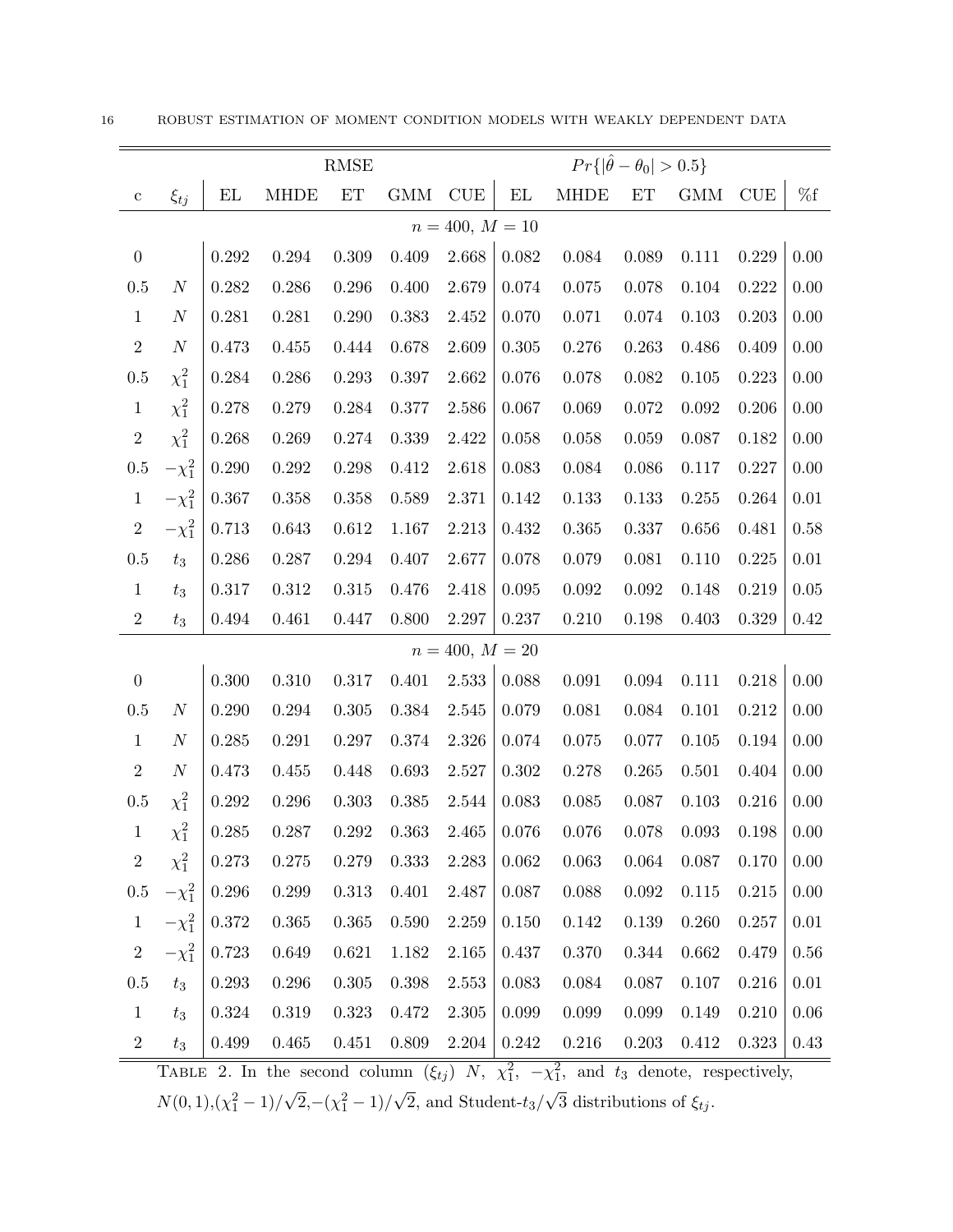Each pair of parameters  $(\delta, \rho)$  corresponds to a probability distribution on the block B; we denote this distribution by  $P_{(\delta, \alpha)}^{(M)}$  $P_{(0,0)}^{(M)}$ . Note that  $P_{(0,0)}^{(M)} = P_0^{(M)}$  $p_{(0)}^{(M)}$  and hence measure  $P_{(\delta,\rho)}^{(M)}$  $\binom{N}{(\delta,\rho)}^{\binom{M}{M}}$  can be seen as a perturbed version of the measure  $P_0^{(M)}$  $\stackrel{(M)}{0}$ .

The idea here is to investigate finite sample properties of the estimators as the data distribution  $P_{(\delta, \alpha)}^{(M)}$  $p_{(0,\rho)}^{(M)}$  varies around the measure  $P_0^{(M)}$  $\int_0^{(M)}$  keeping at an approximately constant distance from it. One can calculate that the Hellinger distance between the true and perturbed probability measures on the block is  $H\left(P_0^{(M)}\right)$  $\left(p_0^{(M)},P_{(\delta,\rho)}^{(M)}\right) \approx \sqrt{M/4} \left(2\delta^2+\rho^2\right)^{1/2}$  for small  $\rho$  and  $\delta$ . Therefore values of  $(\delta,\rho)$  that satisfy  $c^2 = \delta^2 + \rho^2/2$  for some constant c are considered. We consider 64 different designs indexed by  $j \in \{0, \ldots, 63\}$ . In the j-th design we set  $\omega_j = j/64$ ,  $\delta_j = c \sin(2\pi \omega_j)$ ,  $\rho_j = j/64$  $\sqrt{2}c\cos{(2\pi\omega_j)}$  $\sqrt{2}c\cos{(2\pi\omega_j)}$  $\sqrt{2}c\cos{(2\pi\omega_j)}$ .<sup>2</sup> In the Monte Carlo experiment we set  $c = 0.1$ ,  $\alpha = 0.75$ , and  $n = 400$ . Estimation is performed with fully overlapping blocks of length 10. For each design 10000 replications are computed.

The results are presented in Figure [4.1.](#page-17-0) On the top panels, RMSE of the estimators are plotted as functions of  $\omega_j$ . The bottom panels show the estimated probabilities  $Pr\{|\hat{\theta} - \theta_0| > 1.0\}$ . As in the first experiment, RMSE and  $Pr\{|\hat{\theta} - \theta_0| > 1.0\}$  of CUE are much larger than those of other estimators. To provide better insights on the relative performance of other estimators, the right panels of the figure present the same plots as the left ones but exclude CUE. MHDE, EL, and ET outperform GMM. Interestingly, EL and MHDE are very close for all scenarios. ET is close to EL and MHDE although appears to be slightly less robust against a range of misspecifications.

Before closing this section it might be beneficial to discuss a possible interpretation of the simulation results in light of the main theoretical results such as Theorem [3.4.](#page-10-0) Consider minimizing the  $\alpha$ -divergence in Definition [3.1,](#page-5-2) with the measure Q replaced by the blockwise empirical measure  $P_n^{(M)}$  as we did in [\(2.2\)](#page-4-0), subject to the moment constraint  $\int \phi(b,\theta)dQ = 0, \theta \in \Theta$ . This gives rise to a family of estimator indexed by  $\alpha$ , including the blockwise MHDE as a special case of  $\alpha$  being  $\frac{1}{2}$ , which is optimally robust according to our Theorem [3.4.](#page-10-0) Note that the value of the estimator that minimizes the  $\alpha$ -divergence varies continuously with the value of  $\alpha$ . Thus one expects that estimators with their  $\alpha$  close to the optimal  $\frac{1}{2}$  remain comparatively robust, and as  $\alpha$  moves away from  $\frac{1}{2}$  the corresponding estimator would grow increasingly susceptible to the effects of data contamination, which is the paper's major concern. The experimental results are consitent with this prediction: the MHDE  $(\alpha = \frac{1}{2})$  $\frac{1}{2}$ ) performs well over a wide range of data generating processes in both experiments, and the same applies to the estimators with their corresponding values  $\alpha$  relatively close to the optimal value  $\alpha = \frac{1}{2}$  $\frac{1}{2}$ , namely EL ( $\alpha = 1$ ), and ET ( $\alpha = 0$ ). On the other hand, the finite sample performance

<span id="page-16-0"></span><sup>&</sup>lt;sup>2</sup>Note that design with  $\omega = 1$  coincides with the  $\omega = 0$  design and hence the graphs are closed loops.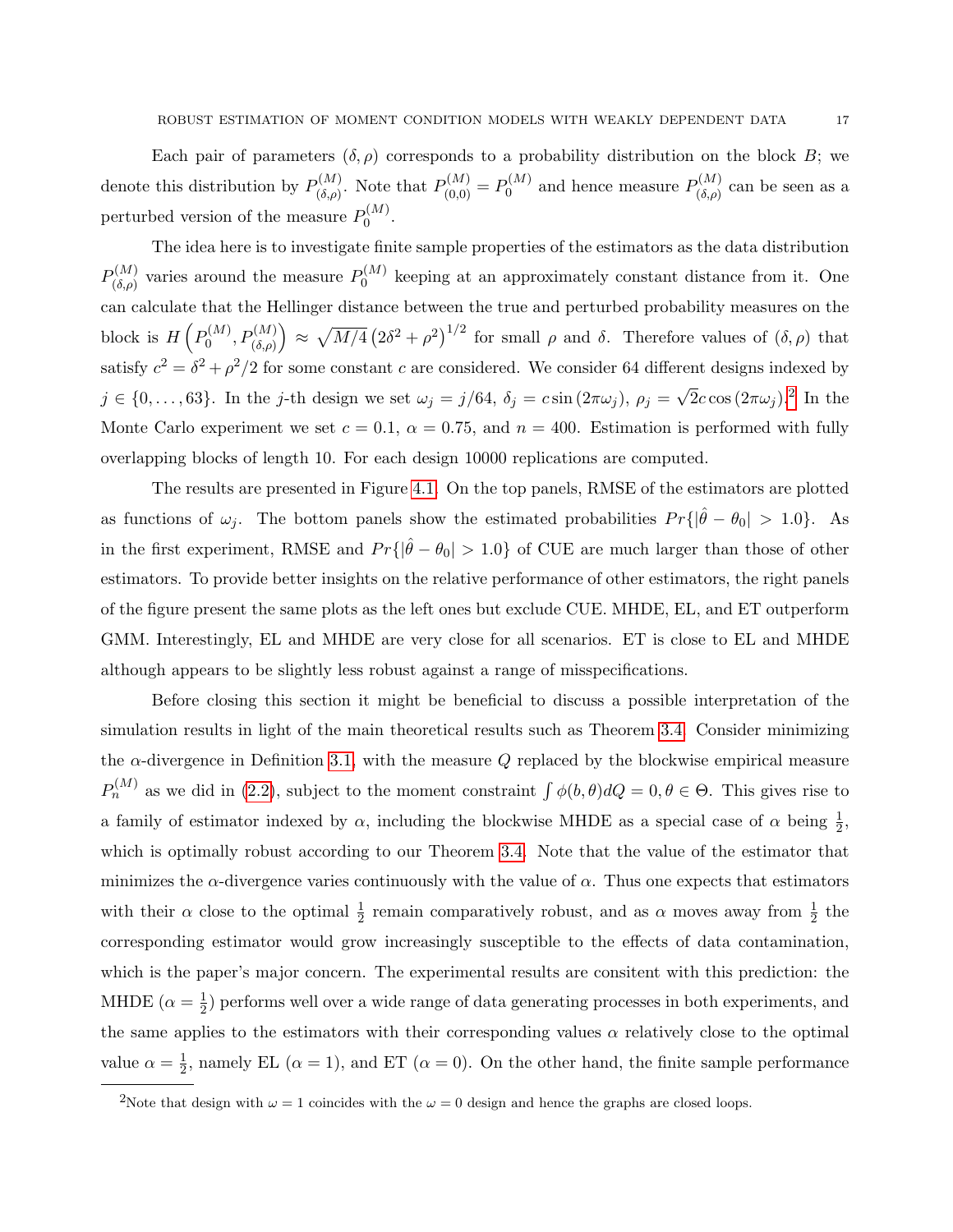of CUE, which has the  $\alpha$  value of 2 and thus quantitatively very different from the asymptotically optimal MHDE, is poor. As GMM and CUE are both based on a closely related quadratic measure, this also explains the erratic performance of GMM. Overall, the simulations provide strong support for the theoretical results obtained in Section [3.](#page-4-1)



<span id="page-17-0"></span>FIGURE 4.1. Local neighborhood of the true model.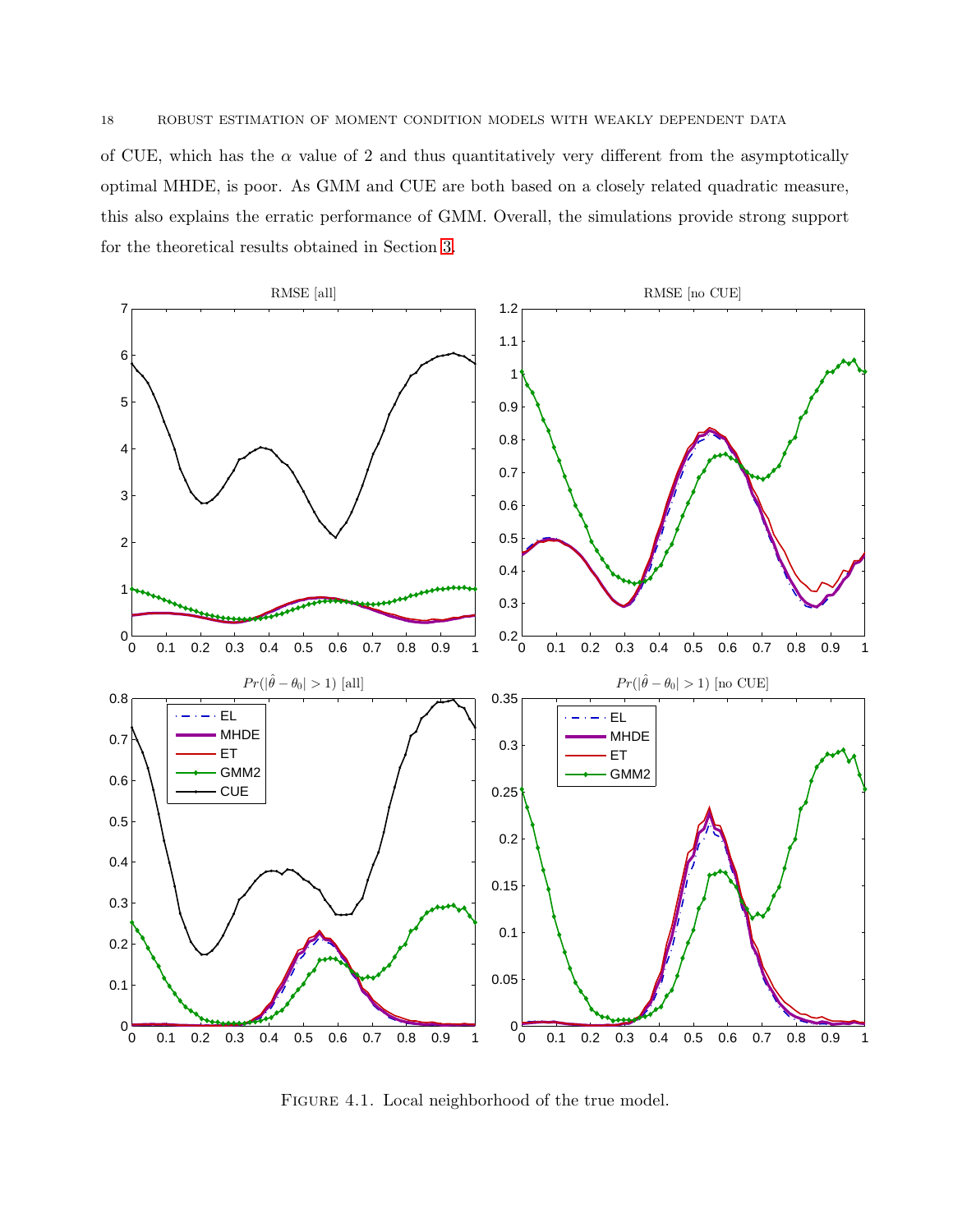### 5. Conclusion

This paper studied robust estimation of moment restriction models with time series data. Often the data used in empirical analysis is not ideal and is subject to errors, for instance due to data contamination or incorrect deseasonalization. In such cases, the distribution of data at hand is a perturbed version of the true data distribution. This paper studies robustness of a large class of estimation procedures to perturbations in the data generating probability measure. The main result of the paper is demonstrating that the blockwise MHDE possesses optimal minimax robust properties. The paper derives minimax lower bound of MSE risk and shows that the blockwise MHDE estimator achieves this bound. At the same time, blockwise MHDE is known to be semiparametrically efficient in the ideal scenario of error-free data. Thus, blockwise MHDE estimator is both robust and efficient. The Monte Carlo experiments suggest that GMM and Continuously Updated GMM are sensitive to data perturbations, while MHDE is not.

Acknowledgements: The research of the first author was supported by the Cowles Foundation at Yale University and the G. C. Chow Econometric Research Program at Princeton University. The research of the second author was supported by the National Science Foundation grants SES-0551271, SES-0851759, and SES-1156266. The research of the third author was supported by the National Science Foundation grant SES-0720961 and the ERC Consolidator Grant (SNP 615882).

## Appendix

### 6. Main Proofs

**Notation.** Let  $C > 0$  be a generic positive constant,  $\|\cdot\|$  is the  $L_2$ -metric on the appropriate space. When measure  $P$  is stationary the time subscript  $t$  is unnecessary and is omitted. Also, for a finite dimensional measure  $P^{(k,t)}$  of P, we sometimes omit the superscript  $(k, t)$  when it is clear from the context which finite dimensional measure is used. Let  $\mathcal M$  denote the set of all probability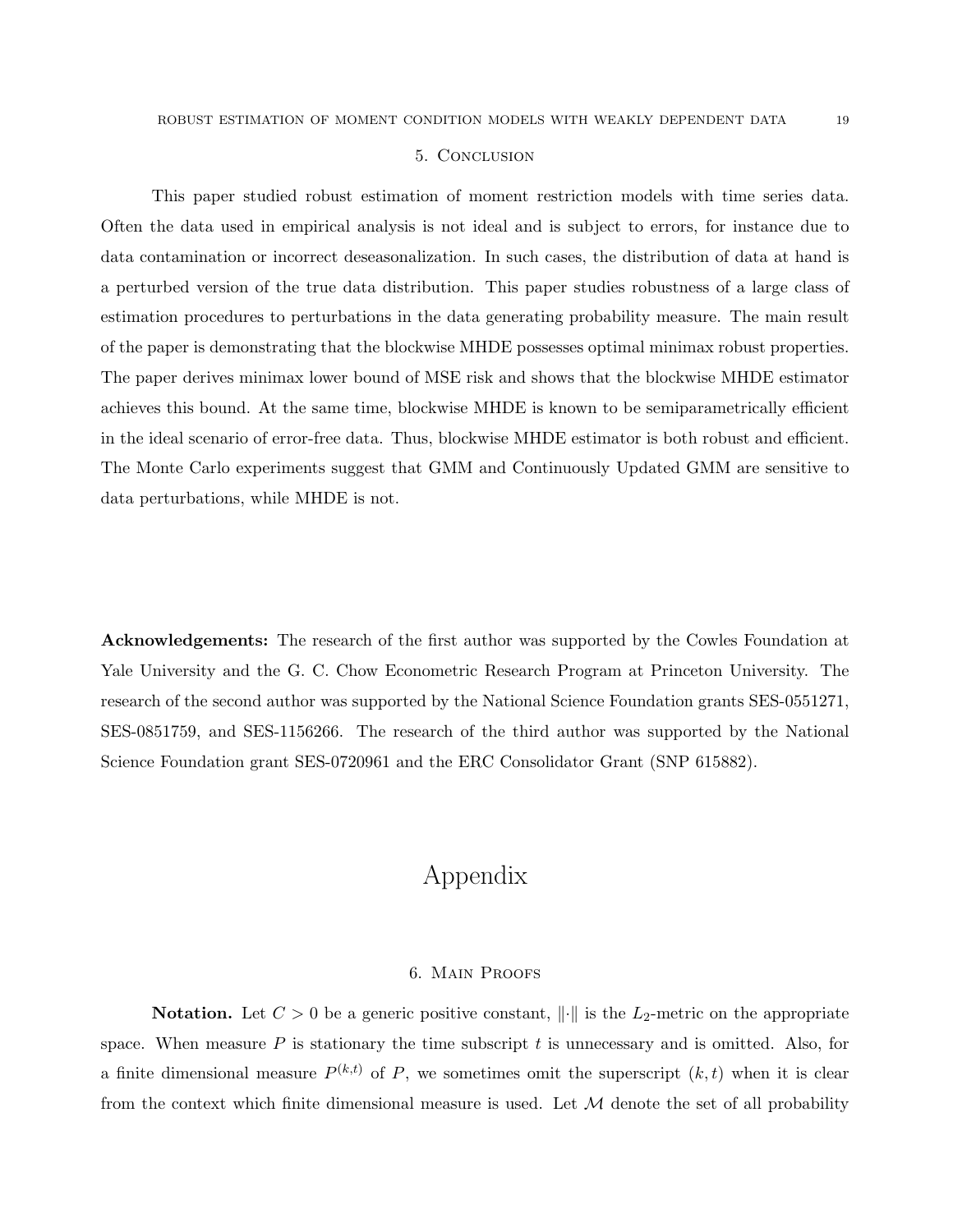measures that are defined on  $\mathcal{A}^{\infty}$ . Let  $\mathcal{M}_{S} \subset \mathcal{M}$  denote the set of all probability measures under which the process  $X^{\infty}(\omega)$  is strictly stationary. In the proofs, we also use the following notation:

$$
\theta_n = \theta_0 + \xi/\sqrt{n}, \quad b = (x_1, \dots, x_M) \in \mathcal{X}^M, \quad \phi_n(b, \theta) = \phi(b, \theta) \mathbb{I} \{b \in \mathcal{X}_n^M\},
$$
  

$$
\Lambda = \sqrt{M}G'\Omega^{-1}\phi(b, \theta_0), \quad \Lambda_n = \sqrt{M}G'\Omega^{-1}\phi_n(b, \theta_0),
$$
  

$$
R_n\left(Q^{(M)}, \theta, \gamma\right) = -\int \frac{1}{1 + \gamma'\phi_n(b, \theta)} dQ^{(M)}, \quad \bar{P}^{(M)}_{\theta, Q^{(M)}} = \arg \min_{P^{(M)} \in \bar{P}^{(M)}_{\theta}, P^{(M)} \ll Q^{(M)}} H\left(P^{(M)}, Q^{(M)}\right)
$$
  

$$
\Lambda = \sqrt{M}G'\Omega^{-1}\phi(b, \theta_0), \quad \Lambda_n = \sqrt{M}G'\Omega^{-1}\phi_n(b, \theta_0),
$$
  

$$
\psi_{n, Q_n^{(M)}} = -2\left(\int \Lambda_n \Lambda'_n dQ_n^{(M)}\right)^{-1} \int \Lambda_n \left\{dQ_n^{1/2} - d\bar{P}^{1/2}_{\theta_0, Q_n}\right\} dQ_n^{1/2},
$$
  

$$
B_H\left(P_0^{(M)}, \delta\right) = \left\{Q^{(M)} \in \mathcal{M}^{(M)} : H\left(Q^{(M)}, P_0^{(M)}\right) \leq \delta\right\},
$$

where  $\mathcal{M}^{(M)}$  is the set of all probability measures on the Borel  $\sigma$ -field  $(\mathcal{X}^M, \mathcal{B}(\mathcal{X}^M))$ , while  $\mathcal{X}_n^M$  is defined in subsection [6.1](#page-19-0) below. As usual,  $x_t$  and  $b_j$  denote realizations of  $X_t$  and  $B_j$ . The abbreviation w.p.a.1 should be read as "with probability approaching 1 as  $n \to \infty$ ", UWLLN stands for Uniform Weak Law of Large Numbers, see for example Andrews (1987) or Potscher and Prucha (1989), and CLT denotes the Central Limit Theorem of Herrndorf (1984).

The first subsection of this Appendix introduces trimmed estimators that are used in the proofs. The second subsection gives several important lemmas that are used in the third section to prove Theorem [3.4.](#page-10-0) Auxiliary lemmas are given in Section [7.](#page-28-0)

<span id="page-19-0"></span>6.1. Trimming. An essential tool of the proofs is the following mapping from  $\mathcal{M}^{(M)}$  to  $\Theta$  defined by a trimmed moment function:

$$
\overline{T}\left(Q^{(M)}\right) = \arg\min_{\theta \in \Theta} \left\{\inf_{P^{(M)} \in \overline{\mathcal{P}}_{\theta}^{(M)}, P^{(M)} \ll Q^{(M)}} H\left(P^{(M)}, Q^{(M)}\right)\right\},\
$$

where  $\bar{\mathcal{P}}_{\theta}^{(M)}$  $e^{(M)}$  is the set of the M-dimensional measures  $P^{(M)}$  of all probability measures P in  $\bar{\mathcal{P}}_{\theta}$ , where the latter set is defined as

$$
\begin{aligned}\n\bar{\mathcal{P}}_{\theta} &= \left\{ P \in \mathcal{M}_{S} : \int \phi(b,\theta) \mathbb{I} \left\{ b \in \mathcal{X}_{n}^{M} \right\} dP^{(M)} = 0 \right\}, \\
\mathcal{X}_{n}^{k} &= \left\{ (x_{1}, \ldots, x_{k}) \in \mathcal{X}^{k} : \sup_{\theta \in \Theta} |g(x_{i},\theta)| \leq m_{n}, i = 1, \ldots, k \right\},\n\end{aligned}
$$

where  ${m_n}_{n\in\mathbb{N}}$  is a sequence of positive numbers satisfying  $m_n \to \infty$  as  $n \to \infty$ ,  $\mathbb{I}\{\cdot\}$  is the indicator function, and | $\cdot$ | is the Euclidean norm, i.e.,  $\mathcal{X}_n^M$  is a trimming set to bound the moment function.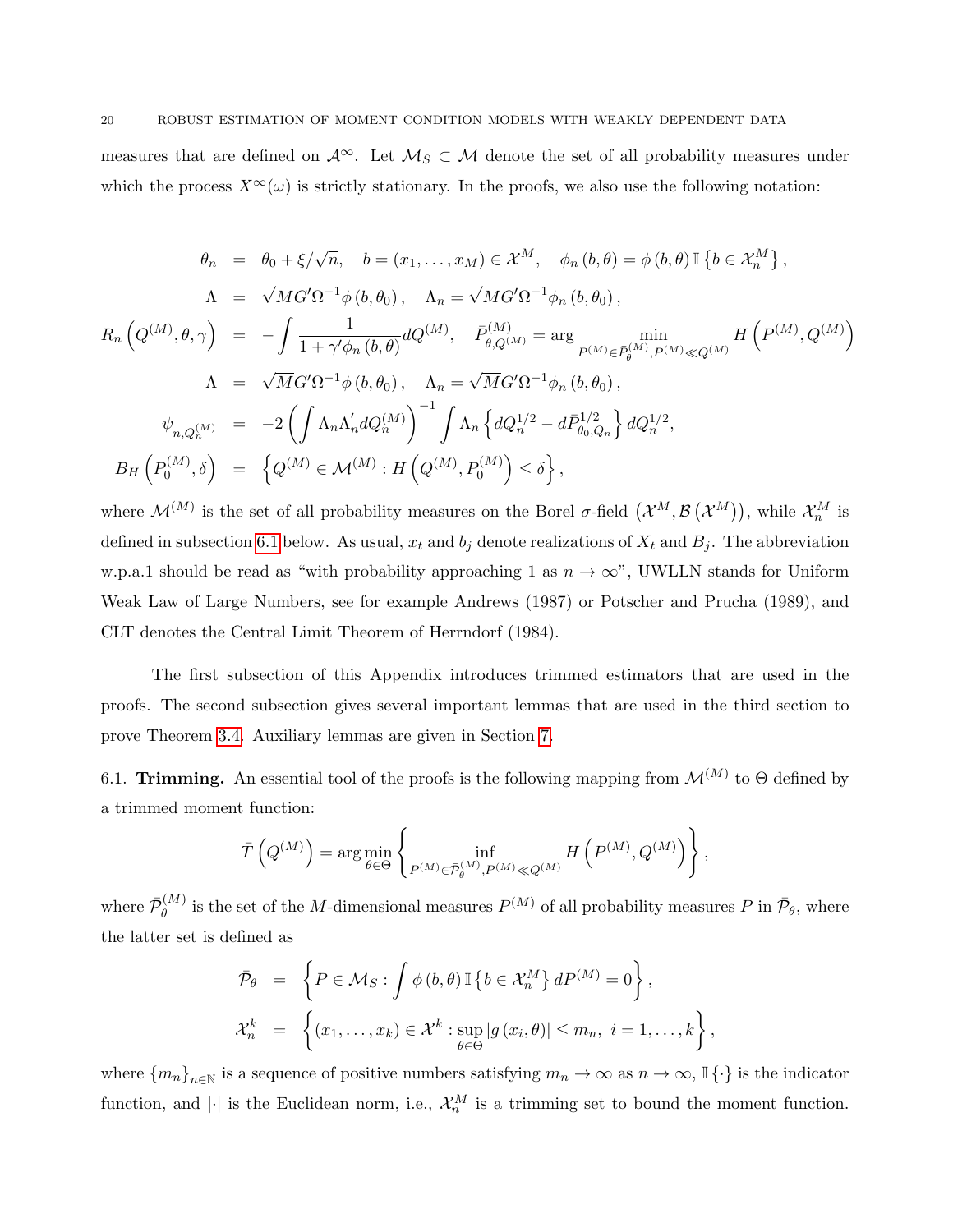Thus the set  $\bar{\mathcal{P}}_{\theta}$  is the collection of probability measures satisfying the bounded moment condition  $E_{P(M)}\left[\phi\left(B,\theta\right)\mathbb{I}\left\{B\in\mathcal{X}_{n}^{M}\right\}\right]=0.$  Trimming is needed to guarantee the existence of the mapping  $\bar{T}(Q^{(M)})$ . Lemma [7.1](#page-28-1) (i) shows that for each  $n \in \mathbb{N}$  and  $Q \in M_S$  the value  $\bar{T}(Q^{(M)})$  exists. To simplify the notation below we sometimes denote  $\overline{T}_Q = \overline{T}(Q)$  for a measure Q when  $\overline{T}(Q)$  is welldefined.

We may take the trimming sequence  ${m_n}_{n\in\mathbb{N}}$  to satisfy  $0 < \liminf_{n\to\infty} m_n/n^{\beta} \le$  $\limsup_{n\to\infty} m_n/n^{\beta} < \infty,$ 

<span id="page-20-0"></span>(6.1) 
$$
\frac{1}{2(\eta-1)} + \frac{\alpha}{\eta} < \beta < \min\left\{\frac{1}{2} - \alpha, \frac{1}{\eta}\right\},\,
$$

where  $\alpha$  is from Assumption [3.1](#page-8-0) (vii). Note that the restrictions imposed on  $\alpha$  by Assumption 3.1 (vii) guarantee existence of  $\beta$  that satisfies [\(6.1\)](#page-20-0). Assumption [3.1](#page-8-0) (vii) together with (6.1) are sufficient to guarantee that

<span id="page-20-1"></span>(6.2) 
$$
\max\left\{M^{1-1/\eta}m_n^{1-\eta}n^{1/2}, M^{3/4}m_n^{-3}n^{1/2}, Mm_nn^{-1/2}, nm_n^{-\eta}, M^3n^{-1}\right\} \to 0,
$$

which is used in the proofs below.

## 6.2. Key Lemmas. We introduce measure  $P_{\theta_n}$  that will be used in the subsequent proofs.

**Definition 6.1.** For any  $\xi \in \mathbb{R}$  and n large enough (so that  $\theta_n \in \Theta$ ) define a nonstationary process  $Z_t$ in the following way. For each integer k,  $(Z'_{kM+1}, \ldots, Z'_{(k+1)M})' = \Upsilon^n \left( \left( X'_{kM+1}, \ldots, X'_{(k+1)M} \right)' \right)$ , where for any Md dimensional random vector  $\gamma = (\gamma_1, ..., \gamma_{Md})'$ , the r-th component of the vector transformation  $\Upsilon^n$  is defined as

$$
\Upsilon_r^n(\gamma) = \begin{cases} G_{r|}^{-1} (F_{r|} (\gamma_r | \gamma_{r-1}, \dots, \gamma_1) | ( \Upsilon_{r-1}^n (\gamma), \dots, \Upsilon_1^n (\gamma) ) ), & \text{if } r > 1, \\ G_1^{-1} (F_1 (\gamma_1)), & \text{if } r = 1, \end{cases}
$$

where  $F_{r}(\gamma_r|\gamma_{r-1},\ldots,\gamma_1)$  is the cumulative distribution function of the r-th component of  $\left(X'_{kM+1},\ldots,X'_{(k+1)M}\right)'$ , conditional on the first  $(r-1)$  components of this vector. Thus  $F_{|r}$  is fully defined by the cumulative distribution function  $F(\cdot)$  of  $(X'_{kM+1}, \ldots, X'_{(k+1)M})'$ , which corresponds to the the probability measure  $P_0^{(M)}$  $O_0^{(M)}$ . Similarly,  $G_{r}^{-1}$  $r_1^{-1}$  is the inverse (in the first argument) of the conditional cumulative distribution function  $G_r(\gamma_r|\gamma_{r-1},\ldots,\gamma_1)$ , which is defined by the probability measure  $\widetilde{P}_{\theta_n}^{(M,1)},$ 

<span id="page-20-2"></span>(6.3) 
$$
\frac{d\widetilde{P}_{\theta_n}^{(M,1)}}{dP_0^{(M)}}(b) = \frac{1 + \zeta_n' \phi_n(b, \theta_n)}{\int (1 + \zeta_n' \phi_n(b, \theta_n)) dP_0^M(b)},
$$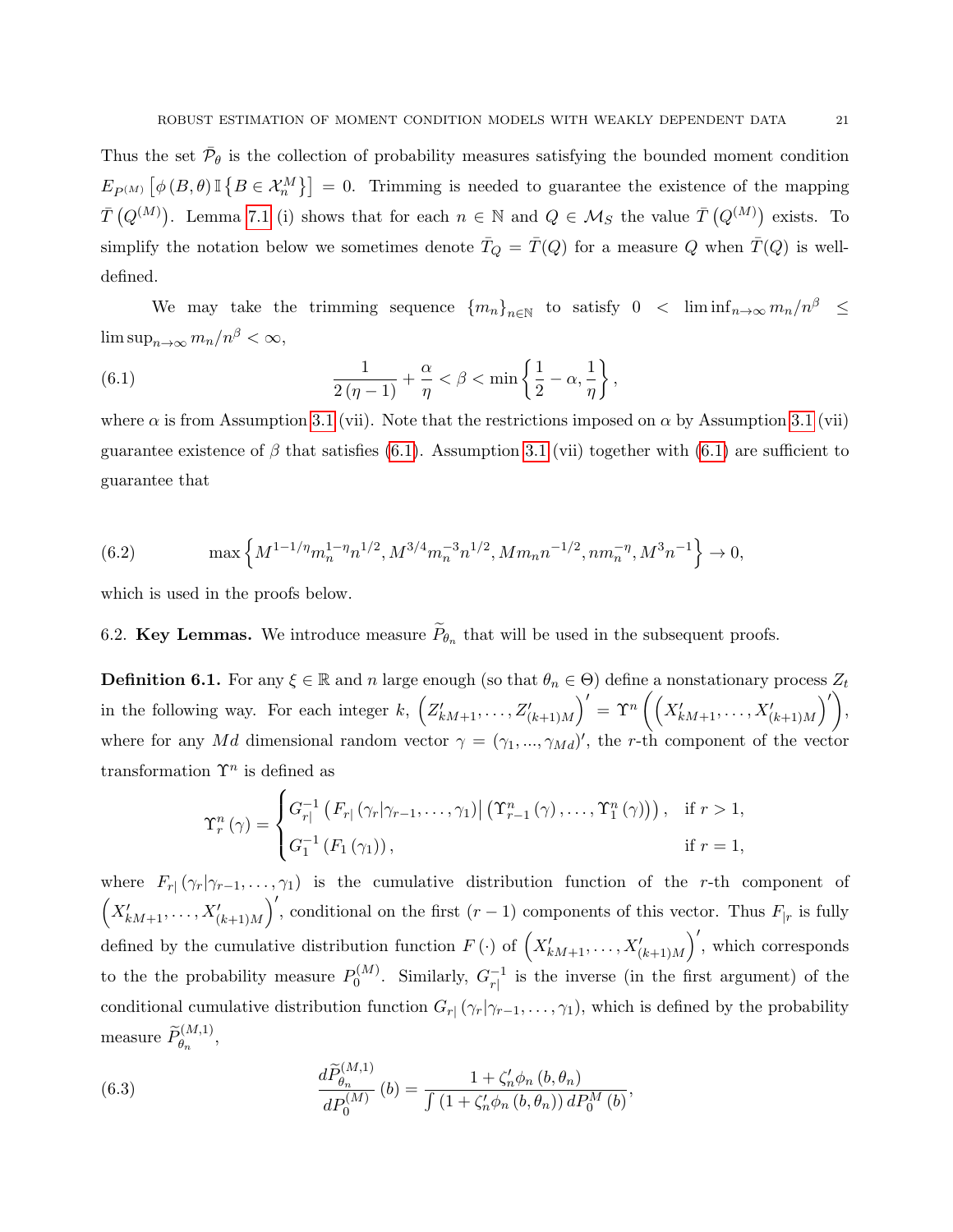where  $b = (x_1, \ldots, x_M)$ , and  $\zeta_n = -E_{P_0^{(M)}} \left[ \phi_n \left( B, \theta_n \right) \phi_n \left( B, \theta_n \right)'\right]^{-1} E_{P_0^{(M)}} \left[ \phi \left( B, \theta_n \right) \right]$ . Denote the probability measure of the nonstationary process  $Z_t$  by  $P_{\theta_n}$ .

<span id="page-21-0"></span>**Lemma 6.2.** Suppose that Assumptions [3.1](#page-8-0) and [3.3](#page-9-1) hold. Then, for each  $r > 0$ , any  $\epsilon \in (0, r^2)$ , and all n large enough, probability measure  $P_{\theta_n}$  satisfies

$$
\widetilde{P}_{\theta_n} \in \mathcal{B}\left(P_0, r\sqrt{M/n}\right),\,
$$

when  $\frac{1}{4}\xi'\Sigma\xi \leq r^2 - \epsilon$ .

**Proof.** 1. We first derive  $H\left(\widetilde{P}_{\theta_n}^{(M,1)}, P_0^{(M)}\right)$ . Denote  $f_n(b, \theta_n, \zeta_n) = d\widetilde{P}_{\theta_n}^{(M,1)}(b) / dP_0^{(M)}$ . By Taylor expansion

(6.4) 
$$
H\left(\widetilde{P}_{\theta_n}^{(M,1)}, P_0^{(M)}\right) = \left\| \zeta_n' \frac{\partial f_n(b, \theta_n, 0)}{\partial \zeta_n}^{1/2} dP_0^{1/2} + \frac{1}{2} \zeta_n' \frac{\partial f_n(b, \theta_n, \dot{\zeta}_n)}{\partial \zeta_n \partial \zeta_n'}^{1/2} \zeta_n dP_0^{1/2} \right\|,
$$

where each element of  $\dot{\zeta}_n$  is between the corresponding element of  $\zeta_n$  and 0. Then

$$
\frac{\partial f_n (b, \theta_n, 0)}{\partial \zeta_n}^{1/2} = \frac{1}{2} \left( \phi_n (b, \theta_n) - E_{P_0^{(M)}} [\phi_n (B, \theta_n)] \right),
$$

and

$$
\frac{\partial f_n (b, \theta_n, \dot{\zeta}_n)}{\partial \zeta_n \partial \zeta'_n} = -\frac{1}{4} \left( 1 + \zeta'_n \phi_n (b, \theta_n) \right)^{-3/2} \left( 1 + \zeta'_n E_{P_0^{(M)}} [\phi_n (B, \theta_n)] \right)^{-1/2} \phi_n (b, \theta_n) \phi_n (b, \theta_n)' \n+ \frac{3}{4} \left( 1 + \zeta'_n \phi_n (b, \theta_n) \right)^{1/2} \left( 1 + \zeta'_n E_{P_0^{(M)}} [\phi_n (B, \theta_n)] \right)^{-5/2} E_{P_0^{(M)}} [\phi_n (B, \theta_n)] E_{P_0^{(M)}} [\phi_n (B, \theta_n)]' \n- \frac{1}{4} \left( 1 + \zeta'_n \phi_n (b, \theta_n) \right)^{-1/2} \left( 1 + \zeta'_n E_{P_0^{(M)}} [\phi_n (B, \theta_n)] \right)^{-3/2} \n\times \left( \phi_n (b, \theta_n) E_{P_0^{(M)}} [\phi_n (B, \theta_n)]' + E_{P_0^{(M)}} [\phi_n (B, \theta_n)] \phi_n (b, \theta_n)' \right).
$$

Lemma [7.4](#page-34-0) and condition [\(6.2\)](#page-20-1) imply that  $\zeta_n = O\left(\sqrt{M/n}\right)$  and  $\sup_{b \in \mathcal{X}^M} \zeta'_n \phi_n(b, \theta_n) = o(1)$ , and hence it can be shown that

$$
\frac{n}{M} H \left( \tilde{P}_{\theta_n}^{(M,1)}, P_0^{(M)} \right)^2 = \frac{n}{M} \left\| \frac{1}{2} \zeta_n' \left( \phi_n \left( b, \theta_n \right) - E_{P_0^{(M)}} \left[ \phi_n \left( B, \theta_n \right) \right] \right) dP_0^{1/2} \right\|^2 + o(1)
$$
\n
$$
= \frac{1}{4} \frac{n}{M} \zeta_n' E_{P_0^{(M)}} \left[ \phi_n \left( B, \theta_n \right) \phi_n \left( B, \theta_n \right)' \right] \zeta_n + o(1).
$$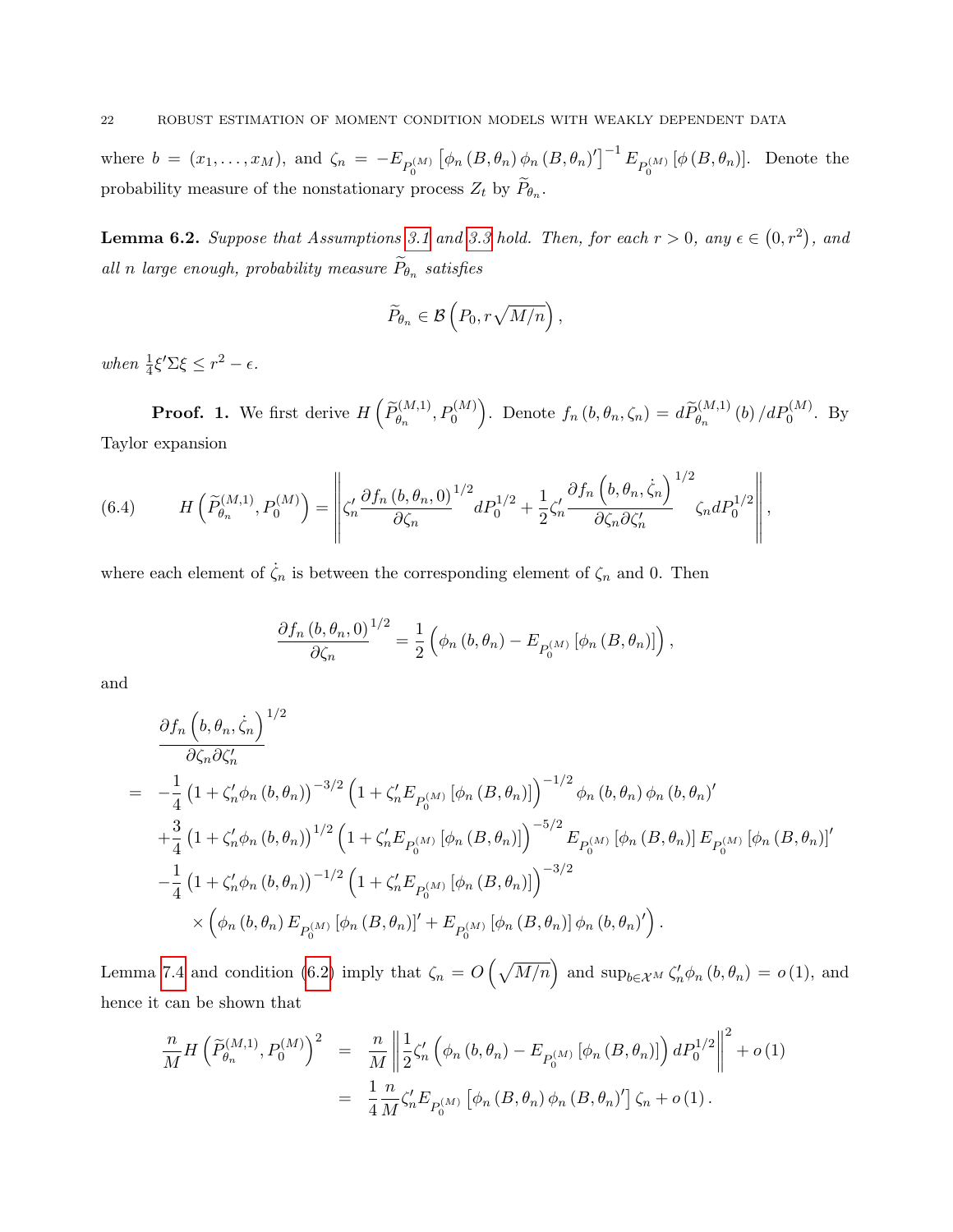Therefore, from Taylor expansion

$$
\frac{n}{M} H \left( \tilde{P}_{\theta_n}^{(M,1)}, P_0^{(M)} \right)^2 = \frac{1}{4} \frac{n}{M} E_{P_0^{(M)}} \left[ \phi \left( B, \theta_n \right)' \right] \left( E_{P_0^{(M)}} \left[ \phi_n \left( B, \theta_n \right) \phi_n \left( B, \theta_n \right)' \right]^{-1} - \Omega^{-1} \right) E_{P_0^{(M)}} \left[ \phi \left( B, \theta_n \right) \right]
$$
\n
$$
+ \frac{1}{4} \sqrt{\frac{n}{M}} E_{P_0^{(M)}} \left[ \phi \left( B, \theta_n \right)' \right] \Omega^{-1} \frac{1}{\sqrt{M}} \left( \sqrt{n} E \left[ \partial \phi_n \left( b, \dot{\theta}_n \right) / \partial \theta' \right] \theta_n - \sqrt{M} G \xi \right)
$$
\n
$$
+ \frac{1}{4} \frac{1}{\sqrt{M}} \left( \sqrt{n} E \left[ \partial \phi_n \left( b, \dot{\theta}_n \right) / \partial \theta' \right] \theta_n - \sqrt{M} G \xi \right)' \Omega^{-1} G \xi + \frac{1}{4} \xi' \Sigma \xi + o \left( 1 \right)
$$
\n
$$
= \frac{1}{4} \xi' \Sigma \xi + o \left( 1 \right),
$$

where each element of vector  $\dot{\theta}_n$  is between the corresponding element of  $\theta_n$  and 0 and the second equality follows from Lemma [7.4.](#page-34-0) Therefore, for any  $\epsilon > 0$ , the condition  $H\left(\widetilde{P}_{\theta_n}^{(M,1)},P_0^{(M)}\right) \leq r\sqrt{M/n}$ holds if  $\frac{1}{4}\xi'\Sigma\xi + \epsilon < r^2$ .

2. According to the Definition [3.3](#page-6-0) we need to show that  $M$ -dimensional probability measures  $\widetilde{P}_{\theta_n}^{(M,t)}$  on  $(X_t, \ldots, X_{t+M-1})$  satisfy  $H\left(\widetilde{P}_{\theta_n}^{(M,t)}, P_0^{(M)}\right) \leq r\sqrt{M/n}$  for all t. Note that measures  $\widetilde{P}_{\theta_n}^{(M,t+Mk)}$  are the same for all integer k and hence we only need to consider measures  $\widetilde{P}_{\theta_n}^{(M,t)}$  for  $t = 1, \ldots, M$ . We have shown above that  $H\left(\widetilde{P}_{\theta_n}^{(M,1)}, P_0^{(M)}\right) = O\left(\sqrt{M/n}\right)$ . We will now show that  $H\left(\widetilde{P}_{\theta_n}^{(M,t)},P_0^{(M)}\right)=H\left(\widetilde{P}_{\theta_n}^{(M,1)},P_0^{(M)}\right)+o\left(\sqrt{M/n}\right) \text{ for }t=2,\ldots,M.$ √

To shorten the expressions denote  $g^n(\cdot) = g_n(\cdot, \theta_n)$  $\overline{M}$ . Let  $P_0^{(x_1,...,x_{2M})\backslash b}$  be the Mdimensional distribution of  $(x_1, \ldots, x_{t-1}, x_{M+t}, \ldots, x_{2M})$ . For any  $t = 1, \ldots, M$  and any  $b = (x_t, \ldots, x_{t+M-1}) \in \mathcal{X}_n^M$  we have

$$
\frac{d\widetilde{P}_{\theta_n}^{(M,t)}}{dP_0^{(M)}}(b) = \int A(x_1,\ldots,x_{2M}) dP_0^{(x_1,\ldots,x_{2M})\backslash b},
$$

where

$$
A(x_1,...,x_{2M}) = \frac{\left(1 + \zeta_n' \sum_{j=1}^M g^n(x_j)\right) \left(1 + \zeta_n' \sum_{j=M+1}^{2M} g^n(x_j)\right)}{(1 + M\zeta_n' E_{P_0} [g^n(X_1)])^2}
$$
  
\n
$$
= \frac{1 + \zeta_n' \sum_{j=1}^{2M} g^n(x_j) + \sum_{j=1}^M \sum_{l=M+1}^{2M} \zeta_n' g^n(x_j) g^n(x_l) \zeta_n}{(1 + M\zeta_n' E_{P_0} [g^n(X_1)])^2}
$$
  
\n
$$
= \frac{1 + \zeta_n'^{\{t+M-1\}}}{1 + M\zeta_n' E_{P_0} [g^n(X_1)]} (1 + M\zeta_n' E_{P_0} [g^n(X_1)])^{-1}
$$
  
\n
$$
\frac{\zeta_n' \left(\sum_{j=1}^{t-1} g^n(x_j) + \sum_{j=t+M}^{2M} g^n(x_j)\right) + \sum_{j=1}^M \sum_{l=M+1}^{2M} \zeta_n' g^n(x_j) g^n(x_l) \zeta_n}{(1 + M\zeta_n' E_{P_0} [g^n(X_1)])^2}
$$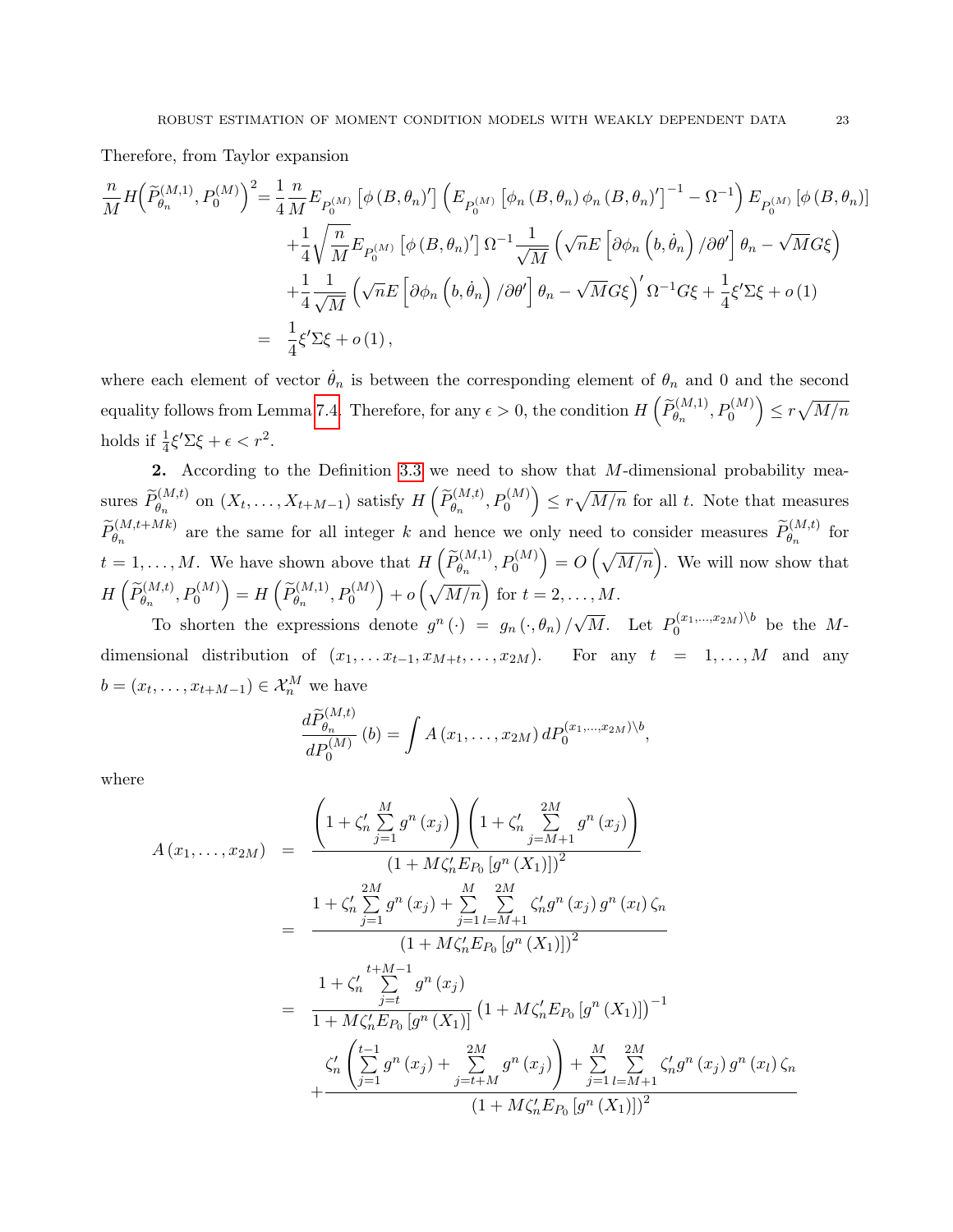### 24 ROBUST ESTIMATION OF MOMENT CONDITION MODELS WITH WEAKLY DEPENDENT DATA

Then Lemma [7.4](#page-34-0) and condition [\(6.2\)](#page-20-1) imply that  $\zeta_n = O\left(\sqrt{M/n}\right)$ ,  $E_{P_0}[g^n(X_1)] = O\left(\sqrt{1/(nM)}\right)$ , and that

$$
\frac{d\widetilde{P}_{\theta_n}^{(M,t)}}{dP_0^{(M)}}(b) = \frac{1 + \zeta_n' \sum_{j=t}^{t+M-1} g^n(x_j)}{1 + M\zeta_n' E_{P_0}[g^n(X_1)]} + o\left(\sqrt{M/n}\right)
$$

.

Therefore,  $H\left(\widetilde{P}_{\theta_n}^{(M,t)}, P_0^{(M)}\right)$ 

$$
= \left\| \left( \frac{1 + \zeta_n^{\prime}}{1 + M \zeta_n^{\prime} E_{P_0} \left[ g^n(X_1) \right]} + o\left(\sqrt{M/n}\right) \right)^{1/2} dP_0^{1/2} - dP_0^{1/2} \right\| = H\left(\widetilde{P}_{\theta_n}^{(M,1)}, P_0^{(M)}\right) + o\left(\sqrt{M/n}\right),
$$

where the last equality follows from the definition of  $P_{\theta_n}$  and the triangle inequality.

- **3.** Condition (ii) of Definition [3.3](#page-6-0) is satisfied since for large k,  $\tilde{\alpha}_n(k) \leq \tilde{\alpha}_n(k-2M)$ .
- 4. We now check condition (iii) of Definition [3.3,](#page-6-0)

$$
E_{\widetilde{P}_{\theta_n}}\left[\sup_{\theta \in \Theta} |g(X_1, \theta)|^{\eta}\right]
$$
  
= 
$$
\int \sup_{\theta \in \Theta} |g(x_1, \theta)|^{\eta} \frac{1 + \zeta'_n \phi_n(b, \theta_n)}{(1 + \zeta'_n E_{P_0} [\phi_n(B, \theta_n)])^2} dP_0
$$
  

$$
\leq \sup_{b \in \mathcal{X}_n^M} \left| \frac{1 + \zeta'_n \phi_n(b, \theta_n)}{(1 + \zeta'_n E_{P_0} [\phi_n(B, \theta_n)])^2} \right| \int \sup_{\theta \in \Theta} |g(X_1, \theta)|^{\eta} dP_0
$$

where the equality follows from the definition of  $P_{\theta_n}$  and the second inequality follows from Assumption [3.1](#page-8-0) (v) and the fact that  $\sup_{b \in \mathcal{X}^M} \zeta'_n \phi_n(b, \theta_n) = o(1)$ .

Therefore, conditions (i-iii) of Definition [3.3](#page-6-0) are satisfied, which concludes the proof.

<span id="page-23-0"></span>**Lemma 6.3.** Suppose that Assumption [3.1](#page-8-0) holds. Then, for each  $r > 0$ ,

(6.5) 
$$
\limsup_{n \to \infty} \sup_{Q^{(M)} \in B_H(P_0^{(M)}, r\sqrt{M/n})} n\left(\tau \circ \bar{T}\left(Q^{(M)}\right) - \tau(\theta_0)\right)^2 \le 4r^2B^*.
$$

**Proof.** A Taylor expansion of  $\tau \circ \bar{T}_{Q_n^{(M)}}$  around  $\bar{T}_{Q_n^{(M)}} = \theta_0$ , Lemmas [7.1](#page-28-1) (ii) and [7.2,](#page-29-0) and Assumption [3.1](#page-8-0) (viii) imply that for each sequence  $Q_n^{(M)} \in B_H$   $\left( P_0^{(M)} \right)$  $p_0^{(M)}$ ,  $r\sqrt{n/M}$  and  $r > 0$ ,

$$
\sqrt{n}\left(\tau \circ \bar{T}_{Q_n^{(M)}} - \tau(\theta_0)\right) = -\sqrt{n}\left(\frac{\partial \tau(\theta_0)}{\partial \theta}\right)' (M\Sigma)^{-1} \int \Lambda_n dQ_n^{(M)} + o(1)
$$
  
= 
$$
-n^{1/2}M^{-1}\nu' \int \Lambda_n \left\{dQ_n^{1/2} - dP_0^{1/2}\right\} dQ_n^{1/2} - n^{1/2}M^{-1}\nu' \int \Lambda_n dP_0^{1/2} \left\{dQ_n^{1/2} - dP_0^{1/2}\right\} + o(1).
$$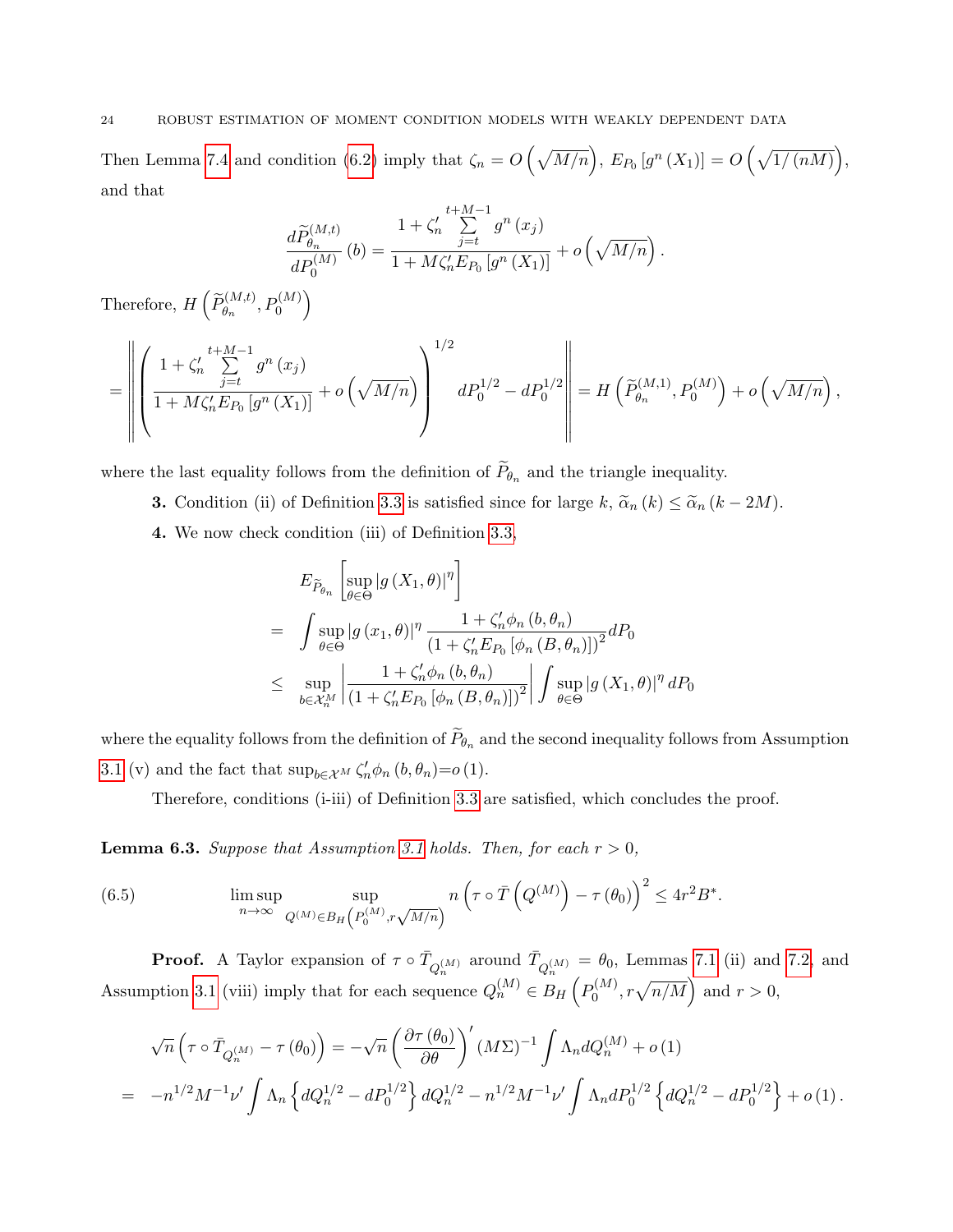where we denote  $\nu' = (\partial \tau (\theta_0) / \partial \theta)' \Sigma^{-1}$ . From the triangle inequality,

$$
n\left(\tau \circ \bar{T}_{Q_n^{(M)}} - \tau (\theta_0)\right)^2
$$
  
\n
$$
\leq nM^{-2} \left\{ \left| \nu' \int \Lambda_n \left\{ dQ_n^{1/2} - dP_0^{1/2} \right\} dQ_n^{1/2} \right\}^2 + \left| \nu' \int \Lambda_n \left\{ dQ_n^{1/2} - dP_0^{1/2} \right\} dP_0^{1/2} \right\}^2 + o(1)
$$
  
\n
$$
= nM^{-2} \left\{ A_1 + A_2 + 2A_3 \right\}
$$

For  $A_1$ , observe that

$$
A_1 \leq \left| \int \nu' \Lambda_n \Lambda'_n \nu dQ_n \right| \left| \int \left\{ dQ_n^{1/2} - dP_0^{1/2} \right\}^2 \right| \leq B^* r^2 \frac{M^2}{n} + o\left(\frac{M^2}{n}\right),
$$

where the first inequality follows from Cauchy-Schwarz inequality, and the second inequality follows from Lemma [7.5](#page-36-0) (i) and  $Q_n^{(M)} \in B_H(p_0^{(M)})$  $b_0^{(M)}$ ,  $r\sqrt{M/n}$ . Similarly, we have  $A_2 \leq B^*r^2\frac{M}{n}$ . From these results,  $A_3$  satisfies

$$
A_3 \le \sqrt{B^* r^2 \frac{M^2}{n} + o\left(\frac{M}{n}\right)} \sqrt{B^* r^2 \frac{M^2}{n}} = B^* r^2 \frac{M^2}{n} + o\left(\frac{M^2}{n}\right).
$$

Combining these terms,

$$
\limsup_{n \to \infty} n \left( \tau \circ \bar{T}_{Q_n^{(M)}} - \tau (\theta_0) \right)^2 \le 4r^2 B^*,
$$

for any  $r > 0$  and any sequence  $Q_n^{(M)} \in B_H(p_0^{(M)})$  $p_0^{(M)}$ ,  $r\sqrt{M/n}$ . Since  $B_H\left(P_0^{(M)}\right)$  $\sigma_0^{(M)}$ ,  $r\sqrt{M/n}$  is compact for each  $n \in \mathbb{N}$  and  $r > 0$ , we have

$$
\limsup_{n\to\infty} \sup_{Q^{(M)}\in {\cal B}_H^{(M)}} \!\!\!\! \sup_{\left(P_0^{(M)}, r\sqrt{M/n}\right)} n\left(\tau\circ \bar{T}_{Q^{(M)}}-\tau\left(\theta_0\right)\right)^2 \leq 4r^2B^*.
$$

6.3. Proof of Theorem [3.4.](#page-10-0) Proof of (i). Pick any  $\epsilon \in (0, r^2)$  and take

$$
\bar{\xi} = 2\sqrt{r^2 - \epsilon} \left[ \left( \frac{\partial \tau(\theta_0)}{\partial \theta} \right)' \Sigma^{-1} \left( \frac{\partial \tau(\theta_0)}{\partial \theta} \right) \right]^{-1/2} \Sigma^{-1} \frac{\partial \tau(\theta_0)}{\partial \theta}
$$

Then  $\frac{1}{4}\bar{\xi}'\Sigma\bar{\xi} = r^2 - \epsilon$ , and hence  $\widetilde{P}_{\theta_0+\bar{\xi}/\sqrt{n}}^{\infty} \in \mathcal{B}\left(P_0, r\sqrt{M/n}\right)$  for all *n* large enough by Lemma [6.2.](#page-21-0) Also,  $E_{\widetilde{P}_{\theta_0+\bar{\xi}/\sqrt{n}}}$  $[g(X_t, \theta_0 + \bar{\xi}/\sqrt{n})] = 0$  from [\(6.3\)](#page-20-2). Hence,  $\widetilde{P}_{\theta_n}$  satisfies the conditions imposed on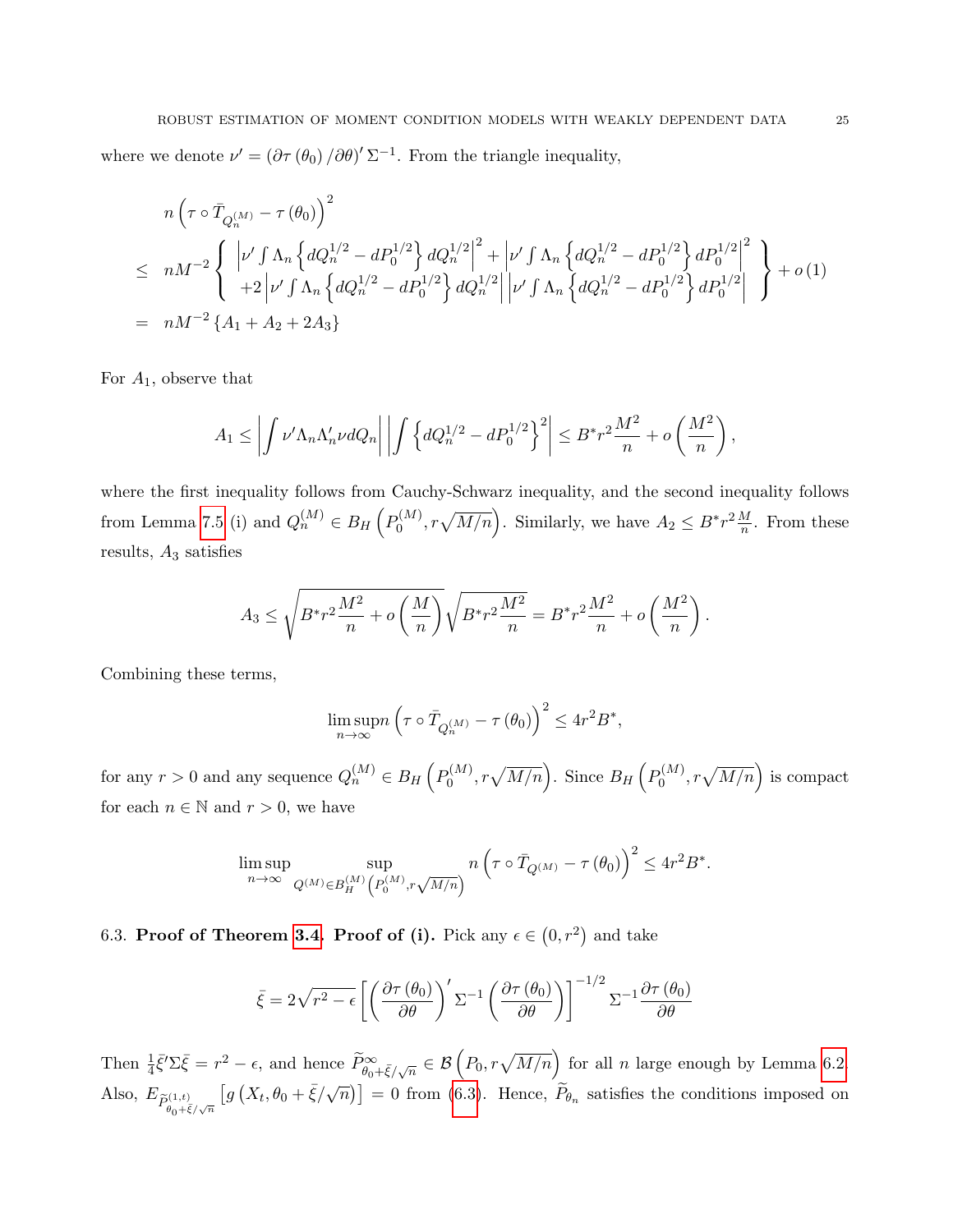# 26 ROBUST ESTIMATION OF MOMENT CONDITION MODELS WITH WEAKLY DEPENDENT DATA measure  $Q_n$  in Assumption [3.2.](#page-9-2) Then we have

$$
\lim_{\kappa \to \infty} \liminf_{n \to \infty} \sup_{Q \in \mathcal{B}\left(P_0, r\sqrt{M/n}\right)} \int \kappa \wedge n \left(\tau \circ T_a\left(\{x_1, \ldots, x_n\}\right) - \tau\left(\theta_0\right)\right)^2 dQ
$$
\n
$$
\geq \lim_{\kappa \to \infty} \liminf_{n \to \infty} \int \kappa \wedge n \left(\tau \circ T_a\left(\{x_1, \ldots, x_n\}\right) - \tau\left(\theta_0\right)\right)^2 d\widetilde{P}_{\theta_0 + \widetilde{\xi}/\sqrt{n}}^{(n,1)}
$$
\n
$$
= \lim_{\kappa \to \infty} \liminf_{n \to \infty} \int \kappa \wedge n \left(\left(\frac{\partial \tau(\theta_0)}{\partial \theta}\right)' \left(\bar{\xi} + \frac{1}{\sqrt{n}} \sum \varphi_n(X_t)\right)\right)^2 d\widetilde{P}_{\theta_0 + \widetilde{\xi}/\sqrt{n}}^{(n,1)}
$$
\n
$$
= \left(\left(\frac{\partial \tau(\theta_0)}{\partial \theta}\right)' \bar{\xi}\right)^2 + \left(\frac{\partial \tau(\theta_0)}{\partial \theta}\right)' A_{\varphi \varphi'} \left(\frac{\partial \tau(\theta_0)}{\partial \theta}\right)'
$$
\n
$$
\geq \left\{1 + 4\left(r^2 - \epsilon\right)\right\} B^*
$$

where the first inequality follows from  $\widetilde{P}_{\theta_n} \in \mathcal{B}\left(P_0, r\sqrt{M/n}\right)$ , the first equality follows from the assumption on  $T_a$ , Taylor expansion of  $\tau \circ T_a$  around  $T_a = \theta_0$ , and the continuous mapping theorem, the second equality follows from Assumption [3.2,](#page-9-2) and the second inequality follows from the fact that  $A_{\varphi\varphi'}-\Sigma^{-1}$  is positive-semidefinite and a direct calculation. Since  $\epsilon$  can be arbitrarily small, we obtain the conclusion.

**Proof of (ii).** Pick any  $r > 0$ . Observe that,

$$
\limsup_{n \to \infty} \sup_{Q \in \mathcal{B}\left(P_0, r\sqrt{M/n}\right)} \int \kappa \wedge n \left(\tau \circ T\left(P_n^{(M)}\right) - \tau(\theta_0)\right)^2 dQ
$$
\n
$$
\leq \limsup_{n \to \infty} \sup_{Q \in \mathcal{B}\left(P_0, r\sqrt{M/n}\right)} \int \kappa \wedge n \left(\tau \circ T\left(P_n^{(M)}\right) - \tau \circ \bar{T}\left(P_n^{(M)}\right)\right)^2 dQ
$$
\n
$$
+ 2 \limsup_{n \to \infty} \sup_{Q \in \mathcal{B}\left(P_0, r\sqrt{M/n}\right)} \int \kappa \wedge \left\{n \left|\tau \circ T\left(P_n^{(M)}\right) - \tau \circ \bar{T}\left(P_n^{(M)}\right)\right|\left|\tau \circ \bar{T}\left(P_n^{(M)}\right) - \tau(\theta_0)\right|\right\} dQ
$$
\n
$$
+ \limsup_{n \to \infty} \sup_{Q \in \mathcal{B}\left(P_0, r\sqrt{M/n}\right)} \int \kappa \wedge n \left(\tau \circ \bar{T}\left(P_n^{(M)}\right) - \tau(\theta_0)\right)^2 dQ
$$
\n
$$
= A_1 + 2A_2 + A_3,
$$

for each  $\kappa > 0$ , where the inequality follows from the triangle inequality and  $\kappa \wedge (c_1 + c_2) \leq \kappa \wedge c_1 + \kappa \wedge c_2$ for any  $c_1, c_2 \geq 0$ . Denote  $\mathcal{X}_n^n = \{(x_1, \ldots, x_n) \in \mathcal{X}^n : \sup_{\theta \in \Theta} |g(x_t, \theta)| \leq m_n, t = 1, \ldots, n\}$ . For  $A_1$ ,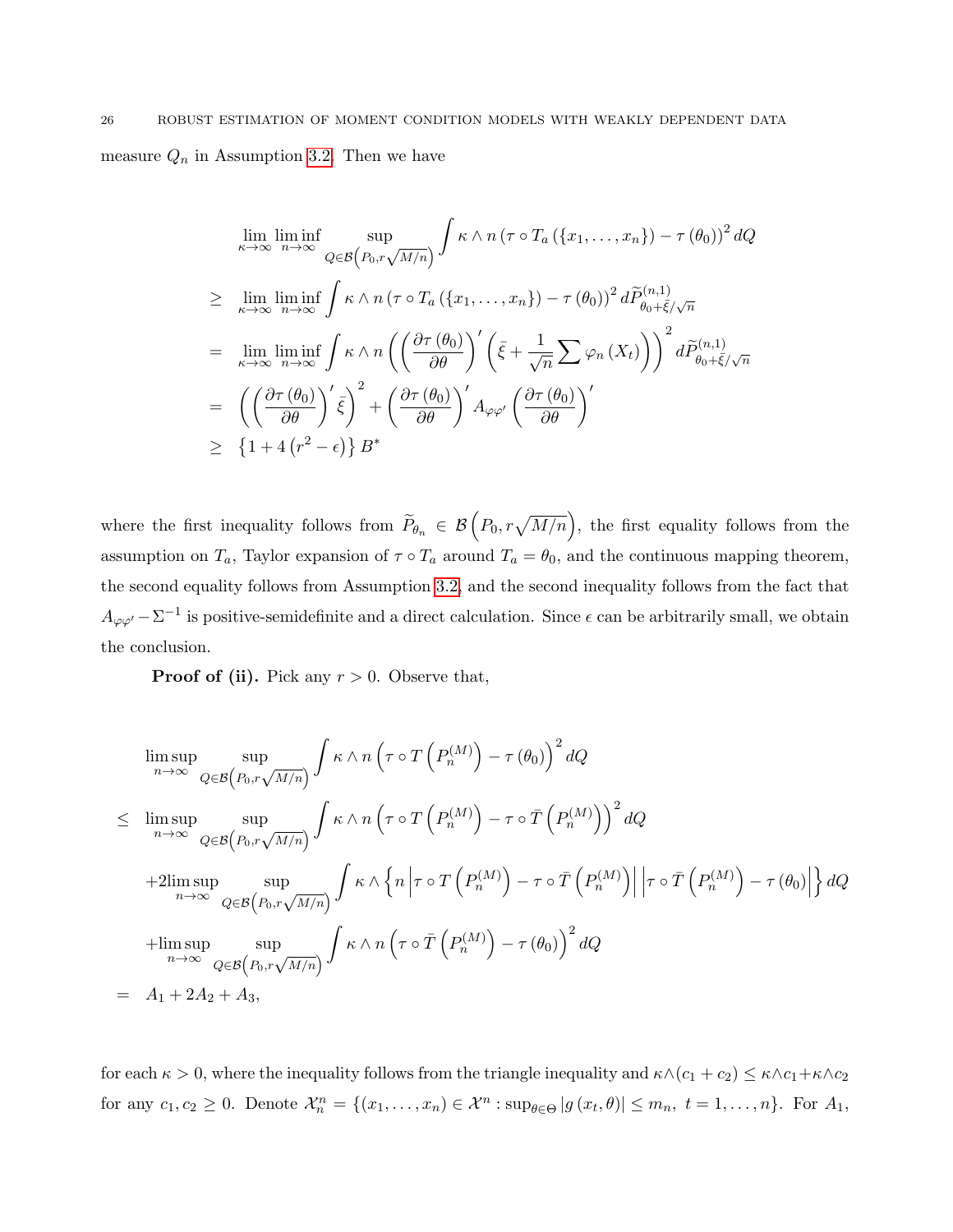Markov's inequality yields

$$
A_1 = \limsup_{n \to \infty} \sup_{Q \in \mathcal{B}\left(P_0, r\sqrt{M/n}\right)} \left\{ \int_{(x_1, \dots, x_n) \in \mathcal{X}_n^n} \kappa \wedge n \left(\tau \circ T\left(P_n^{(M)}\right) - \tau \circ \overline{T}\left(P_n^{(M)}\right)\right)^2 dQ \right\}
$$
  
+ 
$$
\int_{(x_1, \dots, x_n) \notin \mathcal{X}_n^n} \kappa \wedge n \left(\tau \circ T\left(P_n^{(M)}\right) - \tau \circ \overline{T}\left(P_n^{(M)}\right)\right)^2 dQ \right\}
$$
  

$$
\leq \kappa \times \limsup_{n \to \infty} \sup_{Q \in \mathcal{B}\left(P_0, r\sqrt{M/n}\right)} \int_{(x_1, \dots, x_n) \notin \mathcal{X}_n^n} dQ
$$
  

$$
\leq \kappa \times \limsup_{n \to \infty} \sup_{Q \in \mathcal{B}\left(P_0, r\sqrt{M/n}\right)} m_n^{-\eta} \sum_{t=1}^n E_Q \left[\sup_{\theta \in \Theta} |g(X_t, \theta)|^{\eta}\right]
$$
  

$$
\leq \kappa \times \lim_{n \to \infty} Cnm_n^{-\eta} = 0,
$$

where the second inequality follows from Markov inequality, and the third inequality follows from Definition [3.3\(](#page-6-0)iii). A similar argument proves that  $A_2 = 0$ .

Thus, it is sufficient to show that  $A_3 \leq (1+4r^2) B^*$ , as  $\kappa \to \infty$ . Pick any  $\kappa > 0$ . Consider the mapping  $f_{\kappa,n}(Q) = \int \kappa \wedge n \left( \tau \circ \overline{T} \left( P_n^{(M)} \right) - \tau \left( \theta_0 \right) \right)^2 dQ$ . For any  $\epsilon > 0$  and for all  $n \in \mathbb{N}$  by definition of supremum there exists  $\tilde{Q}_n \in \mathcal{B}\left(P_0, r\sqrt{M/n}\right)$  such that

$$
\sup_{Q_n \in \mathcal{B}\left(P_0, r\sqrt{M/n}\right)} f_{\kappa,n}\left(Q_n\right) \le f_{\kappa,n}\left(\tilde{Q}_n\right) + \epsilon/n
$$

for each  $n$ . Then we have

$$
A_3 = \limsup_{n \to \infty} \sup_{Q \in \mathcal{B}\left(P_0, r\sqrt{M/n}\right)} \int \kappa \wedge n \left(\tau \circ \overline{T}\left(P_n^{(M)}\right) - \tau(\theta_0)\right)^2 dQ
$$
  
\n
$$
\leq \limsup_{n \to \infty} \left(\int \kappa \wedge n \left(\tau \circ \overline{T}\left(P_n^{(M)}\right) - \tau(\theta_0)\right) d\tilde{Q}_n + \epsilon/n\right)
$$
  
\n
$$
= \int \kappa \wedge \left(z + \tilde{t}\right)^2 dN(0, B^*)
$$
  
\n
$$
\leq B^* + \tilde{t}^2
$$

where the third equality follows from Lemma [7.10](#page-44-0) and the continuous mapping theorem, the second inequality follows from  $\kappa \wedge c \leq c$  and a direct calculation. Here,

$$
\tilde{t} = \sqrt{n} \left( \tau \circ \left( \frac{1}{n_B} \sum_{j=1}^{n_B} \bar{T}_{\tilde{Q}_n^{(M,(j-1)L+1)}} \right) - \tau \left( \theta_0 \right) \right),
$$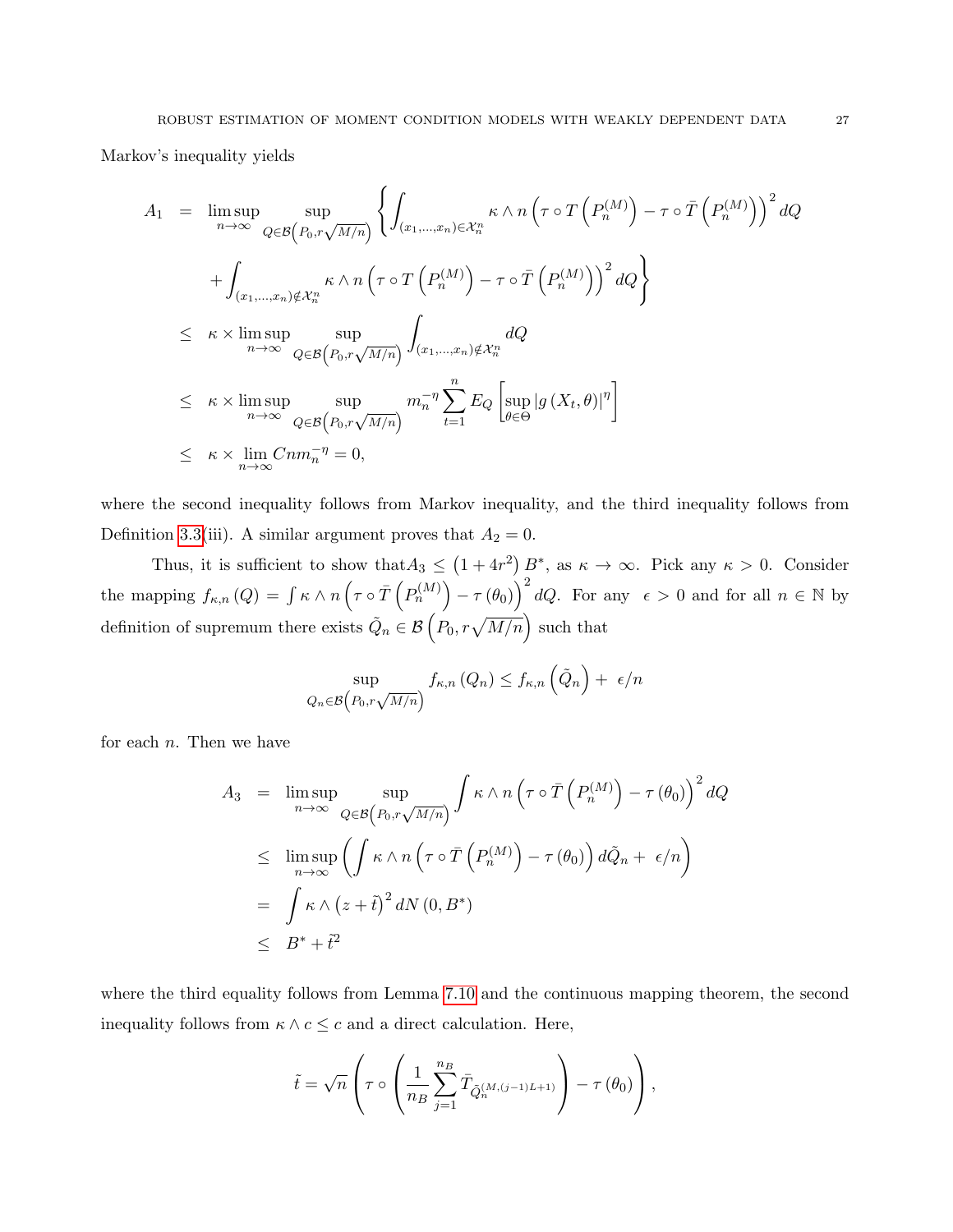which satisfies,

$$
\tilde{t}^{2} \leq \limsup_{n \to \infty} \sup_{Q \in \mathcal{B}\left(P_{0}, r\sqrt{M/n}\right)} n \left(\tau \circ \left(\frac{1}{n_{B}} \sum_{j=1}^{n_{B}} \bar{T}_{Q^{(M,(j-1)L+1)}}\right) - \tau(\theta_{0})\right)^{2}
$$
\n
$$
= \limsup_{n \to \infty} \sup_{Q \in \mathcal{B}\left(P_{0}, r\sqrt{M/n}\right)} \left(\frac{1}{n_{B}} \sum_{j=1}^{n_{B}} \sqrt{n} \left(\frac{\partial \tau(\theta_{0})}{\partial \theta}\right)' \left(\bar{T}_{Q^{(M,(j-1)L+1)}} - \theta_{0}\right) + o(1)\right)^{2}
$$
\n
$$
\leq \limsup_{n \to \infty} \sup_{Q^{(M)} \in B_{H}\left(P_{0}^{(M)}, r\sqrt{M/n}\right)} \left(\sqrt{n} \left(\frac{\partial \tau(\theta_{0})}{\partial \theta}\right)' \left(\bar{T}_{Q^{(M)}} - \theta_{0}\right) + o(1)\right)^{2}
$$
\n
$$
\leq \limsup_{n \to \infty} \sup_{Q^{(M)} \in B_{H}\left(P_{0}^{(M)}, r\sqrt{M/n}\right)} n \left(\tau \circ \left(\bar{T}_{Q^{(M)}}\right) - \tau(\theta_{0})\right)^{2} \leq 4r^{2}B^{*},
$$

where the equality follows from Lemma [7.1\(](#page-28-1)ii) and Assumption [3.1](#page-8-0) (viii), the second inequality follows from the inclusion relationship  $Q_n^{(M,(j-1)L+1)} \in B_H(P_0^{(M)})$  $\mathcal{O}_0^{(M)}, r\sqrt{M/n}$  for all  $j \in 1, \ldots, n_B$ , which follows from Definition [3.3\(](#page-6-0)i), and the third inequality follows from Lemma [7.2,](#page-29-0) Assumption [3.1](#page-8-0) (viii), and the fact that  $B_H\left(P_0^{(M)}\right)$  $\mathcal{O}_0^{(M)}$ ,  $r\sqrt{M/n}$  is a compact for all n, and the last inequality follows from Lemma [6.3.](#page-23-0) Hence  $A_3 \leq (1+4r^2) B^*$ , which concludes the proof.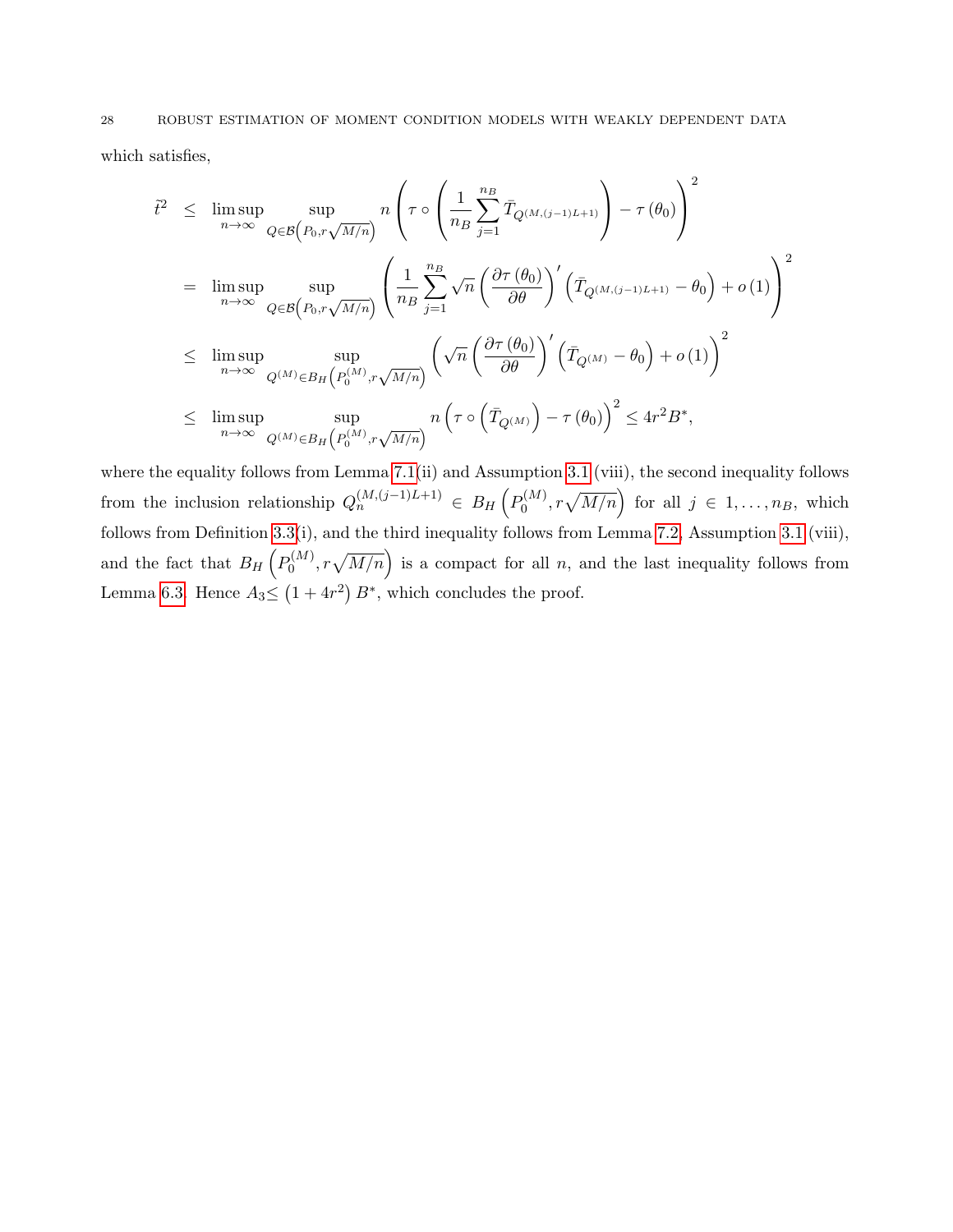### 7. Auxiliary Lemmas

<span id="page-28-1"></span><span id="page-28-0"></span>**Lemma 7.1.** Suppose that Assumption [3.1](#page-8-0) holds. For each n (and correspondingly  $M$ ) denote the set of all probability measures on the Borel  $\sigma$ -field  $\mathcal{B}(\mathcal{X}^M)$  on  $\mathcal{X}^M$  by  $\mathcal{M}^{(M)}$ . Then

(i):  $\overline{T}(Q^{(M)})$  and  $\min_{P^{(M)} \in \overline{P}_{\theta}^{(M)}, P^{(M)} \ll Q^{(M)}} H(P^{(M)}, Q^{(M)})$  exist for each  $n \in \mathbb{N}$ , and each j, and each  $Q^{(M)} \in \mathcal{M}^{(M)}$ ,

(ii): 
$$
\bar{T}_{Q_n^{(M)}} \to \theta_0
$$
 as  $n \to \infty$  for each  $r > 0$  and each sequence  $Q_n^{(M)} \in B_H(P_0^{(M)}, r\sqrt{M/n})$ .

**Proof of (i).** Pick any  $n \in \mathbb{N}$ ,  $j \in \mathbb{N}$ , and  $Q^{(M)} \in \mathcal{M}^{(M)}$ . Denote  $R_n(Q^{(M)},\theta)$  =  $inf_{P \in \bar{\mathcal{P}}_{\theta}^{(M)}} H(P^{(M)}, Q^{(M)})$ . Since  $\phi_n(b, \theta)$  is bounded for each  $n \in \mathbb{N}$  and  $\theta \in \Theta$ , the duality of partially finite programming (Borwein and Lewis (1993)) yields that for each  $(Q, \theta) \in \mathcal{M} \times \Theta$ ,

(7.1) 
$$
R_n\left(Q^{(M)},\theta\right) = \max_{\gamma \in \mathbb{R}^m} R_n\left(Q^{(M)},\theta,\gamma\right).
$$

From Rockafeller (1970, Theorem 10.8) and Assumption [3.1](#page-8-0) (iv),  $R_n(Q^{(M)},\theta)$  is continuous in  $(Q^{(M)},\theta) \in \mathcal{M}^{(M)} \times \Theta$  under the Levy metric. This continuity also implies that for each  $Q^{(M)} \in$  $\mathcal{M}^{(M)}$ ,  $R_n(Q^{(M)},\theta)$  is continuous in  $\theta \in \Theta$ . Since  $\Theta$  is compact (Assumption [3.1](#page-8-0) (ii)),  $\overline{T}(Q^{(M)}) =$  $\arg \min_{\theta \in \Theta} R_n \left( Q^{(M)}, \theta \right)$  exists.

**Proof of (ii).** Pick any  $r > 0$  and any sequence  $Q_n^{(M)} \in B_H(P_0^{(M)})$  $\mathcal{O}_0^{(M)}, r\sqrt{M/n}$ . The proof is based on Newey and Smith (2004, proof of Theorem 3.1). From Lemma [7.6](#page-38-0) (i),  $\Big|E_{Q_n^{(M)}}$  $\Big[\phi_n\,\Big(B,\bar{T}_{Q_n^{(M)}}$  $\Big)\Big]\Big|$  $\rightarrow$ 0. From the triangle inequality,

<span id="page-28-2"></span>
$$
(7.2) \quad \sup_{\theta \in \Theta} \left| E_{Q_n^{(M)}} \left[ \phi_n \left( B, \theta \right) \right] - E_{P_0^{(M)}} \left[ \phi \left( B, \theta \right) \right] \right| \leq \quad \sup_{\theta \in \Theta} \left| E_{Q_n^{(M)}} \left[ \phi_n \left( B, \theta \right) \right] - E_{P_0^{(M)}} \left[ \phi_n \left( B, \theta \right) \right] \right| + \sup_{\theta \in \Theta} \left| E_{P_0^{(M)}} \left[ \phi \left( B, \theta \right) \mathbb{I} \left\{ B \notin \mathcal{X}_n^M \right\} \right] \right|.
$$

The first term of [\(7.2\)](#page-28-2) satisfies

$$
\sup_{\theta \in \Theta} \left| E_{Q_n^{(M)}} \left[ \phi_n (B, \theta) \right] - E_{P_0^{(M)}} \left[ \phi_n (B, \theta) \right] \right|
$$
\n
$$
\leq \sup_{\theta \in \Theta} \left| \int \phi_n (b, \theta) \left\{ dQ_n^{1/2} - dP_0^{1/2} \right\}^2 \right| + 2 \sup_{\theta \in \Theta} \left| \int \phi_n (b, \theta) dP_0^{1/2} \left\{ dQ_n^{1/2} - dP_0^{1/2} \right\} \right|
$$
\n
$$
\leq m_n r^2 \frac{M}{n} + 2 \sqrt{E_{P_0^{(1)}} \left[ \sup_{\theta \in \Theta} |g(X, \theta)|^2 \right]} r \sqrt{\frac{M}{n}} = O\left(\sqrt{M/n}\right),
$$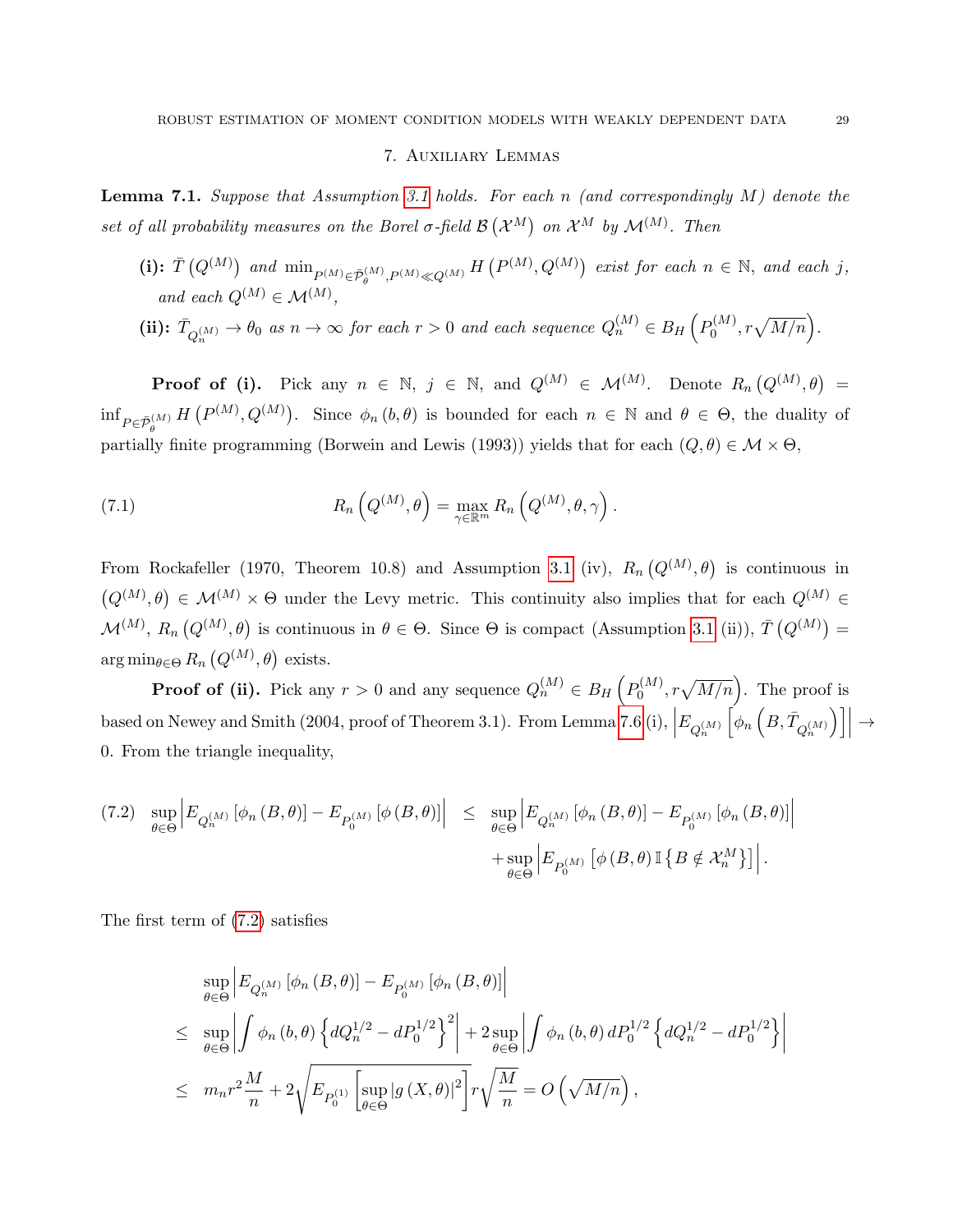where the first inequality follows from the triangle inequality, the second inequality follows from  $Q_n^{(M)} \in B_H\left( P_0^{(M)}\right)$  $\mathcal{O}_0^{(M)}$ ,  $r\sqrt{M/n}$  and Cauchy-Schwarz inequality, and the equality follows from Assump-tion [3.1](#page-8-0) (v) and condition  $(6.2)$ . The second term of  $(7.2)$  satisfies

$$
\sup_{\theta \in \Theta} \left| E_{P_0^{(M)}} \left[ \phi \left( B, \theta \right) \mathbb{I} \left\{ B \notin \mathcal{X}_n^M \right\} \right] \right|
$$
\n
$$
\leq \sqrt{M} \left( \int \sup_{\theta \in \Theta} |g \left( x, \theta \right)|^{\eta} dP_0^{(1)} \right)^{1/\eta} \left( M \int \mathbb{I} \left\{ |g \left( x, \theta \right)| > m_n \right\} dP_0^{(1)} \right)^{(\eta - 1)/\eta}
$$
\n
$$
\leq \sqrt{M} \left( E_{P_0^{(1)}} \left[ \sup_{\theta \in \Theta} |g \left( X_1, \theta \right)|^{\eta} \right] \right)^{1/\eta} \left( M m_n^{-\eta} E_{P_0^{(1)}} \left[ \sup_{\theta \in \Theta} |g \left( X_1, \theta \right)|^{\eta} \right] \right)^{(\eta - 1)/\eta} = o \left( \sqrt{M/n} \right),
$$

where the first inequality follows from Holder's inequality and the definitions of  $\phi(\cdot)$  and  $\mathcal{X}_n^M$ , the second inequality follows from Markov inequality, and the equality follows from Assumption [3.1](#page-8-0) (v) and condition [\(6.2\)](#page-20-1). Combining these results, we obtain the uniform convergence  $\sup_{\theta \in \Theta} \left| E_{Q_n^{(M)}} \left[ \phi_n \left( B, \theta \right) \right] - E_{P_0^{(M)}} \left[ \phi \left( B, \theta \right) \right] \right|$  $\rightarrow$  0. From the triangle inequality,

$$
\left|E_{P_0^{(M)}}\left[\phi\left(B,\bar{T}_{Q_n^{(M)}}\right)\right]\right|\leq \left|E_{P_0^{(M)}}\left[\phi\left(b,\bar{T}_{Q_n^{(M)}}\right)\right]-E_{Q_n^{(M)}}\left[\phi_n\left(b,\bar{T}_{Q_n^{(M)}}\right)\right]\right|+\left|E_{Q_n^{(M)}}\left[\phi_n\left(b,\bar{T}_{Q_n^{(M)}}\right)\right]\right|\rightarrow 0.
$$

The conclusion is obtained from Lemma [7.6](#page-38-0) (i) and Assumption [3.1](#page-8-0) (iii).

<span id="page-29-0"></span>**Lemma 7.2.** Suppose that Assumption [3.1](#page-8-0) holds. Then, for each  $r > 0$  and each sequence  $Q_n^{(M)} \in$  $B_H\left(P_0^{(M)}\right)$  $b_0^{(M)}, r\sqrt{M/n}\Big),$ 

(7.3) 
$$
\sqrt{n}\left(\bar{T}_{Q_n^{(M)}}-\theta_0\right)=-\sqrt{n}\left(M\Sigma\right)^{-1}\int \Lambda_n dQ_n^{(M)}+o(1).
$$

Proof. The proof is based on Rieder (1994, proof of Theorems 6.3.4 (and maybe Theorem 6.4.5)). Pick any  $r > 0$  and  $Q_n^{(M)} \in B_H(p_0^{(M)})$  $\mathcal{O}_0^{(M)}$ ,  $r\sqrt{M/n}$ . Observe that

<span id="page-29-1"></span>
$$
\begin{split}\n&\left\|dQ_{n}^{1/2}-d\bar{P}_{\theta_{0},Q_{n}^{(M)}}^{1/2}+\frac{1}{2}\left(\bar{T}_{Q_{n}^{(M)}}-\theta_{0}\right)^{\prime}\Lambda_{n}dQ_{n}^{1/2}\right\|^{2} \\
&=\left\|dQ_{n}^{1/2}-d\bar{P}_{\theta_{0},Q_{n}^{(M)}}^{1/2}+\frac{1}{2}\psi_{n,Q_{n}^{(M)}}^{\prime}\Lambda_{n}dQ_{n}^{1/2}\right\|^{2}+\left\|\frac{1}{2}\left(\bar{T}_{Q_{n}^{(M)}}-\theta_{0}-\psi_{n,Q_{n}^{(M)}}\right)^{\prime}\Lambda_{n}dQ_{n}^{1/2}\right\|^{2} \\
&\quad+\left\{\int\left(dQ_{n}^{1/2}-d\bar{P}_{\theta_{0},Q_{n}^{(M)}}^{1/2}+\frac{1}{2}\psi_{n,Q_{n}^{(M)}}^{\prime}\Lambda_{n}dQ_{n}^{1/2}\right)\Lambda_{n}^{\prime}dQ_{n}^{1/2}\right\}\left(\bar{T}_{Q_{n}^{(M)}}-\theta_{0}-\psi_{n,Q_{n}^{(M)}}\right) \\
(7.4) \quad &=\;\left\|dQ_{n}^{1/2}-d\bar{P}_{\theta_{0},Q_{n}^{(M)}}^{1/2}+\frac{1}{2}\psi_{n,Q_{n}^{(M)}}^{\prime}\Lambda_{n}dQ_{n}^{1/2}\right\|^{2}+\left\|\frac{1}{2}\left(\bar{T}_{Q_{n}^{(M)}}-\theta_{0}-\psi_{n,Q_{n}^{(M)}}\right)^{\prime}\Lambda_{n}dQ_{n}^{1/2}\right\|^{2},\n\end{split}
$$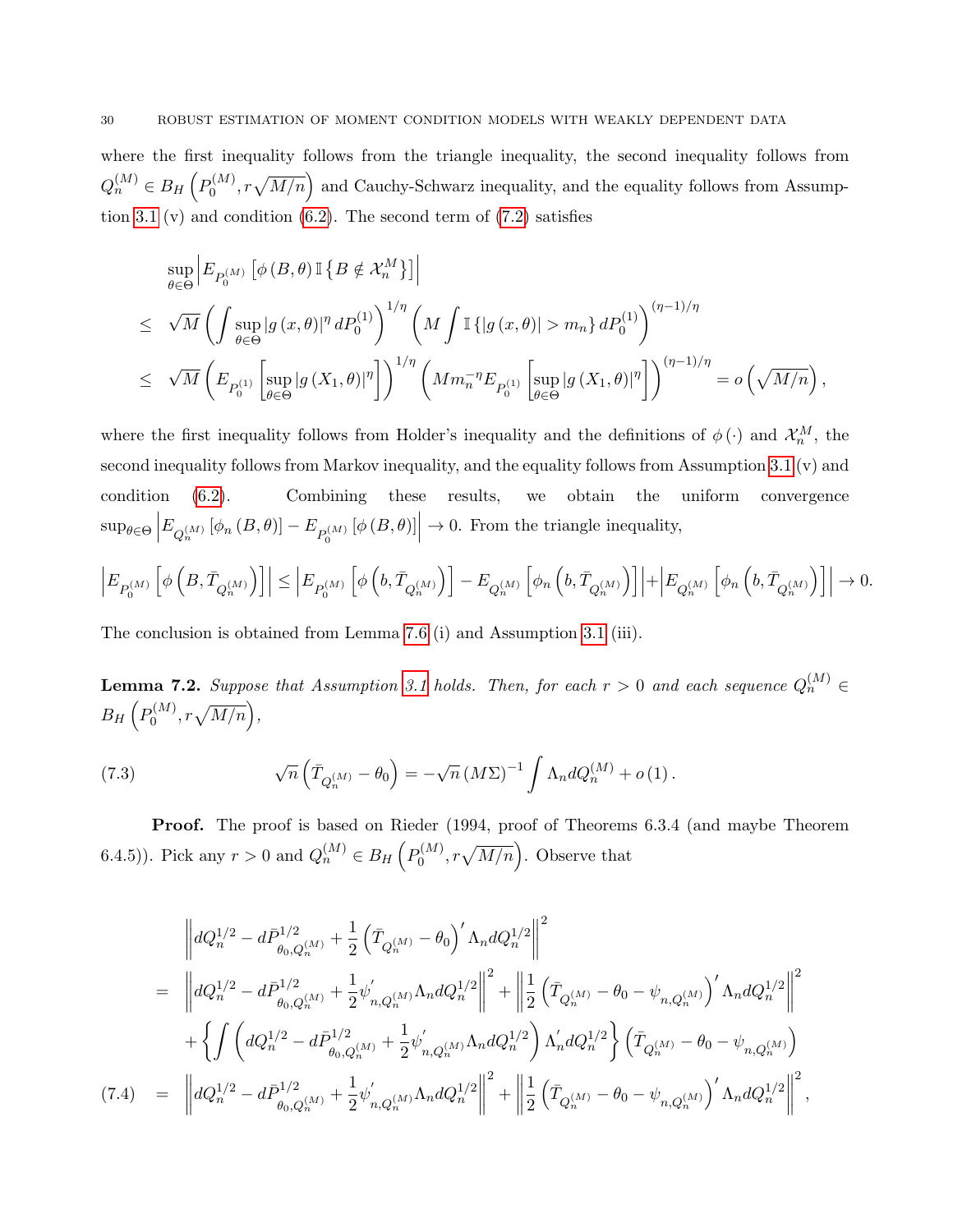where the second equality follows from

$$
\begin{split} &\int \left\{dQ_n^{1/2}-d\bar{P}_{\theta_0,Q_n^{(M)}}^{1/2}+\frac{1}{2}\psi_{n,Q_n^{(M)}}^{'}\Lambda_n dQ_n^{1/2}\right\}\Lambda_n'dQ_n^{1/2}\\ =&\int \Lambda_n^{'}\left\{dQ_n^{1/2}-d\bar{P}_{\theta_0,Q_n^{(M)}}^{1/2}\right\}dQ_n^{1/2}+\frac{1}{2}\psi_{n,Q_n^{(M)}}^{'}\int \Lambda_n\Lambda_n^{'}dQ_n^{(M)}=0. \end{split}
$$

From the triangle inequality, the left hand side of [\(7.4\)](#page-29-1) satisfies

$$
\label{eq:2.10} \begin{split} &\left\|dQ_{n}^{1/2}-d\bar{P}_{\theta_{0},Q_{n}^{(M)}}^{1/2}+\frac{1}{2}\left(\bar{T}_{Q_{n}^{(M)}}-\theta_{0}\right)^{\prime}\Lambda_{n}dQ_{n}^{1/2}\right\|\\ &\leq \quad \left\|dQ_{n}^{1/2}-d\bar{P}_{\bar{T}_{Q_{n}^{(M)}},Q_{n}^{(M)}}^{1/2}\right\|+\left\|d\bar{P}_{\bar{T}_{Q_{n}^{(M)}},Q_{n}^{(M)}}^{1/2}-d\bar{P}_{\theta_{0},Q_{n}^{(M)}}^{1/2}+\frac{1}{2}\left(\bar{T}_{Q_{n}^{(M)}}-\theta_{0}\right)^{\prime}\Lambda_{n}dQ_{n}^{1/2}\right\|\\ &\leq \quad \left\|dQ_{n}^{1/2}-d\bar{P}_{\bar{T}_{Q_{n}^{(M)}},Q_{n}^{(M)}}^{1/2}\right\|+o\left(\sqrt{M}\left|\bar{T}_{Q_{n}^{(M)}}-\theta_{0}\right|\right)+o\left(\sqrt{M/n}\right)\\ &\leq \quad \left\|dQ_{n}^{1/2}-d\bar{P}_{\theta_{0}+\psi_{n,Q_{n}^{(M)}}^{1/2},Q_{n}^{(M)}}^{1/2}\right\|+o\left(\sqrt{M}\left|\bar{T}_{Q_{n}^{(M)}}-\theta_{0}\right|\right)+o\left(\sqrt{M/n}\right)\\ &\leq \quad \left\|dQ_{n}^{1/2}-d\bar{P}_{\theta_{0},Q_{n}^{(M)}}^{1/2}+\frac{1}{2}\psi_{n,Q_{n}^{(M)}}^{\prime}\Lambda_{n}dQ_{n}^{1/2}\right\|+\left\|-d\bar{P}_{\theta_{0}+\psi_{n,Q_{n}^{(M)}},Q_{n}^{(M)}}^{1/2}+d\bar{P}_{\theta_{0},Q_{n}^{(M)}}^{1/2}-\frac{1}{2}\psi_{n,Q_{n}^{(M)}}^{\prime}\Lambda_{n}dQ_{n}^{1/2}\right\|\\ &+o\left(\sqrt{M}\left|\bar{T}_{Q_{n}^{(M)}}-\theta_{0}\right|\right)+o\left(\sqrt{M/n}\right)\\ &\leq \quad \left\|dQ_{n}^{1/2}-d\bar{P}_{\theta_{0},Q_{n}^{(M)}}^{1/2}+\frac{1}{2}\psi_{n,Q_{n
$$

where the second inequality follows from Lemma [7.3](#page-32-0) (i), the third inequality follows from the definition of  $\bar{T}_{Q_n^{(M)}}$ , the fourth inequality follows from the triangle inequality, and the equality follows from Lemma [7.3](#page-32-0) (ii). Thus, from [\(7.4\)](#page-29-1),

$$
\left|\left\|dQ_n^{1/2}-d\bar{P}_{\theta_0,Q_n^{(M)}}^{1/2}+\frac{1}{2}\psi_{n,Q_n^{(M)}}^{'}\Lambda_n dQ_n^{1/2}\right\|^2+\left\|\frac{1}{2}\left(\bar{T}_{Q_n^{(M)}}-\theta_0-\psi_{n,Q_n^{(M)}}\right)'\Lambda_n dQ_n^{1/2}\right\|^2\right|^{1/2}\\ \leq \ \left|\left|dQ_n^{1/2}-d\bar{P}_{\theta_0,Q_n^{(M)}}^{1/2}+\frac{1}{2}\psi_{n,Q_n^{(M)}}^{'}\Lambda_n dQ_n^{1/2}\right\|+o\left(\sqrt{M}\left|\bar{T}_{Q_n^{(M)}}-\theta_0\right|\right)+o\left(\sqrt{M}\left|\psi_{n,Q_n^{(M)}}\right|\right)+o\left(\sqrt{M/n}\right).
$$

This implies

<span id="page-30-0"></span>
$$
o\left(\sqrt{M}\left|\overline{T}_{Q_n^{(M)}} - \theta_0\right|\right) + o\left(\sqrt{M}\left|\psi_{n,Q_n^{(M)}}\right|\right) + o\left(\sqrt{M/n}\right)
$$
  
\n
$$
\geq \sqrt{\frac{1}{4}\left(\overline{T}_{Q_n^{(M)}} - \theta_0 - \psi_{n,Q_n^{(M)}}\right)'\int \Lambda_n \Lambda'_n dQ_n \left(\overline{T}_{Q_n^{(M)}} - \theta_0 - \psi_{n,Q_n^{(M)}}\right)}
$$
  
\n
$$
\geq C\sqrt{M}\left|\overline{T}_{Q_n^{(M)}} - \theta_0 - \psi_{n,Q_n^{(M)}}\right|,
$$
  
\n(7.5)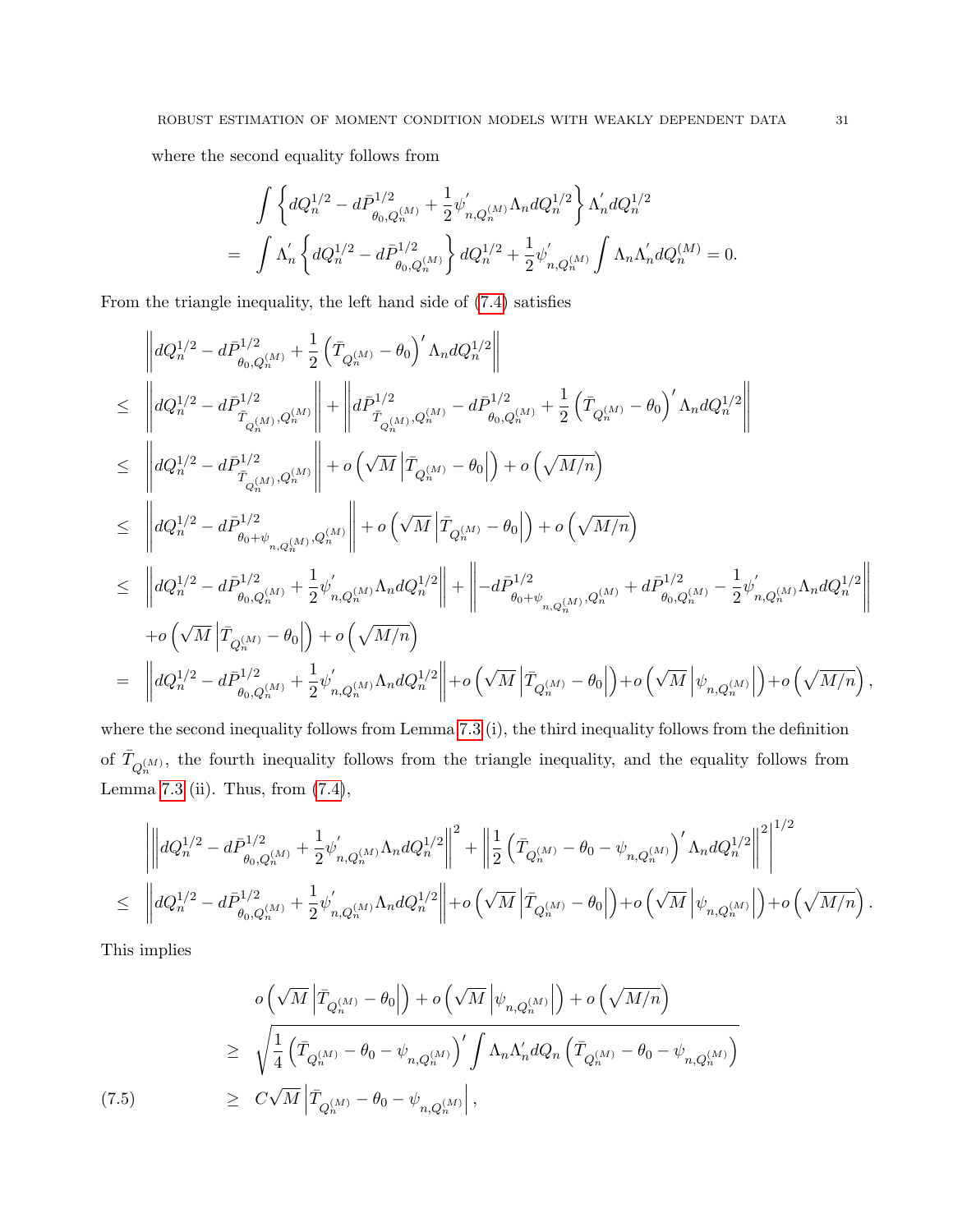for all n large enough, where the second inequality follows from Lemma [7.5](#page-36-0) (i) and Assumption [3.1](#page-8-0) (vi).

We now analyze  $\psi_{n,Q_n^{(M)}}$ . From the definition of  $\psi_{n,Q_n^{(M)}}$ ,

<span id="page-31-0"></span>
$$
\psi_{n,Q_n^{(M)}} = -2 \left\{ \left( \int \Lambda_n \Lambda'_n dQ_n^{(M)} \right)^{-1} - M^{-1} \Sigma^{-1} \right\} \int \Lambda_n \left\{ dQ_n^{1/2} - d\bar{P}_{\theta_0,Q_n}^{1/2} \right\} dQ_n^{1/2}
$$
\n
$$
(7.6) \qquad \qquad -2M^{-1} \Sigma^{-1} \int \Lambda_n \left\{ dQ_n^{1/2} - d\bar{P}_{\theta_0,Q_n^{(M)}}^{1/2} \right\} dQ_n^{1/2}.
$$

Note that from the convex duality of partially finite programming (Borwein and Lewis (1993)), the Radon-Nikodym derivative the  $d\bar{P}_{\theta, Q^{(M)}}^{(M)}/dQ^{(M)}$  can be written as

<span id="page-31-1"></span>(7.7) 
$$
\frac{d\bar{P}_{\theta,Q^{(M)}}^{(M)}}{dQ^{(M)}} = \frac{1}{\left(1+\gamma_n\left(\theta,Q^{(M)}\right)'\phi_n\left(b,\theta\right)\right)^2},\,
$$

for each  $n \in \mathbb{N}$ ,  $\theta \in \Theta$ , and  $Q^{(M)} \in \mathcal{M}^{(M)}$ , where  $\gamma_n(\theta, Q)$  solves

$$
0 = \int \frac{\phi_n(b,\theta)}{\left(1 + \gamma_n(\theta, Q^{(M)})' \phi_n(b,\theta)\right)^2} dQ^{(M)} = \int \phi_n(b,\theta) \left\{1 - 2\gamma_n(\theta, Q^{(M)})' \phi_n(b,\theta) + \varrho_n(x,\theta, Q^{(M)})\right\} dQ^{(M)},
$$

where

$$
\varrho_n\left(x,\theta,Q^{(M)}\right)=\frac{3\left(\gamma_n\left(\theta,Q^{(M)}\right)'\phi_n\left(b,\theta\right)\right)^2+2\left(\gamma_n(\theta,Q^{(M)})'\phi_n\left(b,\theta\right)\right)^3}{\left(1+\gamma_n\left(\theta,Q^{(M)}\right)'\phi_n\left(b,\theta\right)\right)^2}.
$$

Thus, if  $\int \phi_n(b,\theta) \phi_n(b,\theta)' dQ^{(M)}$  is invertible,  $\gamma_n(\theta, Q^{(M)})$  is written as

<span id="page-31-2"></span>
$$
(7.8) \quad \gamma_n\left(\theta, Q^{(M)}\right) = \frac{1}{2} \left( \int \phi_n(b,\theta) \phi_n(b,\theta)' dQ^{(M)} \right)^{-1} \int \phi_n(b,\theta) dQ^{(M)} + \left( \int \phi_n(b,\theta) \phi_n(b,\theta)' dQ^{(M)} \right)^{-1} \int \varrho_n\left(x,\theta, Q^{(M)}\right) \phi_n(b,\theta) dQ^{(M)}.
$$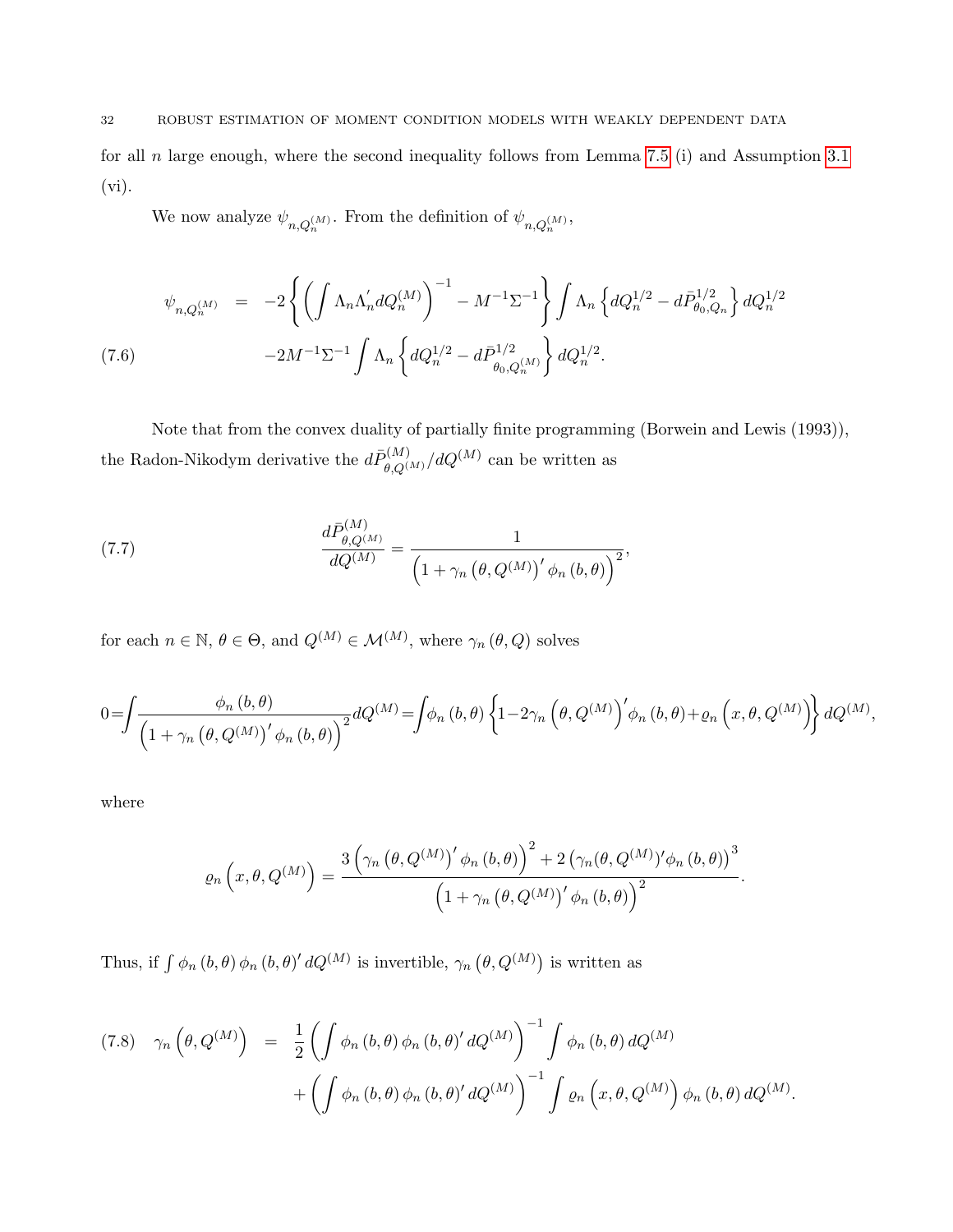The second term of [\(7.6\)](#page-31-0) is

$$
-2M^{-1}\Sigma^{-1}\int \Lambda_n \left\{dQ_n^{1/2} - d\bar{P}_{\theta_0,Q_n^{(M)}}^{1/2}\right\} dQ_n^{1/2}
$$
  
=  $-2\Sigma^{-1}M^{-1/2}G'\Omega^{-1}\left(\int \phi_n(b,\theta_0)\phi_n(b,\theta_0)' dQ_n^{(M)}\right)\gamma_n\left(\theta_0,Q_n^{(M)}\right)$   
+ $2\Sigma^{-1}M^{-1/2}G'\Omega^{-1}\left(\int \frac{\gamma_n\left(\theta_0,Q_n^{(M)}\right)'\phi_n(b,\theta_0)}{1+\gamma_n\left(\theta_0,Q_n^{(M)}\right)'\phi_n(b,\theta_0)}\phi_n(b,\theta_0)\phi_n(b,\theta_0)'\,dQ_n^{(M)}\right)\gamma_n\left(\theta_0,Q_n^{(M)}\right)$   
=  $- \Sigma^{-1}M^{-1/2}G'\Omega^{-1}\left\{\int \phi_n(b,\theta_0)dQ_n^{(M)} + \frac{1}{2}\int \varrho_n(b,\theta_0,Q_n)\phi_n(b,\theta_0)dQ_n^{(M)}\right\} + o\left(n^{-1/2}\right)$   
(7.9)  $-M^{-1}\Sigma^{-1}\int \Lambda_n dQ_n^{(M)} + o\left(n^{-1/2}\right)$ ,

where the first equality follows from [\(7.7\)](#page-31-1), the second equality follows from [\(7.8\)](#page-31-2) and Lemma [7.5,](#page-36-0) and the third equality follows from Lemma [7.5.](#page-36-0) Similarly, the first term of [\(7.6\)](#page-31-0) is  $o(n^{-1/2})$ . Therefore,

$$
\sqrt{n}\psi_{n,Q_n^{(M)}} = -\sqrt{n} \left( M\Sigma \right)^{-1} \int \Lambda dQ_n^{(M)} + o(1) \,,
$$

and  $|\psi_{n,Q_n^{(M)}}$  $= O(n^{-1/2})$  from Lemma [7.5.](#page-36-0) Then from [\(7.5\)](#page-30-0),

$$
\sqrt{n}\left(\bar{T}_{Q_n^{(M)}}-\theta_0\right)=\sqrt{n}\psi_{n,Q_n^{(M)}}+o\left(\sqrt{n}\left|\bar{T}_{Q_n^{(M)}}-\theta_0\right|\right)+o\left(1\right).
$$

By solving for  $\sqrt{n} \left( \bar{T}_{Q_n^{(M)}} - \theta_0 \right)$ , the conclusion is obtained. The above also shows that  $\bar{T}_{Q_n^{(M)}} - \theta_0 =$  $O(1/\sqrt{n}).$ 

<span id="page-32-0"></span>**Lemma 7.3.** Suppose that Assumption [3.1](#page-8-0) holds. Then, for each  $r > 0$  and each sequence  $Q_n^{(M)} \in$  $B_H\left(P_0^{(M)}\right)$  $b_0^{(M)}, r\sqrt{M/n}\Big),$ 

$$
\label{eq:1} \begin{aligned} \textbf{(i):} \ \ & \left\| d\bar{P}^{1/2}_{\bar{T}_{Q^{(M)}_n, Q^{(M)}_n} - d\bar{P}^{1/2}_{\theta_0, Q^{(M)}_n} + \tfrac{1}{2} \left( \bar{T}_{Q^{(M)}_n} - \theta_0 \right)' \Lambda_n dQ^{1/2}_n \right\| = o\left( \sqrt{M} \left| \bar{T}_{Q^{(M)}_n} - \theta_0 \right| \right) + o\left( \sqrt{M/n} \right), \\ \textbf{(ii):} \ \ & \left\| d\bar{P}^{1/2}_{\theta_0 + \psi_{n,Q^{(M)}_n}, Q^{(M)}_n} - d\bar{P}^{1/2}_{\theta_0, Q^{(M)}_n} + \tfrac{\sqrt{M}}{2} \psi^{'}_{n,Q^{(M)}_n} \Lambda_n dQ^{1/2}_n \right\| = o\left( \sqrt{M} \left| \psi_{n,Q^{(M)}_n} \right| \right) + o\left( \sqrt{M/n} \right), \end{aligned}
$$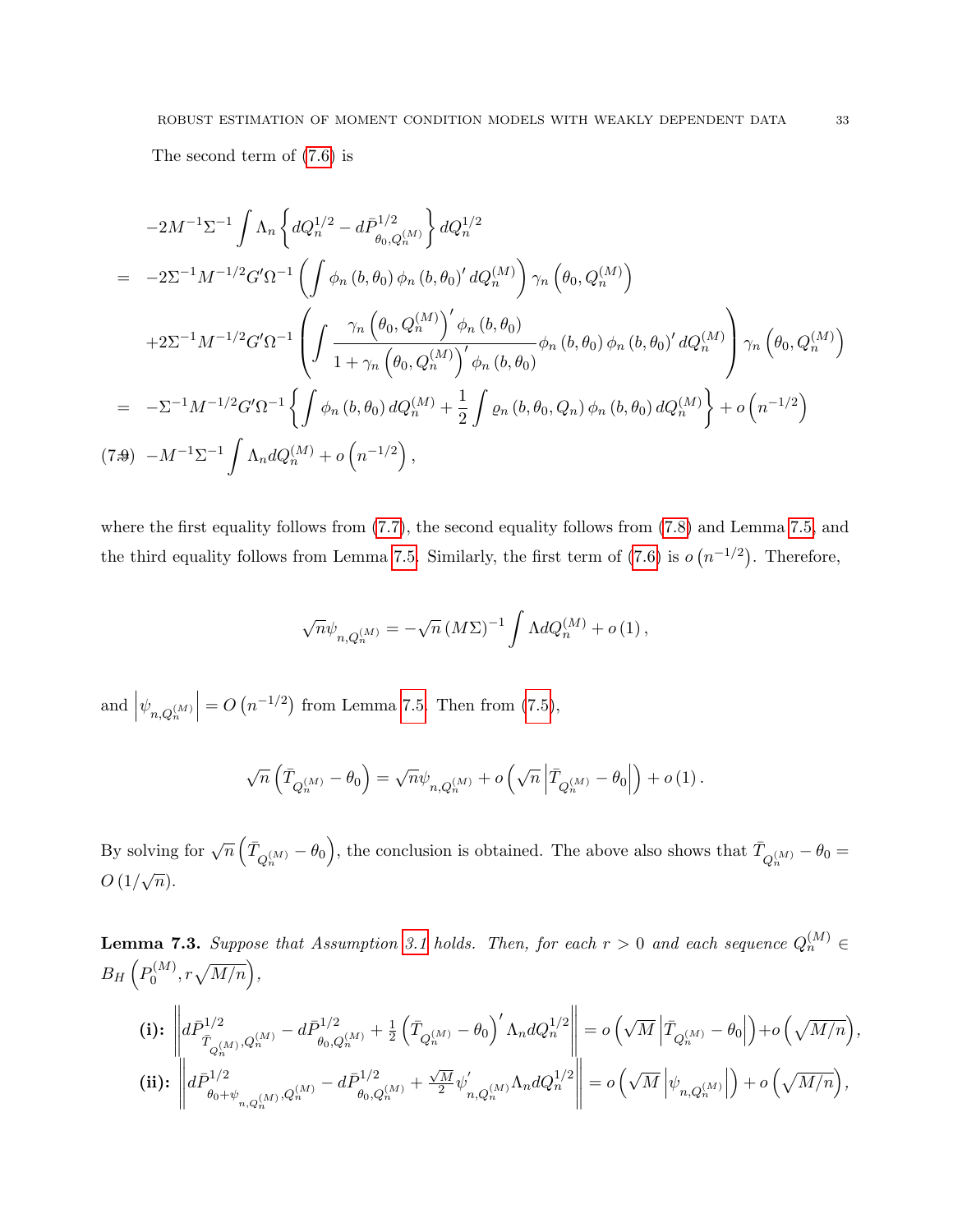### 34 ROBUST ESTIMATION OF MOMENT CONDITION MODELS WITH WEAKLY DEPENDENT DATA

**Proof of (i).** Denote  $t_n = \bar{T}_{Q_n^{(M)}} - \theta_0$ . Pick any  $Q_n^{(M)} \in B_H\left(P_0^{(M)}\right)$  $b_0^{(M)}$ ,  $r\sqrt{M/n}$  and  $r > 0$ . From [\(7.7\)](#page-31-1),

$$
\begin{split} &\left\|d\bar{P}^{1/2}_{\bar{T}_{Q^{(M)}_n,Q_n}}-d\bar{P}^{1/2}_{\theta_0,Q_n}+\frac{1}{2}t'_n\Lambda_ndQ^{1/2}_n\right\|\\ &\leq \ \, \left\|\left\{\gamma_n\left(\theta_0,Q^{(M)}_n\right)'\phi_n\left(b,\theta_0\right)-\gamma_n\left(\bar{T}_{Q^{(M)}_n},Q_n\right)'\phi_n\left(b,\bar{T}_{Q^{(M)}_n}\right)\right\}dQ^{1/2}_n+\frac{1}{2}t'_n\Lambda_ndQ^{1/2}_n\right\|\\ &+\left\|\left.\left.\left.\left(\gamma_n\left(\theta_0,Q^{(M)}_n\right)'\phi_n\left(b,\theta_0\right)-\gamma_n\left(\bar{T}_{Q^{(M)}_n},Q_n\right)'\phi_n\left(b,\bar{T}_{Q^{(M)}_n}\right)\right)\right\}\right.\\ &+\left\|\left.\times\left\{\left.\left(\overline{1+\gamma_n\left(\bar{T}_{Q^{(M)}_n},Q_n\right)'\phi_n\left(b,\bar{T}_{Q^{(M)}_n}\right)\right)\left(1+\gamma_n\left(\theta_0,Q^{(M)}_n\right)'\phi_n(b,\theta_0)\right)}-1\right\}dQ^{1/2}_n\right\}\right\|=T_1+T_2. \end{split}
$$

### For  $T_2$ , Lemmas [7.5](#page-36-0) and [7.6](#page-38-0) imply

$$
T_2 \leq o(1) \left\| \gamma_n \left( \bar{T}_{Q_n^{(M)}} , Q_n \right)^{\prime} \phi_n \left( b, \bar{T}_{Q_n^{(M)}} \right) dQ_n^{1/2} + \gamma_n \left( \theta_0, Q_n^{(M)} \right)^{\prime} \phi_n \left( b, \theta_0 \right) dQ_n^{1/2} \right\| = o\left( \sqrt{\frac{M}{n}} \right).
$$

Thus, we focus on  $T_1$ . From  $(7.8)$ ,

$$
T_{1} \leq \left\| \begin{cases} -\frac{1}{2} \left( \int \phi_{n} \left( b, \bar{T}_{Q_{n}^{(M)}} \right) dQ_{n} \right)' \left( \int \phi_{n} \left( b, \bar{T}_{Q_{n}^{(M)}} \right) \phi_{n} \left( b, \bar{T}_{Q_{n}^{(M)}} \right)' dQ_{n}^{(M)} \right)^{-1} \phi_{n} \left( b, \bar{T}_{Q_{n}^{(M)}} \right) \right\} dQ_{n}^{1/2} \right\|
$$
  
+ 
$$
\frac{1}{2} \left( \int \phi_{n} \left( b, \theta_{0} \right) dQ_{n}^{(M)} \right)' \left( \int \phi_{n} \left( b, \theta_{0} \right) \phi_{n} \left( b, \theta_{0} \right)' dQ_{n}^{(M)} \right)^{-1} \phi_{n} \left( b, \theta_{0} \right) + \frac{1}{2} t'_{n} \Lambda_{n} \right\} dQ_{n}^{1/2} \right\|
$$
  
+ 
$$
\left\| \left\{ \left( \int \phi_{n} \left( b, \theta_{0}, Q_{n} \right) \phi_{n} \left( b, \theta_{0} \right) dQ_{n}^{(M)} \right)' \left( \int \phi_{n} \left( b, \theta_{0} \right) \phi_{n} \left( b, \theta_{0} \right)' dQ_{n}^{(M)} \right)^{-1} \phi_{n} \left( b, \theta_{0} \right) \right\} dQ_{n}^{1/2} \right\|
$$
  
+ 
$$
\left\| \left\{ \left( \int \phi_{n} \left( b, \bar{T}_{Q_{n}^{(M)}} , Q_{n} \right) \phi_{n} \left( b, \bar{T}_{Q_{n}^{(M)}} \right) dQ_{n} \right)' \left( \int \phi_{n} \left( b, \bar{T}_{Q_{n}^{(M)}} \right) \phi_{n} \left( b, \bar{T}_{Q_{n}^{(M)}} \right)' dQ_{n}^{(M)} \right)^{-1} \phi_{n} \left( b, \theta_{0} \right) \right\} dQ_{n}^{1/2} \right\|
$$
  
= 
$$
T_{11} + T_{12} + T_{13}.
$$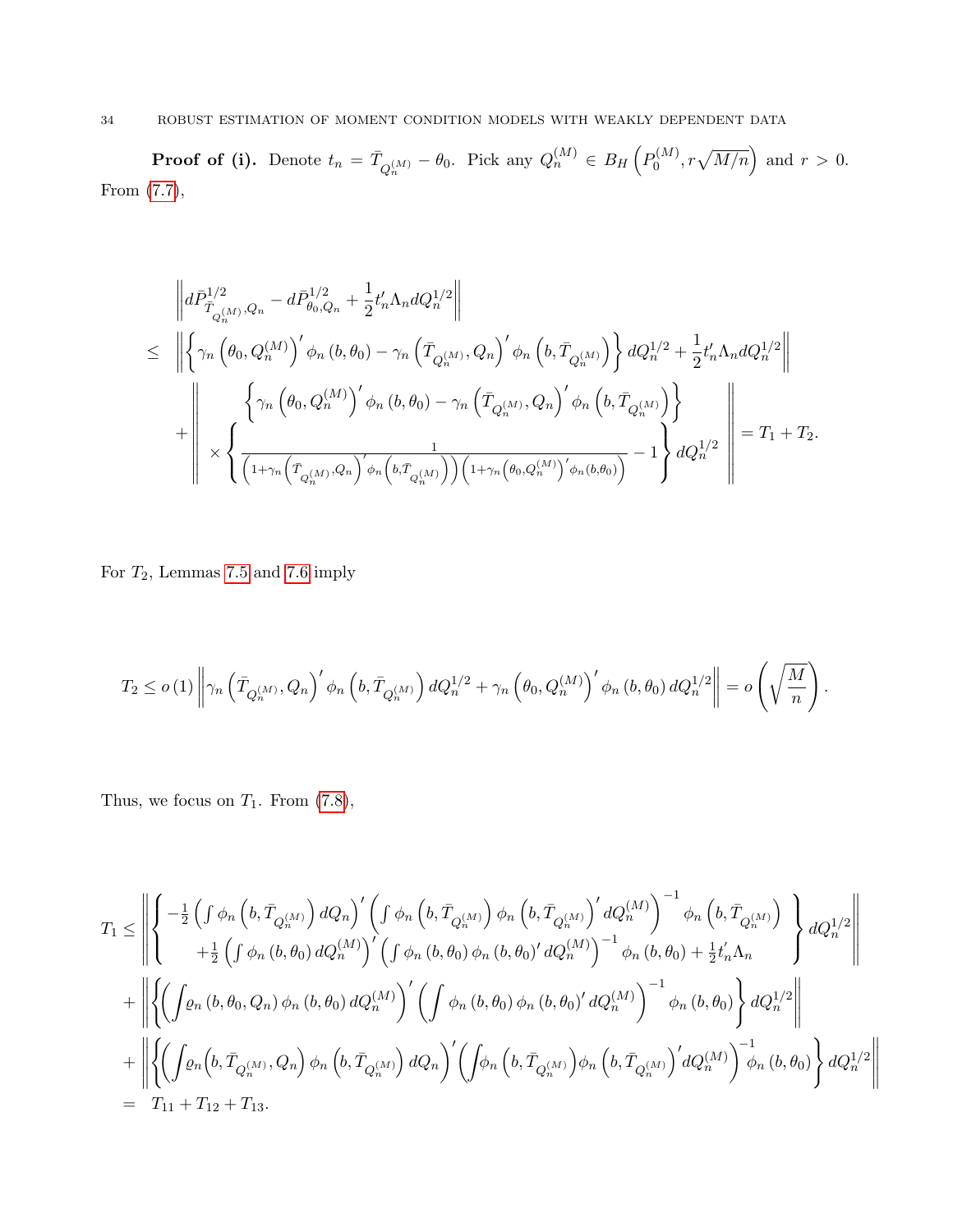Lemmas [7.5](#page-36-0) and [7.6](#page-38-0) imply that  $T_{12} = o\left(\sqrt{M/n}\right)$  and  $T_{13} = o\left(\sqrt{M/n}\right)$ . Thus, we focus on  $T_{11}$ . Taylor expansions of  $\phi_n\left(b,\bar{T}_{Q_n^{(M)}}\right)$ ) around  $\bar{T}_{Q_n^{(M)}} = \theta_0$  yield

$$
T_{11} \leq \left\| \left\{ -\frac{1}{2} \left( \int \phi_n \left( b, \bar{T}_{Q_n^{(M)}} \right) dQ_n^{(M)} \right)' \left\{ \left( \int \phi_n \left( b, \bar{T}_{Q_n^{(M)}} \right) \phi_n \left( b, \bar{T}_{Q_n^{(M)}} \right)' dQ_n^{(M)} \right)^{-1} \right\} \phi_n \left( b, \bar{T}_{Q_n^{(M)}} \right) \right\} dQ_n^{1/2} \right\|
$$
  
+ 
$$
\left\| -\frac{1}{2} \left( \int \phi_n (b, \bar{T}_{Q_n^{(M)}}) dQ_n \right)' \left( \int \phi_n (b, \theta_0) \phi_n (b, \theta_0)' dQ_n^{(M)} \right)^{-1} \left\{ \phi_n \left( b, \bar{T}_{Q_n^{(M)}} \right) - \phi_n (b, \theta_0) \right\} dQ_n^{1/2} \right\|
$$
  
+ 
$$
\left\| -\frac{1}{2} t'_n \left( \int \frac{\partial \phi_n \left( b, \dot{\theta} \right)}{\partial \theta'} dQ_n^{(M)} - \sqrt{M} G \right)' \left( \int \phi_n (b, \theta_0) \phi_n (b, \theta_0)' dQ_n^{(M)} \right)^{-1} \phi_n (b, \theta_0) dQ_n^{1/2} \right\|
$$
  
+ 
$$
\left\| \frac{\sqrt{M}}{2} t'_n G' \left\{ \Omega^{-1} - \left( \int \phi_n (b, \theta_0) \phi_n (b, \theta_0)' dQ_n^{(M)} \right)^{-1} \right\} \phi_n (b, \theta_0) dQ_n^{1/2} \right\|
$$
  
= 
$$
o \left( \sqrt{M/n} \right) + o \left( \sqrt{M} t_n \right),
$$

where  $\dot{\theta}$  is a point on the line joining  $\theta_0$  and  $\bar{T}_{Q_n^{(M)}}$ , and the inequality follows from the triangle inequality and Lemmas [7.5](#page-36-0) (i) and [7.6](#page-38-0) (i).

Proof of (ii). The proof is similar to that of Part (i).

<span id="page-34-0"></span>**Lemma 7.4.** Suppose that Assumption [3.1](#page-8-0) holds. Then, for each  $\xi \in \mathbb{R}^p$ ,  $|E_{P_0}[\phi_n(B, \theta_0)]|$  =  $o\left(\sqrt{M/n}\right), \ \ |E_{P_0}\left[\phi_n\left(B, \theta_n\right)\right] \ \ = \ \ O\left(\sqrt{M/n}\right), \ \ \ \big|E_{P_0}\left[\phi_n\left(B, \theta_n\right)\phi_n\left(B, \theta_n\right)'\right] - \Omega\big| \ \ = \ \ o\left(1\right), \ \ and$  $\Big| E_{P_0} \left[ \partial \phi_n \left( B, \theta_n \right) / \partial \theta' \right] -$ √  $\overline{M}G$  = 0  $\left(\sqrt{M}\right)$ .

<span id="page-34-1"></span>Proof of the first statement. Observe that,

$$
|E_{P_0} [\phi_n (B, \theta_0)]| = \left| \int \frac{1}{\sqrt{M}} \sum_{i=1}^M g(x_i, \theta_0) \mathbb{I} \{b \notin \mathcal{X}_n^M \} dP_0^{(M)} \right|
$$
  
\n
$$
\leq \left| \int |\phi(b, \theta_0)| \mathbb{I} \{b \notin \mathcal{X}_n^M \} dP_0^{(M)} \right|
$$
  
\n
$$
\leq \sqrt{M} \left( \int |g(x, \theta_0)|^4 dP_0^{(1)} \right)^{1/4} \left( \int \mathbb{I} \{b \notin \mathcal{X}_n^M \} dP_0^{(M)} \right)^{3/4}
$$
  
\n
$$
\leq \sqrt{M} \left( \int |g(x, \theta_0)|^4 dP_0^{(1)} \right)^{1/4} \left( M \int \mathbb{I} \left\{ \sup_{\theta \in \mathcal{U}} |g(x, \theta)| > m_n \right\} dP_0^{(1)} \right)^{3/4}
$$
  
\n(7.10) 
$$
\leq \sqrt{M} C \left( M m_n^{-4} E_{P_0^{(1)}} \left[ \sup_{\theta \in \mathcal{U}} |g(X_t, \theta_0)|^4 \right] \right)^{3/4} = o \left( \sqrt{M/n} \right),
$$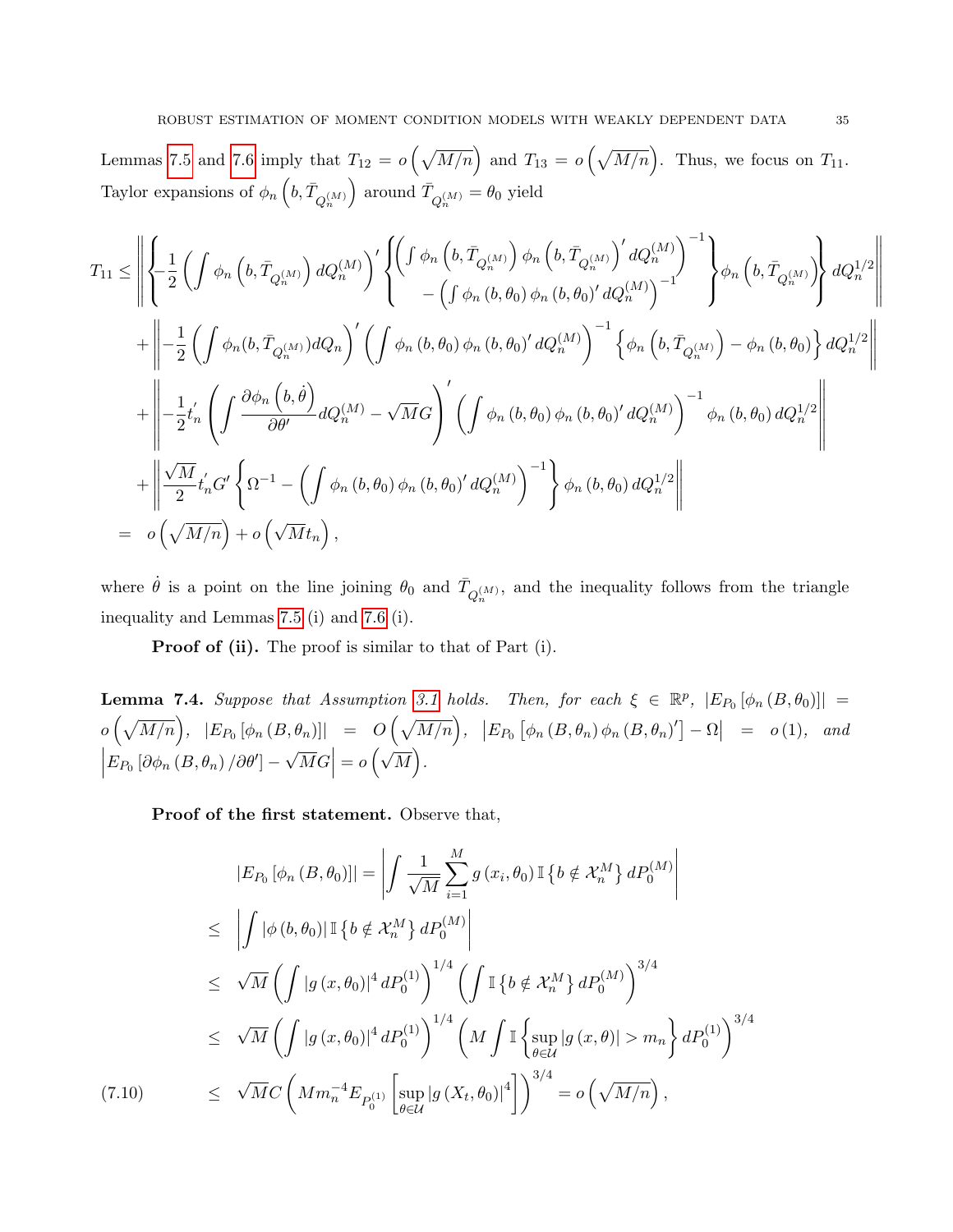where the second inequality follows from Holder's inequality, the third inequality follows from the definition of  $\mathcal{X}_n^M$ , the fourth inequality follows from Markov inequality, and the second equality follows from Assumption [3.1](#page-8-0) (v) and condition  $(6.2)$ .

<span id="page-35-0"></span>**Proof of the second statement.** Pick any  $\xi \in \mathbb{R}^p$ . From the triangle inequality,

(7.11) 
$$
|E_{P_0}[\phi_n(B,\theta_n)]| \leq \left| \int \phi(b,\theta_n) \mathbb{I} \left\{ b \notin \mathcal{X}_n^M \right\} dP_0^{(M)} \right| + |E_{P_0}[\phi(B,\theta_n)]|.
$$

By the same argument as [\(7.10\)](#page-34-1), the first term of [\(7.11\)](#page-35-0) is  $o\left(\sqrt{M/n}\right)$  (note that  $E_{P_0}\left[|g\left(X,\theta_n\right)|^{\eta}\right]<\infty$ from Assumption [3.1](#page-8-0) (v)). The second term of  $(7.11)$  satisfies

$$
|E_{P_0}[\phi(B,\theta_n)]| \le E_{P_0}\left[\sqrt{M} \sup_{\theta \in \mathcal{U}} \left|\frac{\partial g(X_t, \theta)}{\partial \theta}\right|\right] \left|\frac{\xi}{\sqrt{n}}\right| = O\left(\sqrt{M/n}\right),\,
$$

for all n large enough, where the inequality follows from a Taylor expansion around  $\xi = 0$  and Assumption [3.1](#page-8-0) (iii), and the equality follows from Assumption [3.1](#page-8-0) (v). Therefore, the conclusion is obtained.

**Proof of the third statement.** Pick any  $\xi \in \mathbb{R}^p$ . Observe that

$$
|E_{P_0} [\phi_n (B, \theta_n) \phi_n (B, \theta_n)'] - \Omega|
$$
  
\n
$$
\leq |E_{P_0} [\phi_n (B, \theta_n) \phi_n (B, \theta_n)'] - E_{P_0} [\phi (B, \theta_n) \phi (B, \theta_n)']
$$
  
\n
$$
+ |E_{P_0} [\phi (B, \theta_n) \phi (B, \theta_n)'] - E_{P_0} [\phi (B, \theta_0) \phi (B, \theta_0)']|
$$
  
\n
$$
+ |E_{P_0} [\phi (B, \theta_0) \phi (B, \theta_0)'] - \Omega|
$$
  
\n
$$
\leq | \int \phi (b, \theta_n) \phi' (b, \theta_n)' \mathbb{I} \{b \notin \mathcal{X}_n^M \} dP_0 | + o(1) + o(1)
$$
  
\n
$$
\leq M \sqrt{\int |g(x, \theta_n)|^4 dP_0} \sqrt{\int I \{b \notin \mathcal{X}_n^M \} dP_0} + o(1)
$$
  
\n
$$
\leq M^{3/2} C \sqrt{m_n^{-4} E_{P_0} [\sup_{\theta \in \mathcal{U}} |g(X_t, \theta)|^4] + o(1)
$$
  
\n
$$
\leq M^{3/2} C m_n^{-2} + o(1) = o(1),
$$

 $^{\prime}]|$ 

where the first inequality follows from the triangle inequality, the second inequality follows from the continuity of  $g(x, \theta)$  at  $\theta_0$  and the definition of  $\Omega$ , the third inequality follows from Cauchy-Schwarz inequality for  $n$  large enough, the fifth inequality follows from Markov inequality, and the last line follows from Assumption [3.1](#page-8-0) (v) and (ix), and condition  $(6.2)$ .

**Proof of the fourth statement.** Pick any  $\xi \in \mathbb{R}^p$ . Observe that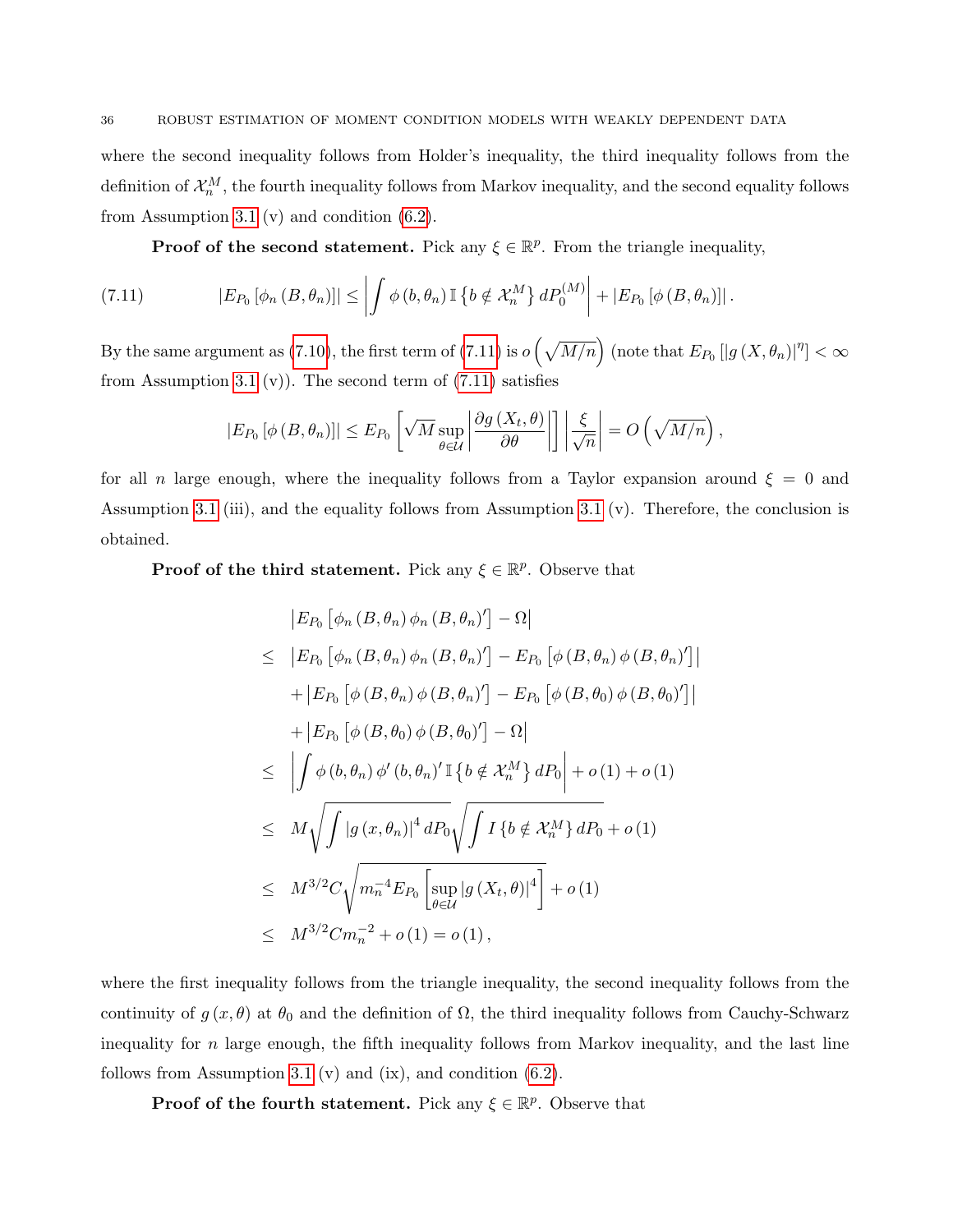$$
\begin{split}\n\left| E_{P_0} \left[ \partial \phi_n \left( B, \theta_n \right) / \partial \theta' \right] - E_{P_0} \left[ \partial \phi \left( B, \theta_0 \right) / \partial \theta' \right] \right| \\
&\leq \qquad \left| E_{P_0} \left[ \partial \phi_n \left( B, \theta_n \right) / \partial \theta' \right] - E_{P_0} \left[ \partial \phi \left( B, \theta_n \right) / \partial \theta' \right] \right| \\
&\quad + \sqrt{M} \left| E_{P_0} \left[ \partial g \left( X_t, \theta_n \right) / \partial \theta' \right] - E_{P_0} \left[ \partial g \left( X_t, \theta_0 \right) / \partial \theta' \right] \right| \\
&\leq \sqrt{M} \quad \sqrt{E_{P_0} \left[ \sup_{\theta \in \mathcal{U}} \left| \frac{\partial g \left( X_t, \theta \right)}{\partial \theta'} \right|^2 \right]} \sqrt{m_n^{-\eta} E_{P_0} \left[ \sup_{\theta \in \Theta} \left| g \left( X_t, \theta \right) \right|^\eta \right]} + o \left( \sqrt{M} \right) = o \left( \sqrt{M} \right),\n\end{split}
$$

where the first inequality follows from the triangle inequality, the second inequality follows from the triangle, Cauchy-Schwarz, and Markov inequalities and the continuity of  $\partial g(x, \theta) / \partial \theta'$  at  $\theta_0$ , and the equality follows from Assumption [3.1](#page-8-0) (v) and condition [\(6.2\)](#page-20-1).

<span id="page-36-0"></span>**Lemma 7.5.** Suppose that Assumption 3.1 holds. Then, for each 
$$
r > 0
$$
 and each sequence  $Q_n^{(M)} \in$   
\n
$$
B_H\left(P_0^{(M)}, r\sqrt{M/n}\right),
$$
\n(i):  $\left|E_{Q_n^{(M)}}\left[\phi_n\left(B, \theta_0\right)\right]\right| = O\left(\sqrt{M/n}\right)$ , and  $\left|E_{Q_n^{(M)}}\left[\phi_n\left(B, \theta_0\right)\phi_n\left(B, \theta_0\right)'\right] - \Omega\right| = o(1),$ \n(ii):  $\gamma_n\left(\theta_0, Q_n^{(M)}\right) = \arg \max_{\gamma \in \mathbb{R}^m} - \int \frac{1}{(1+\gamma'\phi_n(b,\theta_0))} dQ_n^{(M)} \text{ exists for all } n \text{ large enough, and}$ \n
$$
\left|\gamma_n\left(\theta_0, Q_n^{(M)}\right)\right| = O\left(\sqrt{M/n}\right), \text{ and } \sup_{b \in \mathcal{X}^M} \left|\gamma_n\left(\theta_0, Q_n^{(M)}\right)'\phi_n\left(b, \theta_0\right)\right| \to 0.
$$

**Proof of (i). Proof of the first statement.** Pick any  $r > 0$  and any sequence  $Q_n^{(M)} \in$  $B_H\left(P_0^{(M)}\right)$  $\mathcal{O}_0^{(M)}$ ,  $r\sqrt{M/n}$ . Observe that

$$
\begin{split}\n&\left|E_{Q_n^{(M)}}\left[\phi_n\left(B,\theta_0\right)\right]\right| \\
&\leq \left|\int \phi_n\left(b,\theta_0\right) \left\{dQ_n^{(M)} - dP_0^{(M)}\right\}\right| + \left|E_{P_0^{(M)}}\left[\phi_n\left(B,\theta_0\right)\right]\right| \\
&\leq \left|\int \phi_n\left(b,\theta_0\right) \left\{dQ_n^{1/2} - dP_0^{1/2}\right\}^2\right| + 2\left|\int \phi_n\left(b,\theta_0\right) dP_0^{1/2} \left\{dQ_n^{1/2} - dP_0^{1/2}\right\}\right| + o\left(\sqrt{M/n}\right) \\
&\leq m_n r^2 \frac{M}{n} + 2E_{P_0^{(M)}}\left[\left|g\left(B,\theta_0\right)\right|^2\right] r \sqrt{\frac{M}{n}} + o\left(\sqrt{M/n}\right) = O\left(\sqrt{M/n}\right),\n\end{split}
$$

where the first and second inequalities follow from the triangle inequality and Lemma [7.4,](#page-34-0) the third inequality follows from Cauchy-Schwartz inequality and  $Q_n^{(M)} \in B_H(p_0^{(M)})$  $\mathcal{O}_0^{(M)}$ ,  $r\sqrt{M/n}$ , and the equality follows from Assumption [3.1](#page-8-0) (v) and condition [\(6.2\)](#page-20-1).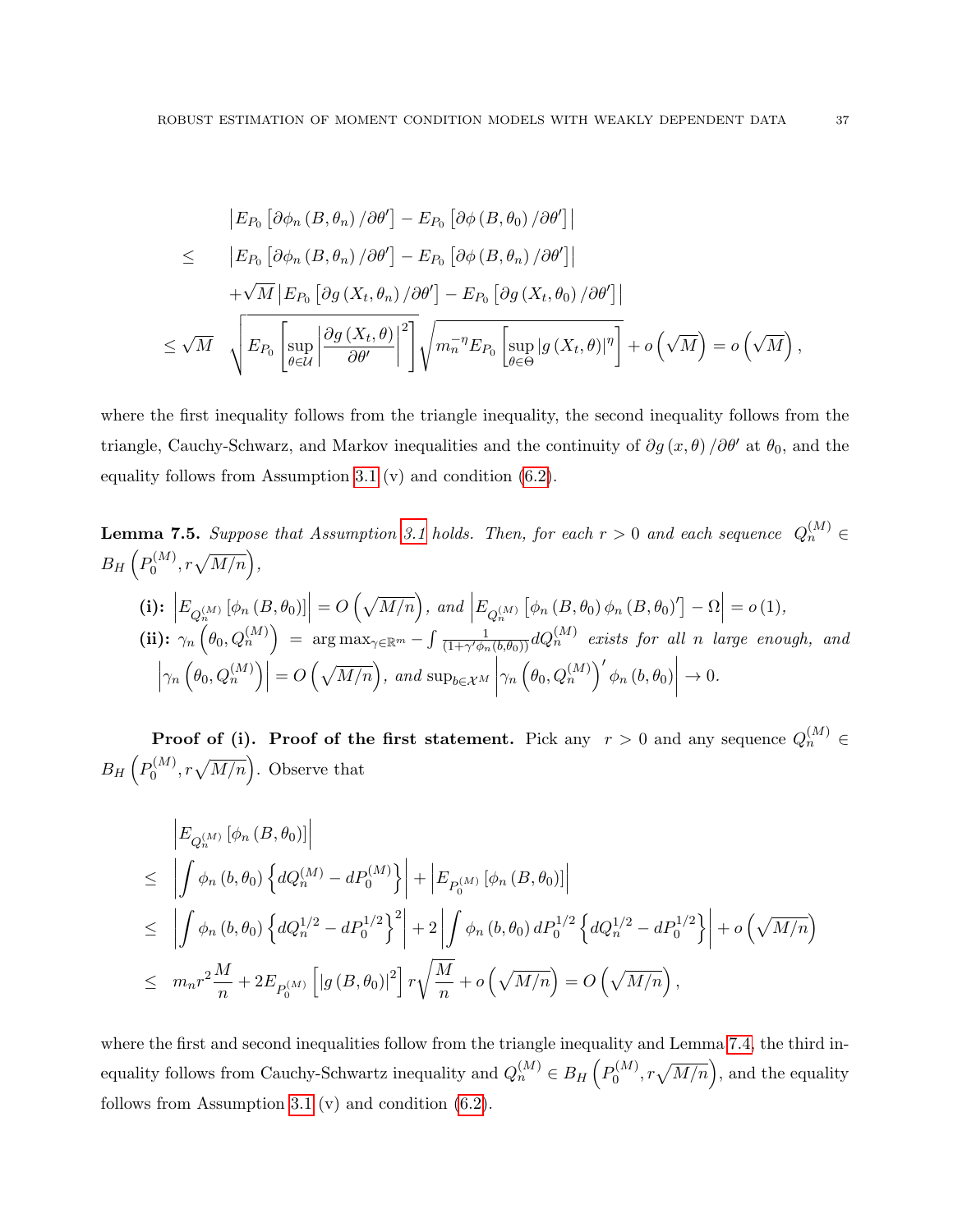### 38 ROBUST ESTIMATION OF MOMENT CONDITION MODELS WITH WEAKLY DEPENDENT DATA

 ${\bf Proof of the second statement.} \; \text{Pick any} \; r > 0 \; \text{and any sequence} \; Q_n^{(M)} \in B_H\left(P_0^{(M)}\right)$  $b_0^{(M)}, r\sqrt{M/n}$ . From the triangle inequality,

$$
\begin{split}\n&= \left| E_{Q_n^{(M)}} \left[ \phi_n \left( B, \theta_0 \right) \phi_n \left( B, \theta_0 \right)' \right] - \Omega \right| \\
&\leq \left| E_{Q_n^{(M)}} \left[ \phi_n \left( B, \theta_0 \right) \phi_n \left( B, \theta_0 \right)' \right] - E_{P_0^{(M)}} \left[ \phi_n \left( B, \theta_0 \right) \phi_n \left( B, \theta_0 \right)' \right] \right| + \left| E_{P_0^{(M)}} \left[ \phi_n \left( B, \theta_0 \right) \phi_n \left( B, \theta_0 \right)' \right] - \Omega \right| \\
&\leq \left| \int \phi_n \left( b, \theta_0 \right) \phi_n \left( b, \theta_0 \right)' \left\{ dQ_n^{1/2} - dP_0^{1/2} \right\}^2 \right| + 2 \left| \int \phi_n \left( b, \theta_0 \right) \phi_n \left( b, \theta_0 \right)' dP_0^{1/2} \left\{ dQ_n^{1/2} - dP_0^{1/2} \right\} \right| + o\left( 1 \right) \\
&\leq m_n^2 r^2 \frac{M}{n} + 2E_{P_0^{(M)}} \left[ \left| g \left( B, \theta_0 \right) \right|^4 \right] r \sqrt{\frac{M}{n}} + o\left( 1 \right) = o\left( 1 \right)\n\end{split}
$$

where the first inequality follows from the triangle inequality, the second inequality follows from the triangle inequality and Lemma [7.8](#page-42-0) (i), the third inequality follows from Cauchy-Schwarz inequality and  $Q_n^{(M)} \in B_H\left(P_0^{(M)}\right)$  $\mathcal{O}_0^{(M)}$ ,  $r\sqrt{M/n}$ , and the equality follows from Assumption [3.1](#page-8-0) (v) and condition  $(6.2).$  $(6.2).$ 

**Proof of (ii).** The proof is based on Newey and Smith (2004, proofs of Lemmas A.1-3). Pick any  $\xi \in \mathbb{R}^p$ . Define

(7.12) 
$$
\Gamma_n = \{ \gamma \in \mathbb{R}^m : |\gamma| \le a_n \}
$$

with  $a_n$ √  $\overline{M}m_n \to 0$  and  $a_n\sqrt{n/M} \to \infty$ . Observe that

<span id="page-37-0"></span>(7.13) 
$$
\sup_{\gamma \in \Gamma_n, b \in \mathcal{X}^M, \theta \in \Theta} |\gamma' \phi_n(b, \theta)| \le a_n \sqrt{M} m_n \to 0.
$$

Since  $R_n(Q_n^{(M)}, \theta_n, \gamma)$  is twice continuously differentiable with respect to  $\gamma$  and  $\Gamma_n$  is compact,  $\tilde{\gamma} =$  $\arg \max_{\gamma \in \Gamma_n} R_n \left( Q_n^{(M)}, \theta_n, \gamma \right)$  exists for each  $n \in \mathbb{N}$ . A Taylor expansion around  $\tilde{\gamma} = 0$  yields

<span id="page-37-2"></span>
$$
-1 = R_n \left( Q_n^{(M)}, \theta_n, 0 \right) \leq R_n \left( Q_n^{(M)}, \theta_n, \tilde{\gamma} \right)
$$
  
\n
$$
= -1 + \tilde{\gamma}' E_{Q_n^{(M)}} \left[ \phi_n \left( B, \theta_n \right) \right] - \tilde{\gamma}' E_{Q_n^{(M)}} \left[ \frac{\phi_n \left( B, \theta_n \right) \phi_n \left( B, \theta_n \right)'}{\left( 1 + \tilde{\gamma}' \phi_n \left( B, \theta_n \right) \right)^3} \right] \tilde{\gamma}
$$
  
\n
$$
\leq -1 + \tilde{\gamma}' E_{Q_n^{(M)}} \left[ \phi_n \left( B, \theta_n \right) \right] - C \tilde{\gamma}' E_{Q_n^{(M)}} \left[ \phi_n \left( B, \theta_n \right) \phi_n \left( B, \theta_n \right)' \right] \tilde{\gamma}
$$
  
\n(7.14)  
\n
$$
\leq -1 + |\tilde{\gamma}| \left| E_{Q_n^{(M)}} \left[ \phi_n \left( B, \theta_n \right) \right] \right| - C |\tilde{\gamma}|^2,
$$

for all n large enough, where  $\dot{\gamma}$  is a point on the line joining 0 and  $\tilde{\gamma}$ , the second inequality follows from [\(7.13\)](#page-37-0), and the last inequality follows from Lemma [7.4](#page-34-0) and Assumption [3.1](#page-8-0) (vi). Thus, Lemma [7.5](#page-36-0) (i) implies

<span id="page-37-1"></span>(7.15) 
$$
C |\tilde{\gamma}| \leq \left| E_{Q_n^{(M)}} [\phi_n (B, \theta_n)] \right| = O\left(\sqrt{M/n}\right).
$$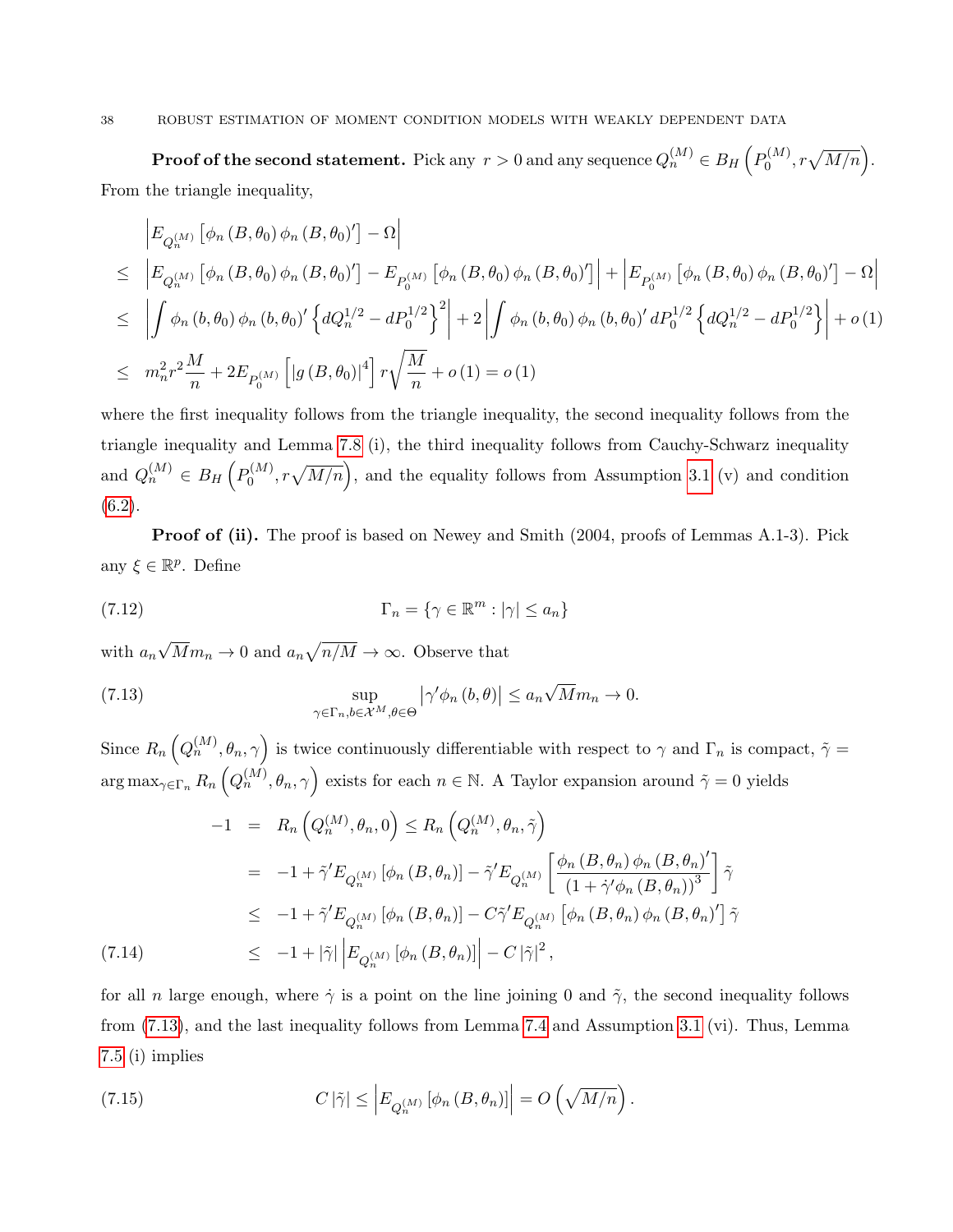From  $a_n$  $\sqrt{M}n^{1/2} \rightarrow \infty$ ,  $\tilde{\gamma}$  is an interior point of  $\Gamma_n$  and satisfies the first-order condition  $\partial R_n\left(Q_n^{(M)},\theta_0,\tilde{\gamma}\right)/\partial \gamma = 0$  for all n large enough. Since  $R_n\left(Q_n^{(M)},\theta_0,\gamma\right)$  is concave in  $\gamma$  for all n large enough,  $\tilde{\gamma} = \arg \max_{\gamma \in \mathbb{R}^m} R_n \left( Q_n^{(M)}, \theta_n, \gamma \right)$  for all n large enough. Thus, the first statement is obtained. Also, from [\(7.15\)](#page-37-1), the second statement is obtained. Using condition [\(6.2\)](#page-20-1), the third statement follows from

(7.16) 
$$
\sup_{b \in \mathcal{X}^M} \left| \gamma_n \left( \theta_n, Q_n^{(M)} \right)' \phi_n \left( b, \theta_n \right) \right| \leq O\left( M n^{-1/2} m_n \right) = o(1).
$$

<span id="page-38-0"></span>**Lemma 7.6.** Suppose that Assumption [3.1](#page-8-0) holds. Then, for each  $r > 0$  and each sequence  $Q_n^{(M)} \in$  $B_H\left(P_0^{(M)}\right)$  $b_0^{(M)}, r\sqrt{M/n}\Big),$ 

(i): 
$$
\left| E_{Q_n^{(M)}} \left[ \phi_n \left( B, \bar{T}_{Q_n^{(M)}} \right) \right] \right| = O\left(\sqrt{M/n}\right), \left| E_{Q_n^{(M)}} \left[ \phi_n \left( B, \bar{T}_{Q_n^{(M)}} \right) \phi_n \left( B, \bar{T}_{Q_n^{(M)}} \right)' \right] - \Omega \right| = o(1),
$$
  
\nand  
\n $\left| E_{Q_n^{(M)}} \left[ \partial \phi_n \left( B, \bar{T}_{Q_n^{(M)}} \right) / \partial \theta' \right] - \sqrt{M}G \right| = o\left(\sqrt{M}\right),$   
\n(ii):  $\gamma_n \left( \bar{T}_{Q_n^{(M)}}, Q_n \right) = \arg \max_{\gamma \in \mathbb{R}^m} - \int \frac{1}{\left( 1 + \gamma' \phi_n \left( b, \bar{T}_{Q_n^{(M)}} \right) \right)} dQ_n$  exists for all n large enough,  
\n $\left| \gamma_n \left( \bar{T}_{Q_n^{(M)}}, Q_n \right) \right| = O\left(\sqrt{M/n}\right),$  and  $\sup_{b \in \mathcal{X}^{(M)}} \left| \gamma_n \left( \bar{T}_{Q_n^{(M)}}, Q_n \right)' \phi_n \left( b, \bar{T}_{Q_n^{(M)}} \right) \right| \to 0.$ 

**Proof of (i). Proof of the first statement.** Pick any  $r > 0$  and any sequence  $Q_n^{(M)} \in$  $B_H\left(P_0^{(M)}\right)$  $\mathfrak{h}^{(M)}_0, r\sqrt{M/n}$ ). Define  $\tilde{\gamma} = \sqrt{M/n} E_{Q_n^{(M)}}$  $\left[\phi_{n}\left(B,\bar{T}_{Q_{n}^{(M)}}\right)\right] / \left|E_{Q_{n}^{(M)}}\right|$  $\Big[\phi_n\,\Big(B, \bar{T}_{Q_n^{(M)}}$  $\Big)\Big]\Big|$ . Since  $|\tilde{\gamma}|=\sqrt{M/n},$ 

<span id="page-38-1"></span>(7.17) 
$$
\sup_{b \in \mathcal{X}^M, \theta \in \Theta} |\tilde{\gamma}' \phi_n(b, \theta)| \le M m_n / \sqrt{n} \to 0.
$$

Observe that,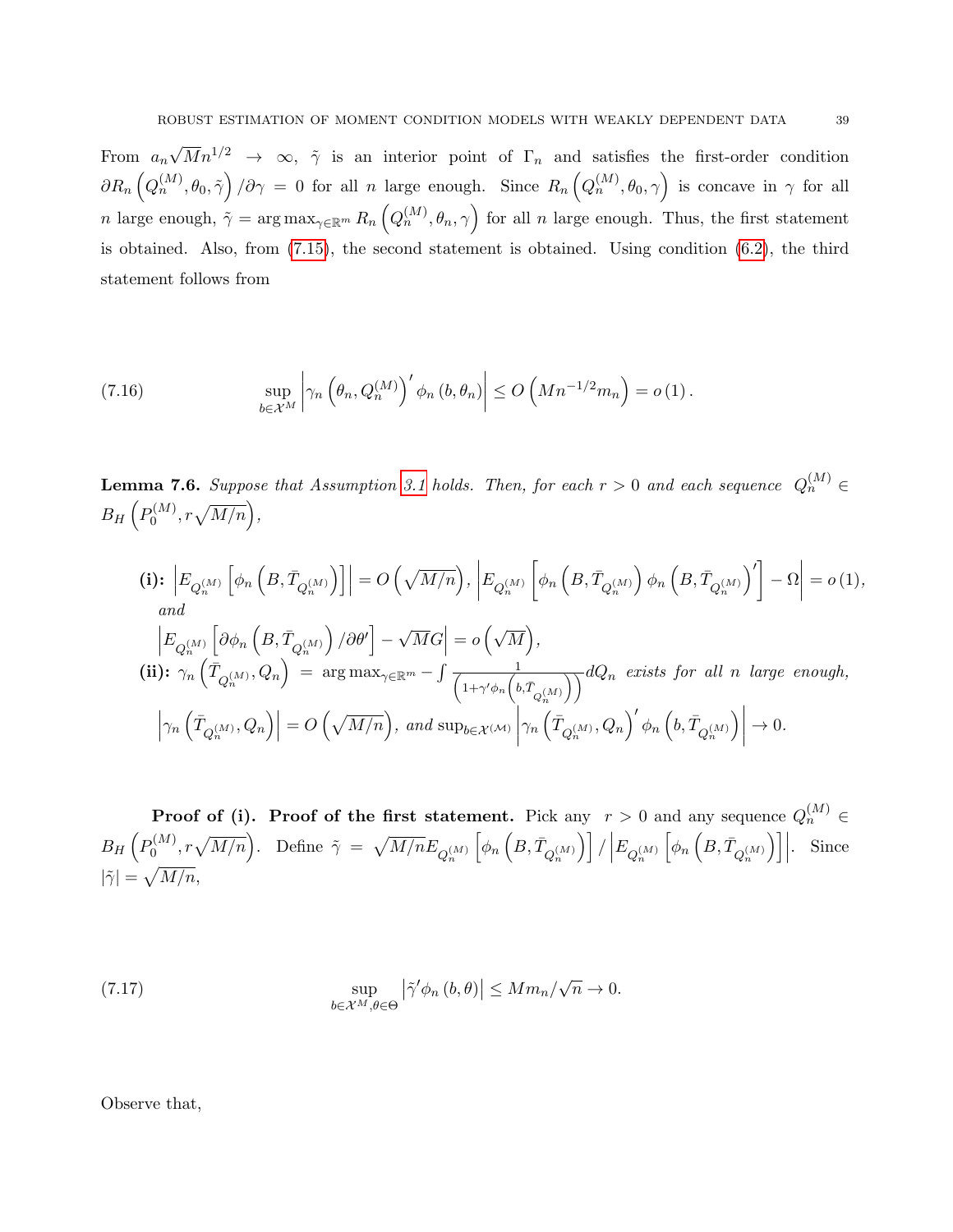<span id="page-39-0"></span>
$$
\begin{split}\n&\left|E_{Q_n^{(M)}}\left[\phi_n\left(B,\bar{T}_{Q_n^{(M)}}\right)\phi_n\left(B,\bar{T}_{Q_n^{(M)}}\right)'\right]\right| \\
&\leq \int \sup_{\theta \in \Theta} |\phi_n(b,\theta)|^2 \left\{dQ_n^{1/2} - dP_0^{1/2}\right\}^2 + 2 \int \sup_{\theta \in \Theta} |\phi_n(b,\theta)|^2 dP_0^{1/2} \left\{dQ_n^{1/2} - dP_0^{1/2}\right\} \\
&\quad + E_{P_0}\left[\sup_{\theta \in \Theta} |\phi_n(B,\theta)|^2\right] \\
&\leq M m_n^2 r^2 \frac{M}{n} + 2m_n \sqrt{M} E \left(\sum_{j=1}^M E_{P_0}\left[\sup_{\theta \in \Theta} |g(X_1,\theta) g(X_j,\theta)'|\right]\right)^{1/2} r \sqrt{\frac{M}{n}} \\
&\quad + \sum_{j=1}^M E_{P_0^{(M)}}\left[\sup_{\theta \in \Theta} |g(X_1,\theta) g(X_j,\theta)'|\right] \\
&\quad \left(7.18\right) \leq 2 \left(r^2 \frac{M^2 m_n^2}{n} + \sum_{j=1}^M 12\alpha (j-1)^{1-2/\eta} E_{P_0}\left[\sup_{\theta \in \Theta} |g(X_1,\theta)|^{\eta}\right]^{2/\eta}\right),\n\end{split}
$$

and hence is bounded due to condition  $(6.2)$  and Assumption [3.1](#page-8-0)  $(i, v)$ . Here the first inequality follows from the triangle inequality, the second inequality follows from Cauchy-Schwartz inequality and  $Q_n^{(M)} \in B_H\left(P_0^{(M)}\right)$  $b_0^{(M)}$ ,  $r\sqrt{M/n}$ , and the third inequality follows from Davydov (1968).

A Taylor expansion around  $\tilde{\gamma} = 0$  yields  $R_n\left(Q_n, \bar{T}_{Q_n^{(M)}}, \tilde{\gamma}\right)$ 

<span id="page-39-1"></span>
$$
= -1 + \tilde{\gamma}' E_{Q_n^{(M)}} \left[ \phi_n \left( B, \bar{T}_{Q_n^{(M)}} \right) \right] - \tilde{\gamma}' E_{Q_n^{(M)}} \left[ \frac{\phi_n \left( B, \bar{T}_{Q_n^{(M)}} \right) \phi_n \left( B, \bar{T}_{Q_n^{(M)}} \right)'}{\left( 1 + \dot{\gamma}' \phi_n \left( B, \bar{T}_{Q_n^{(M)}} \right) \right)^3} \right] \tilde{\gamma}
$$
  
\n
$$
\geq -1 + \sqrt{M/n} \left| E_{Q_n^{(M)}} \left[ \phi_n \left( B, \bar{T}_{Q_n^{(M)}} \right) \right] \right| - C \tilde{\gamma}' E_{Q_n^{(M)}} \left[ \phi_n \left( B, \bar{T}_{Q_n^{(M)}} \right) \phi_n \left( B, \bar{T}_{Q_n^{(M)}} \right)' \right] \tilde{\gamma}
$$
  
\n(7.19) 
$$
\geq -1 + \sqrt{M/n} \left| E_{Q_n^{(M)}} \left[ \phi_n \left( B, \bar{T}_{Q_n^{(M)}} \right) \right] \right| - CM/n,
$$

for all n large enough, where  $\dot{\gamma}$  is a point one the line joining 0 and  $\tilde{\gamma}$ , the first inequality follows from [\(7.17\)](#page-38-1), and the second inequality follows from  $\tilde{\gamma}'\tilde{\gamma} = M/n$  and [\(7.18\)](#page-39-0). From the definitions of  $\gamma_n\left(\bar{T}_{Q_n^{(M)}}, Q_n\right)$  and  $\bar{T}_{Q_n^{(M)}},$ 

<span id="page-39-2"></span>
$$
-1 + \sqrt{\frac{M}{n}} \left| E_{Q_n^{(M)}} \left[ \phi_n \left( B, \overline{T}_{Q_n^{(M)}} \right) \right] \right| - C \frac{M}{n}
$$
  
(7.20)  $\leq R_n \left( Q_n, \overline{T}_{Q_n^{(M)}}, \tilde{\gamma} \right) \leq R_n \left( Q_n, \overline{T}_{Q_n^{(M)}}, \gamma_n \left( \overline{T}_{Q_n^{(M)}}, Q_n \right) \right) \leq R_n \left( Q_n, \theta_0, \gamma_n \left( \theta_0, Q_n^{(M)} \right) \right),$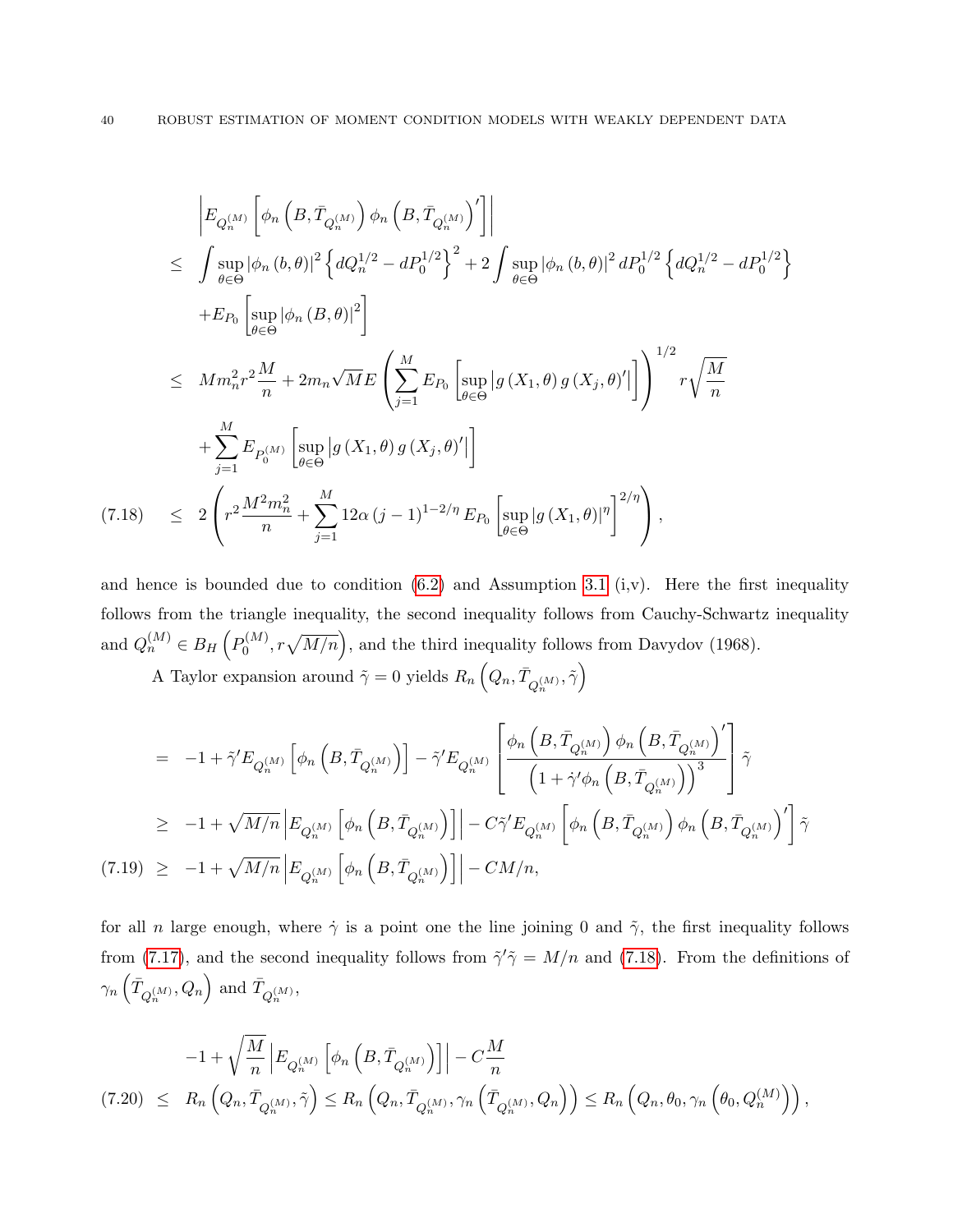where the first inequality follows from [\(7.19\)](#page-39-1). From  $\left|\gamma_n\left(\theta_0, Q_n^{(M)}\right)\right| = O\left(\sqrt{M/n}\right)$  and  $\left|E_{Q_n^{(M)}}\left[\phi_n\left(B, \theta_0\right)\right]\right| =$  $O\left(\sqrt{M/n}\right)$  (by Lemma [7.5](#page-36-0) (ii) and (i)), similar to [\(7.14\)](#page-37-2) we have  $R_n\left(Q_n, \theta_0, \gamma_n\left(\theta_0, Q_n^{(M)}\right)\right)$ 

<span id="page-40-0"></span>
$$
(7.21) \qquad \leq -1 + \left| \gamma_n \left( \theta_0, Q_n^{(M)} \right) \right| \left| E_{Q_n^{(M)}} \left[ \phi_n \left( B, \theta_0 \right) \right] \right| - C \left| \gamma_n \left( \theta_0, Q_n^{(M)} \right) \right|^2 = -1 + O\left( M/n \right).
$$

Combining [\(7.20\)](#page-39-2) and [\(7.21\)](#page-40-0), we have  $E_{Q_n^{(M)}}$  $\Big[\phi_n\,\Big(B, \bar T_{Q_n^{(M)}}$  $\Big|\Big|\Big|=O\left(\sqrt{M/n}\right).$ 

 ${\bf Proof of the second statement.} \; \text{Pick any} \; r > 0 \; \text{and any sequence} \; Q_n^{(M)} \in B_H\left(P_0^{(M)}\right)$  $p_0^{(M)}, r\sqrt{M/n}\Big).$ From the triangle inequality,

<span id="page-40-1"></span>
$$
\begin{split}\n&\left|E_{Q_{n}^{(M)}}\left[\phi_{n}\left(B,\bar{T}_{Q_{n}^{(M)}}\right)\phi_{n}\left(B,\bar{T}_{Q_{n}^{(M)}}\right)'\right]-E_{P_{0}^{(M)}}\left[\phi\left(B,\theta_{0}\right)\phi\left(B,\theta_{0}\right)'\right]\right| \\
&\leq\;\left|E_{Q_{n}^{(M)}}\left[\phi_{n}\left(B,\bar{T}_{Q_{n}^{(M)}}\right)\phi_{n}\left(B,\bar{T}_{Q_{n}^{(M)}}\right)'\right]-E_{P_{0}^{(M)}}\left[\phi_{n}\left(B,\bar{T}_{Q_{n}^{(M)}}\right)\phi_{n}\left(B,\bar{T}_{Q_{n}^{(M)}}\right)'\right]\right| \\
&+\left|E_{P_{0}^{(M)}}\left[\phi\left(B,\bar{T}_{Q_{n}^{(M)}}\right)\phi\left(B,\bar{T}_{Q_{n}^{(M)}}\right)'\mathbb{I}\left\{B\notin\mathcal{X}_{n}^{M}\right\}\right]\right| \\
(7.22) \qquad &\left.+ \left|E_{P_{0}^{(M)}}\left[\phi\left(B,\bar{T}_{Q_{n}^{(M)}}\right)\phi\left(B,\bar{T}_{Q_{n}^{(M)}}\right)'\right]-E_{P_{0}^{(M)}}\left[\phi\left(B,\theta_{0}\right)\phi\left(B,\theta_{0}\right)'\right]\right|. \end{split}
$$

The first term of [\(7.22\)](#page-40-1) satisfies

$$
\begin{split} &\left|E_{Q_n^{(M)}}\left[\phi_n\left(B,\bar{T}_{Q_n^{(M)}}\right)\phi_n\left(B,\bar{T}_{Q_n^{(M)}}\right)'\right]-E_{P_0^{(M)}}\left[\phi_n\left(B,\bar{T}_{Q_n^{(M)}}\right)\phi_n\left(B,\bar{T}_{Q_n^{(M)}}\right)'\right]\right|\\ &\leq \left|\int \phi_n\left(b,\bar{T}_{Q_n^{(M)}}\right)\phi_n\left(b,\bar{T}_{Q_n^{(M)}}\right)' \left\{dQ_n^{1/2}-dP_0^{1/2}\right\}^2\right|\\ &\left.+2\left|\int \phi_n\left(b,\bar{T}_{Q_n^{(M)}}\right)\phi_n\left(b,\bar{T}_{Q_n^{(M)}}\right)'dP_0^{1/2}\left\{dQ_n^{1/2}-dP_0^{1/2}\right\}\right|\\ &\leq \left.Mm_n^2r^2\frac{M}{n}+ME_{P_0}\left[\sup_{\theta\in\mathcal{U}}|g\left(X,\theta\right)|^4\right]^{1/2}r\sqrt{\frac{M}{n}}=o\left(1\right), \end{split}
$$

for all  $n$  large enough, where the first inequality follows from the triangle inequality, the second inequality follows from the consistency of  $\bar{T}_{Q_n^{(M)}}$  (Lemma [7.1](#page-28-1) (ii)) and Cauchy-Schwartz inequality, and  $Q_n^{(M)} \in B_H\left(P_0^{(M)}\right)$  $b_0^{(M)}$ ,  $r\sqrt{M/n}$ , and the equality follows from Assumption [3.1](#page-8-0) (v) and condition  $(6.2)$ . The second term of  $(7.22)$  satisfies

$$
\begin{split} \left| E_{P_0^{(M)}}\left[ \phi\left(B,\bar{T}_{Q_n^{(M)}}\right) \phi\left(B,\bar{T}_{Q_n^{(M)}}\right)' \mathbb{I}\left\{B\notin \mathcal{X}_n^M\right\} \right] \right| \\ \leq &\qquad M^{3/2} \left( \int \sup_{\theta \in \mathcal{U}} \left| g\left(x,\theta\right) g\left(x,\theta\right)' \right|^2 dP_0 \right)^{1/2} \left( \int \mathbb{I}\left\{ \left| g\left(x,\theta\right) \right| > m_n \right\} dP_0 \right)^{1/2} \\ \leq &\qquad M^{3/2} \left( E_{P_0}\left[ \sup_{\theta \in \mathcal{U}} \left| g\left(X,\theta\right) \right|^4 \right] \right)^{1/2} \left( m_n^{-4} E_{P_0}\left[ \sup_{\theta \in \mathcal{U}} \left| g\left(X,\theta\right) \right|^4 \right] \right)^{1/2} = o\left(1\right), \end{split}
$$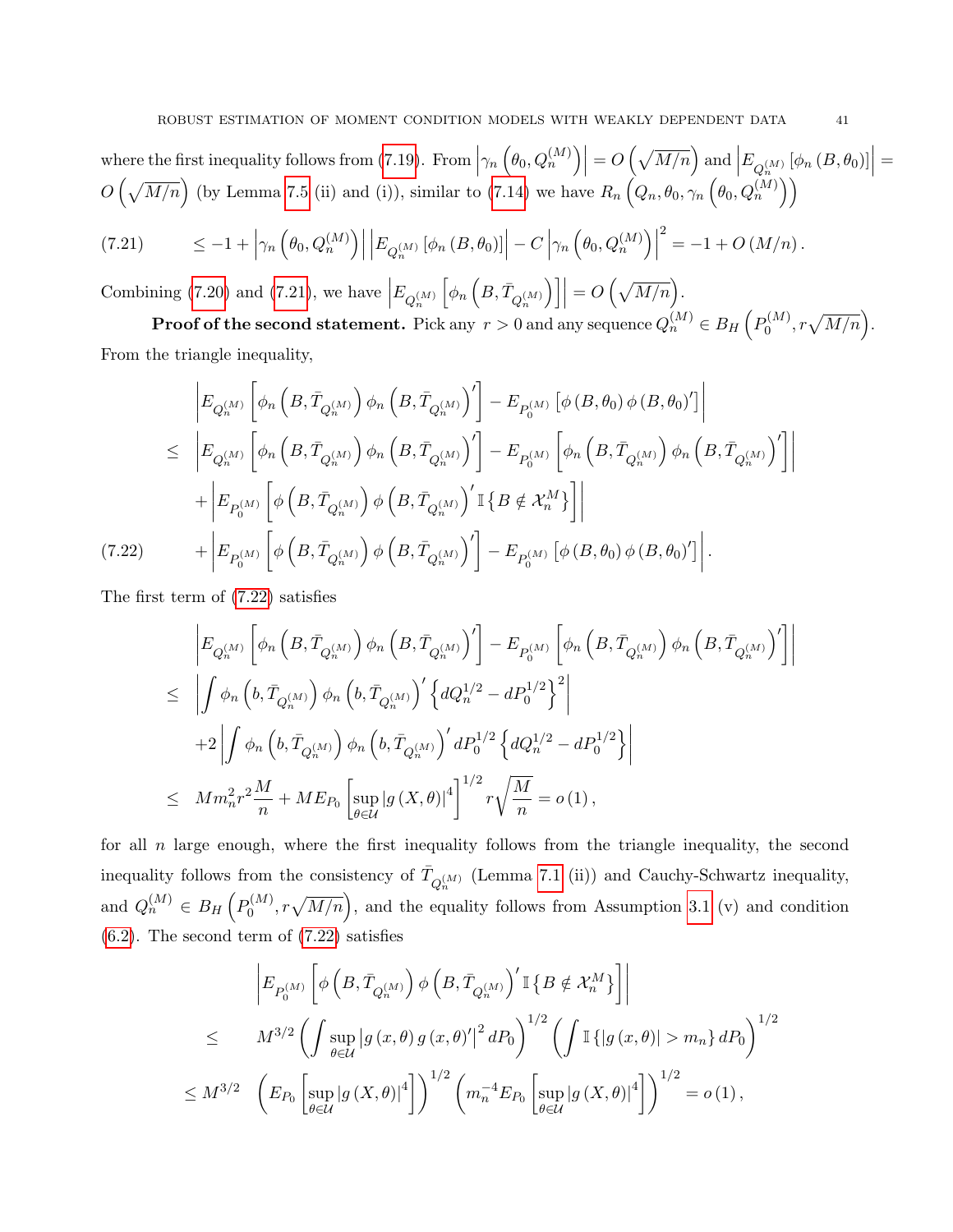where the first inequality follows from Cauchy-Schwarz inequality, the second inequality follows from Markov inequality, and the equality follows from Assumption [3.1](#page-8-0) (v) and condition [\(6.2\)](#page-20-1). the third term of [\(7.22\)](#page-40-1) is  $o(1)$  by the continuity of  $g(x, \theta)$  at  $\theta_0$ , consistency of  $\bar{T}_{Q_n^{(M)}}$ , Assumption [3.1](#page-8-0) (v) and the dominated convergence theorem.

 ${\bf Proof of the third statement.} \; \text{Pick any} \; \text{$r>0$ and any sequence} \; Q_n^{(M)} \in B_H\left(P_0^{(M)}\right)$  $b_0^{(M)}, r\sqrt{M/n}\Big).$ From the triangle inequality,

<span id="page-41-0"></span>
$$
\begin{split}\n& \left| E_{Q_n^{(M)}} \left[ \partial \phi_n \left( B, \bar{T}_{Q_n^{(M)}} \right) / \partial \theta' \right] - E_{P_0^{(M)}} \left[ \partial \phi \left( B, \theta_0 \right) / \partial \theta' \right] \right| \\
&\leq \left| E_{Q_n^{(M)}} \left[ \partial \phi_n \left( B, \bar{T}_{Q_n^{(M)}} \right) / \partial \theta' \right] - E_{P_0^{(M)}} \left[ \partial \phi_n \left( B, \bar{T}_{Q_n^{(M)}} \right) / \partial \theta' \right] \right| \\
&+ \left| E_{P_0^{(M)}} \left[ \partial \phi \left( B, \bar{T}_{Q_n^{(M)}} \right) / \partial \theta' \mathbb{I} \left\{ B \notin \mathcal{X}_n^M \right\} \right] \right| \\
& \left. (7.23) \qquad \qquad + \left| E_{P_0^{(M)}} \left[ \partial \phi \left( B, \bar{T}_{Q_n^{(M)}} \right) / \partial \theta' \right] - E_{P_0^{(M)}} \left[ \partial \phi \left( B, \theta_0 \right) / \partial \theta' \right] \right|.\n\end{split}
$$

The first term of [\(7.23\)](#page-41-0) satisfies

$$
\begin{split}\n& \left| E_{Q_n^{(M)}} \left[ \partial \phi_n \left( B, \bar{T}_{Q_n^{(M)}} \right) / \partial \theta' \right] - E_{P_0^{(M)}} \left[ \partial \phi_n \left( B, \bar{T}_{Q_n^{(M)}} \right) / \partial \theta' \right] \right| \\
&\leq \left| \int \partial \phi_n \left( b, \bar{T}_{Q_n^{(M)}} \right) / \partial \theta' \left\{ dQ_n^{1/2} - dP_0^{1/2} \right\}^2 \right| + 2 \left| \int \partial \phi_n \left( b, \bar{T}_{Q_n^{(M)}} \right) / \partial \theta' dP_0^{1/2} \left\{ dQ_n^{1/2} - dP_0^{1/2} \right\} \right| \\
&\leq \sup_{\theta \in \mathcal{U}} \left| \partial \phi_n \left( b, \theta \right) / \partial \theta' \right| r^2 \frac{M}{n} + 2E_{P_0} \left[ \sup_{\theta \in \mathcal{U}} \left| \partial \phi_n \left( b, \theta \right) / \partial \theta' \right|^2 \right]^{1/2} r \sqrt{\frac{M}{n}} \\
&= O\left( \sqrt{M^3/n} \right) = o(1),\n\end{split}
$$

where the first inequality follows from the triangle inequality, the second inequality follows from Cauchy-Schwartz inequality, and the equality follows from Assumption [3.1](#page-8-0) (v) and condition [\(6.2\)](#page-20-1). The second term of [\(7.23\)](#page-41-0) satisfies

$$
\begin{split} &\left|E_{P_{0}^{(M)}}\left[\partial\phi\left(B,\bar{T}_{Q_{n}^{(M)}}\right)/\partial\theta'\mathbb{I}\left\{B\notin\mathcal{X}_{n}^{M}\right\}\right]\right|\\ &\leq M\quad\left(\int\sup_{\theta\in\mathcal{U}}\left|\partial g\left(x,\theta\right)/\partial\theta'\right|^{2}dP_{0}\right)^{1/2}\left(\int\mathbb{I}\left\{\sup_{\theta\in\mathcal{U}}\left|g\left(x,\theta\right)\right|>m_{n}\right\}dP_{0}\right)^{1/2}\\ &\leq\quad CM\left(m_{n}^{-4}E_{P_{0}}\left[\sup_{\theta\in\mathcal{U}}\left|g\left(X,\theta\right)\right|^{4}\right]\right)^{1/2}=o\left(1\right), \end{split}
$$

where the first inequality follows from Cauchy-Schwarz inequality, the second inequality follows from Markov inequality, and the equality follows from Assumption [3.1](#page-8-0) (v) and from condition [\(6.2\)](#page-20-1). The third term of [\(7.23\)](#page-41-0) is  $o\left(\sqrt{M}\right)$  by the continuity of  $\partial g(x,\theta)/\partial \theta'$  at  $\theta_0$ , consistency of  $\overline{T}_{Q_n^{(M)}},$  Assumption [3.1](#page-8-0) (v) and the dominated convergence theorem. Therefore, the conclusion is obtained.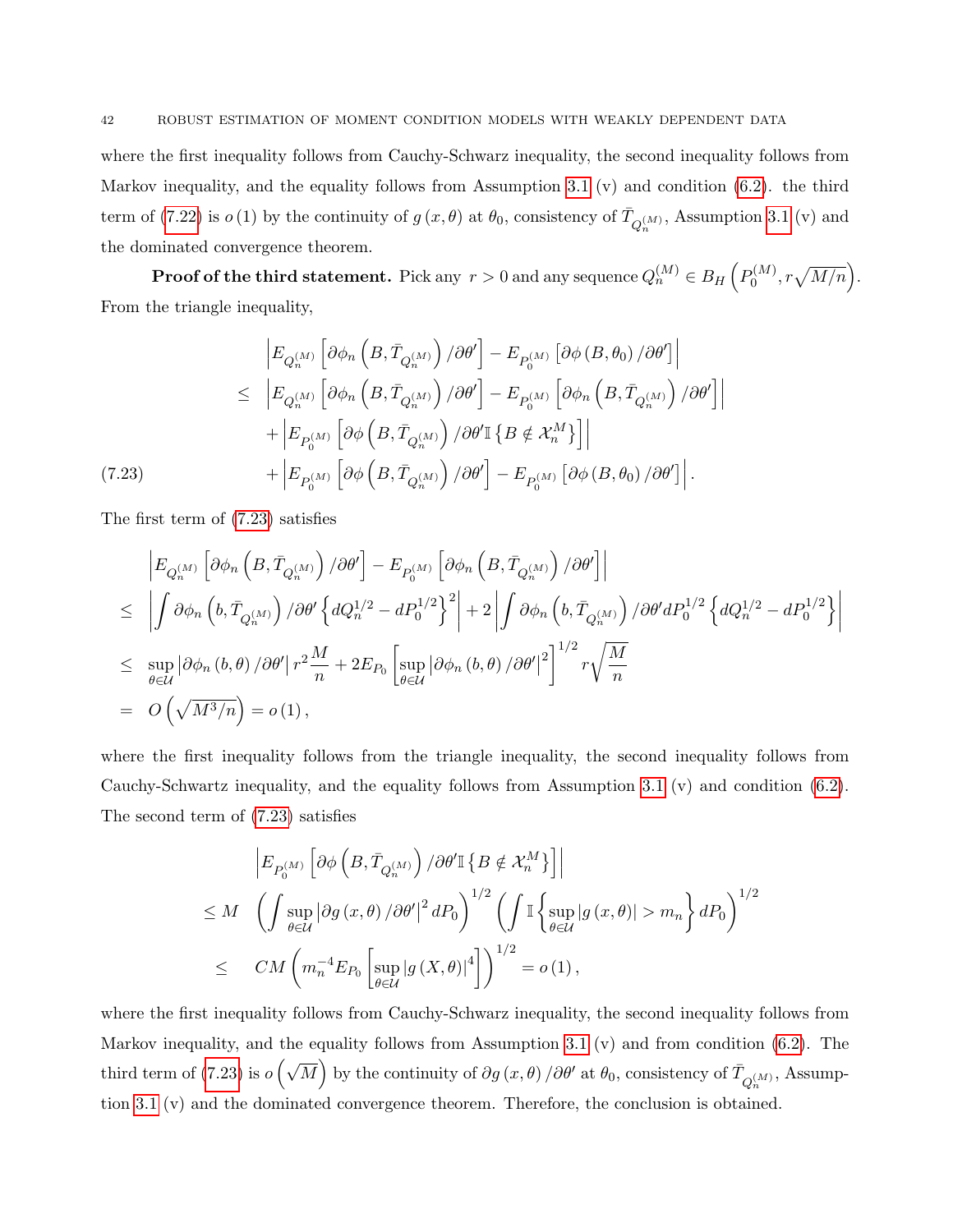**Proof of (ii).** The proof is exactly as for Lemma [7.5](#page-36-0) (ii) except using Lemma [7.6](#page-38-0) (i) instead of Lemma [7.5](#page-36-0) (i).

<span id="page-42-1"></span>**Lemma 7.7.** Suppose that Assumption [3.1](#page-8-0) holds. Then, for each  $r > 0$  and each sequence  $Q_n \in$  $\mathcal{B}\left(P_0, r\sqrt{M/n}\right), \ \bar{T}_{P_n^{(M)}} \rightarrow_p \theta_0 \ \ under \ Q_n.$ 

Proof. The proof is based on Newey and Smith (2004, proof of Theorem 3.1). From the triangle inequality,

$$
\sup_{\theta \in \Theta} \left| E_{P_n^{(M)}} \left[ \phi_n (B, \theta) \right] - E_{P_0^{(M)}} \left[ \phi (B, \theta) \right] \right| \leq \sup_{\theta \in \Theta} \left| E_{P_n^{(M)}} \left[ \phi_n (B, \theta) \right] - \frac{1}{n_B} \sum_{j=1}^{n_B} E_{Q_n^{(M,(j-1)L+1)}} \left[ \phi_n (B, \theta) \right] \right| + \frac{1}{n_B} \sum_{j=1}^{n_B} \sup_{\theta \in \Theta} \left| E_{Q_n^{(M,(j-1)L+1)}} \left[ \phi_n (B, \theta) \right] - E_{P_0^{(M)}} \left[ \phi_n (B, \theta) \right] \right| + \sup_{\theta \in \Theta} \left| E_{P_0^{(M)}} \left[ \phi_n (B, \theta) \right] - E_{P_0^{(M)}} \left[ \phi (B, \theta) \right] \right| \to_p 0
$$

where the convergence follows from a UWLLN for the first term, while the last two terms are shown to be  $o(1)$  in the proof of Lemma [7.1](#page-28-1) (ii). From the first statement of Lemma [7.9](#page-43-0) (i),  $E_{P_n^{(M)}}$  $\Big[\phi_n\,\Big(B,\bar T_{P_n^{(M)}} % was \def\La{\Lambda\mu}(T\#(\overline{M})\Big)\Big]$  $\Big)\Big]\Big|$  $\stackrel{p}{\rightarrow}$  0. Thus, by the triangle inequality,

$$
\left|E_{P_0^{(M)}}\left[\phi\left(B,\bar{T}_{P_n^{(M)}}\right)\right]\right|\leq \left|E_{P_0^{(M)}}\left[\phi\left(B,\bar{T}_{P_n^{(M)}}\right)\right]-E_{P_n^{(M)}}\left[\phi_n\left(B,\bar{T}_{P_n^{(M)}}\right)\right]\right|+\left|E_{P_n^{(M)}}\left[\phi_n\left(B,\bar{T}_{P_n^{(M)}}\right)\right]\right|\to_p 0.
$$

The conclusion follows from Assumption [3.1](#page-8-0) (iii).

<span id="page-42-0"></span>**Lemma 7.8.** Suppose that Assumption [3.1](#page-8-0) holds. Then, for each  $r > 0$  and each sequence  $Q_n \in$  $\mathcal{B}\left( P_0, r\sqrt{M/n} \right)$  the followings hold under  $Q_n$ :

(i): 
$$
\left| E_{P_n^{(M)}} \left[ \phi_n (B, \theta_0) \right] \right| = O_p \left( \sqrt{M/n} \right), \left| E_{P_n^{(M)}} \left[ \phi_n (B, \theta_0) \phi_n (B, \theta_0)' \right] - \Omega \right| = o(1),
$$
  
(ii): 
$$
\gamma_n \left( \theta_0, P_n^{(M)} \right) = \arg \max_{\gamma \in \mathbb{R}^m} - \int \frac{1}{(1 + \gamma' \phi_n (b, \theta_0))} dP_n^{(M)} \text{ exists } w.p.a.1, \left| \gamma_n \left( \theta_0, P_n^{(M)} \right) \right| = O_p \left( \sqrt{M/n} \right),
$$
  
and 
$$
\sup_{b \in \mathcal{X}^M} \left| \gamma_n \left( \theta_0, P_n^{(M)} \right)' \phi_n (b, \theta_0) \right| \to_p 0.
$$

Proof of (i). Observe that,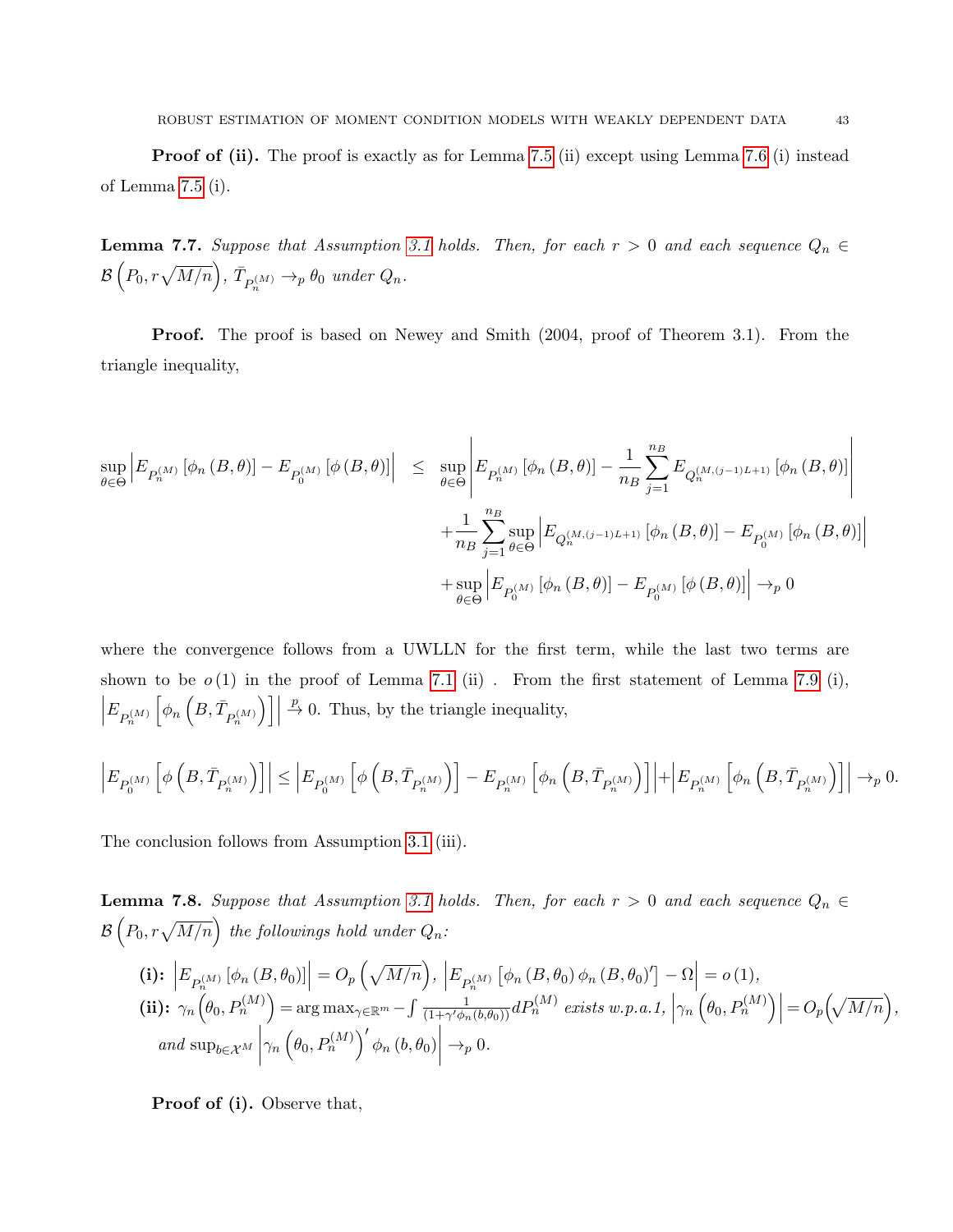(7.24)  
\n
$$
\begin{aligned}\n\left| E_{P_n^{(M)}} \left[ \phi_n \left( B, \theta_0 \right) \right] \right| \\
&\leq \left| E_{P_n^{(M)}} \left[ \phi_n \left( B, \theta_0 \right) \right] - \frac{1}{n_B} \sum_{j=1}^{n_B} E_{Q_n^{(M,(j-1)L+1)}} \left[ \phi_n \left( B, \theta_0 \right) \right] \right| \\
&+ \frac{1}{n_B} \sum_{j=1}^{n_B} \left| E_{Q_n^{(M,(j-1)L+1)}} \left[ \phi_n \left( B, \theta_0 \right) \right] \right| = O_p \left( \sqrt{M/n} \right) + O \left( \sqrt{M/n} \right),\n\end{aligned}
$$

where the inequality follows from the triangle inequality, and the equality follows from the CLT and Lemma [7.5](#page-36-0) (i).

**Proof of the second statement.** Pick any  $\,r>0$  and any sequence  $Q_n\in\mathcal{B}^\infty\left(P_0,r\sqrt{M/n}\right)$ . From the triangle inequality,

$$
\left| \int \phi_n (b, \theta_0) \phi_n (b, \theta_0)' dP_n^{(M)} - \Omega \right|
$$
\n
$$
\leq \left| \frac{1}{n_B} \sum_{j=1}^{n_B} E_{Q_n^{(M,(j-1)L+1)}} \left[ \phi (B, \theta_0) \phi (B, \theta_0)' \right] - \Omega \right|
$$
\n
$$
+ \left| \frac{1}{n_B} \sum_{j=1}^{n_B} \phi (B_j, \theta_0) \phi (B_j, \theta_0)' - \frac{1}{n_B} \sum_{j=1}^{n_B} E_{Q_n^{(M,(j-1)L+1)}} \left[ \phi (B, \theta_0) \phi (B, \theta_0)' \right] \right| = o_p (1),
$$

where the first term is  $o(1)$  by the triangle inequality and Lemma [7.5](#page-36-0) (i) and the second term is  $o_p(1)$ by UWLLN.

Proof of (ii). The proof is exactly as for Lemma [7.5](#page-36-0) (ii) except using Lemma [7.8](#page-42-0) (i) instead of Lemma [7.5](#page-36-0) (i).

<span id="page-43-0"></span>**Lemma 7.9.** For each 
$$
r > 0
$$
 and each sequence  $Q_n \in \mathcal{B}(P_0, r\sqrt{M/n})$  the following should under  $Q_n$ :  
\n(i):  $\left| E_{P_n^{(M)}} \left[ \phi_n \left( B, \overline{T}_{P_n^{(M)}} \right) \right] \right| = O_p \left( \sqrt{M/n} \right), \left| E_{P_n^{(M)}} \left[ \phi_n \left( B, \overline{T}_{P_n^{(M)}} \right) \phi_n \left( B, \overline{T}_{P_n^{(M)}} \right)' \right] - \Omega \right| = o(1), and$   
\n $\left| E_{P_n^{(M)}} \left[ \partial \phi_n \left( B, \overline{T}_{P_n^{(M)}} \right) / \partial \theta' \right] - G \right| = o \left( \sqrt{M} \right),$   
\n(ii):  $\gamma_n \left( \overline{T}_{P_n^{(M)}}, P_n^{(M)} \right) = \arg \max_{\gamma \in \mathbb{R}^m} - \int \frac{1}{\left( 1 + \gamma' \phi_n \left( b, \overline{T}_{P_n^{(M)}} \right) \right)} dP_n^{(M)} \text{ exists } w.p.a.1,$   
\n $\left| \gamma_n \left( \overline{T}_{P_n^{(M)}}, P_n^{(M)} \right) \right| = O_p \left( \sqrt{M/n} \right), \text{ and } \sup_{b \in \mathcal{X}^M} \left| \gamma_n \left( \overline{T}_{P_n^{(M)}}, P_n^{(M)} \right)' \phi_n \left( b, \overline{T}_{P_n^{(M)}} \right) \right| \rightarrow_p 0.$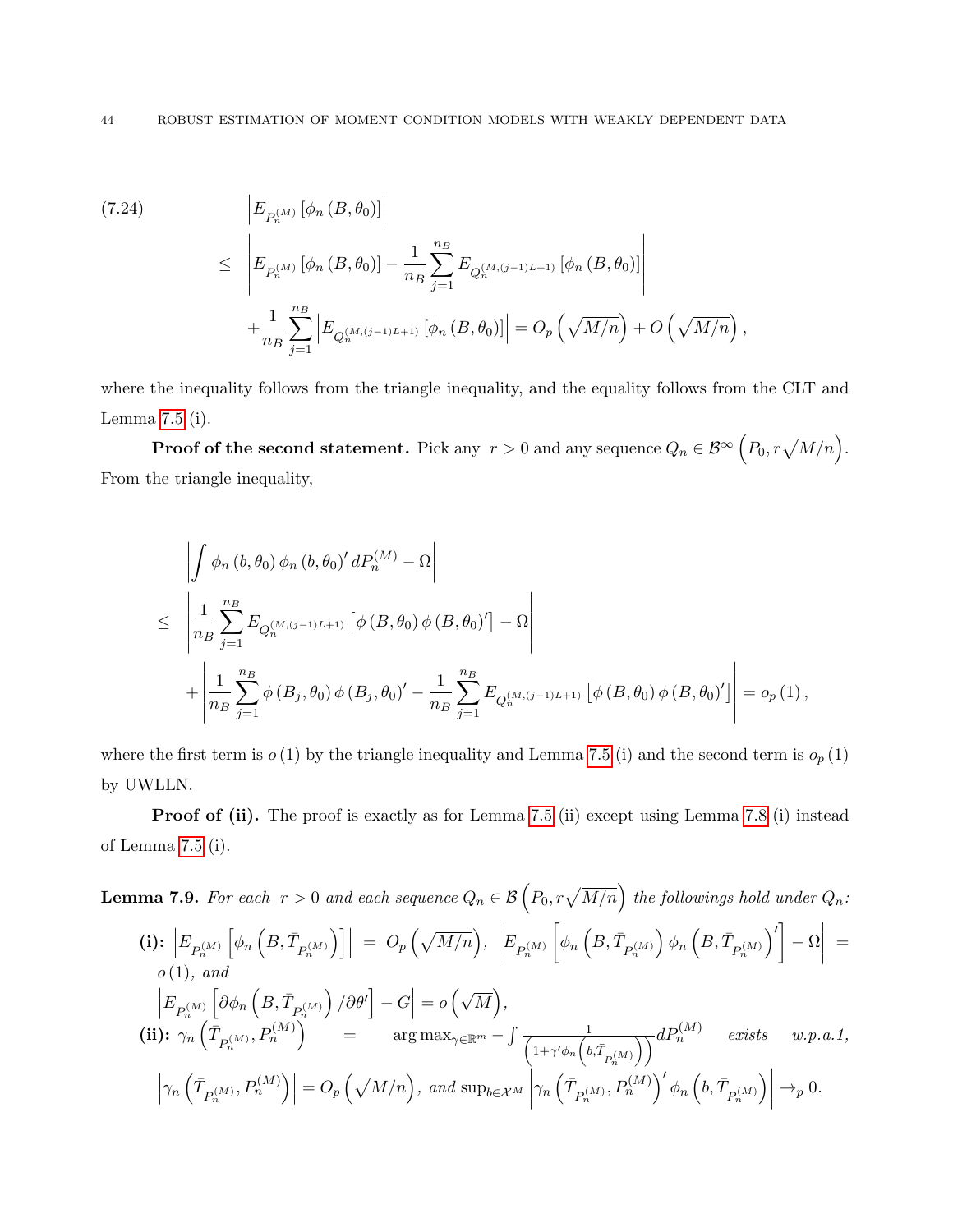<span id="page-44-1"></span>Proof of (i). By UWLLN,

$$
(7.25) \qquad \sup_{\theta \in \Theta} \left| E_{P_n^{(M)}} \left[ \phi_n \left( B, \theta \right) \phi_n \left( B, \theta \right)' \right] - \frac{1}{n_B} \sum_{j=1}^{n_B} E_{Q_n^{(M,(j-1)L+1)}} \left[ \phi_n \left( B, \theta \right) \phi_n \left( B, \theta \right)' \right] \right| \to_p 0,
$$

Then, from the calculation of the last 3 lines of [\(7.18\)](#page-39-0) and the triangle inequality, w.p.a.1 the following holds

$$
\sup_{\theta \in \Theta} \bigg| E_{P_n^{(M)}} \left[ \phi_n \left( B, \bar{T}_{P_n^{(M)}} \right) \phi_n \left( B, \bar{T}_{P_n^{(M)}} \right)' \right] \bigg| < CE_{P_0^{(1)}} \left[ \sup_{\theta \in \Theta} | g \left( X, \theta \right) |^{\eta} \right]^{2/\eta}
$$

From here the proof of the first statement is the same as for the first statement of Lemma [7.6](#page-38-0) (i) except using Lemma [7.8](#page-42-0) instead of Lemma [7.5.](#page-36-0)

The second statement follows from [\(7.25\)](#page-44-1) and Lemma [7.6](#page-38-0) (i). The third statement of the lemma follows from continuity  $\partial \phi_n(x,\theta) / \partial \theta'$  at  $\theta_0$ , Lemma [7.7](#page-42-1) and Lemma [7.6](#page-38-0) (i).

**Proof of (ii).** The proof is similar to the proof of Lemma [7.5](#page-36-0) (ii) except using Lemma [7.9](#page-43-0) (i) instead of Lemma [7.5](#page-36-0) (i).

<span id="page-44-0"></span>**Lemma 7.10.** Suppose that Assumption [3.1](#page-8-0) holds. Then, for each  $r > 0$  and each sequence  $Q_n \in$  $\mathcal{B}\left(P_0, r\sqrt{M/n}\right),$ 

<span id="page-44-2"></span>(7.26) 
$$
\sqrt{n}\left(\bar{T}_{P_n^{(M)}}-\theta_0\right)=-\sqrt{n}\left(M\Sigma\right)^{-1}\int \Lambda_n dP_n^{(M)}+o_p(1) \quad under\ Q_n,
$$

<span id="page-44-3"></span>(7.27) 
$$
\sqrt{n}\left(\bar{T}_{P_n^{(M)}} - \frac{1}{n_B}\sum_{j=1}^{n_B} \bar{T}_{Q_n^{(M,(j-1)L+1)}}\right) \to_d N(0, \Sigma^{-1}) \quad under \ Q_n,
$$

where  $Q_n^{(M,(j-1)L+1)}$  is the M-dimensional measure on the j-th block,  $j = 1, \ldots, n_B$ .

**Proof.** The proof of [\(7.26\)](#page-44-2) is similar to that of Lemma [7.2.](#page-29-0) Replace  $Q_n^{(M)}$  with  $P_n^{(M)}$  and use Lemmas [7.8](#page-42-0) and [7.9](#page-43-0) instead of Lemmas [7.5](#page-36-0) and [7.6.](#page-38-0)

Now we prove [\(7.27\)](#page-44-3). Lemma [7.2](#page-29-0) shows that for any  $Q_n \in \mathcal{B}\left(P_0, r\sqrt{M/n}\right)$  and for any block  $j,$ 

$$
\sqrt{n}\left(\bar{T}_{Q_n^{(M,(j-1)L+1)}} - \theta_0\right) = -\sqrt{n} \left(M\Sigma\right)^{-1} \int \Lambda_n dQ_n^{(M,(j-1)L+1)} + o(1) \, .
$$

Hence,

$$
\sqrt{n}\left(\frac{1}{n_B}\sum_{j=1}^{n_B} \bar{T}_{Q_n^{(M,(j-1)L+1)}} - \theta_0\right) = -\sqrt{n} \left(M\Sigma\right)^{-1} \frac{1}{n_B} \sum_{j=1}^{n_B} \int \Lambda_n dQ_n^{(M,(j-1)L+1)} + o(1) \,,
$$

.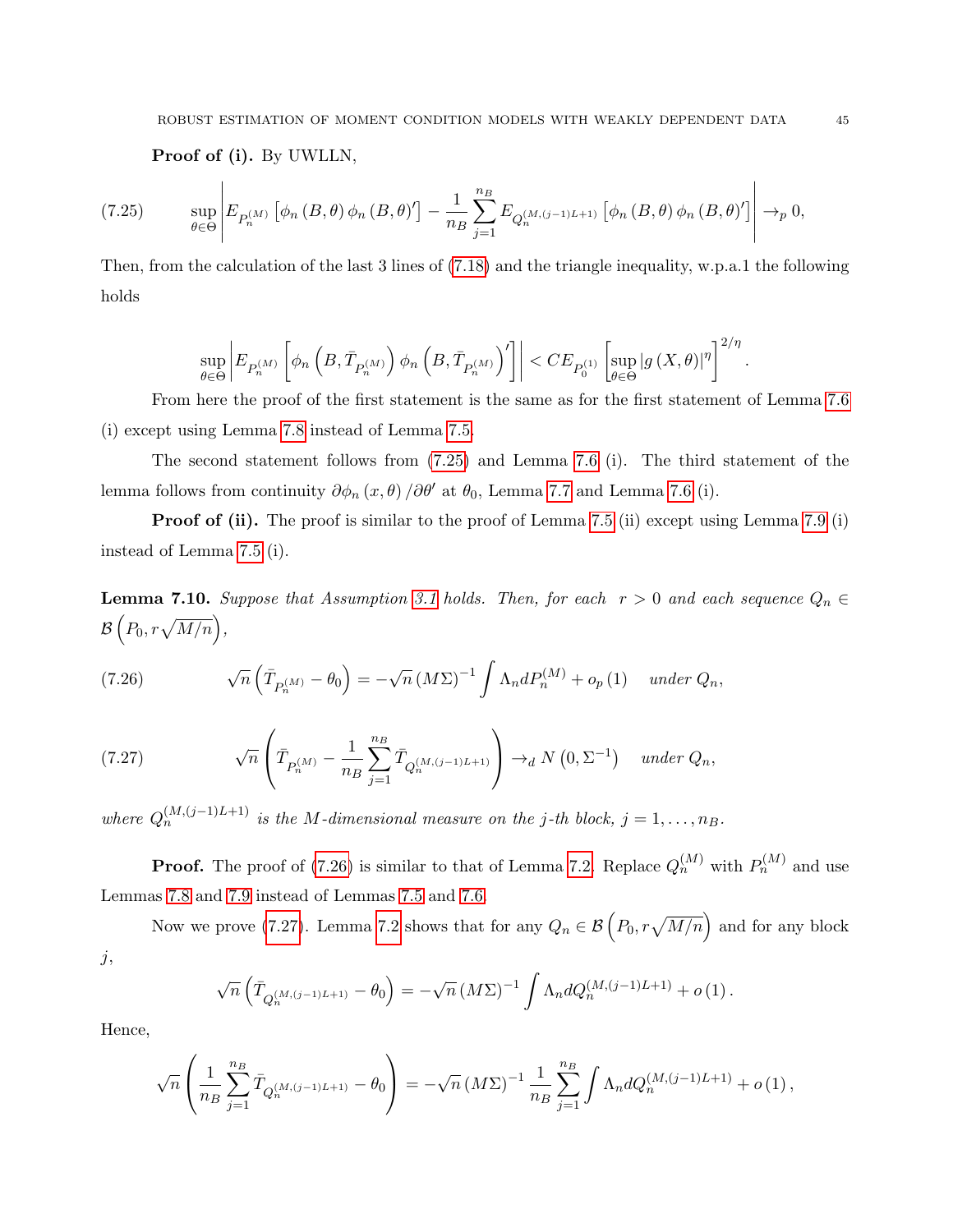Subtracting the above from [\(7.26\)](#page-44-2) one obtains

$$
\sqrt{n}\left(\bar{T}_{P_n^{(M)}} - \frac{1}{n_B} \sum_{j=1}^{n_B} \bar{T}_{Q_n^{(M,(j-1)L+1)}}\right)
$$
\n
$$
= -\sqrt{n} (M\Sigma)^{-1} \left(\int \Lambda_n dP_n^{(M)} - \frac{1}{n_B} \sum_{j=1}^{n_B} \int \Lambda_n dQ_n^{(M,(j-1)L+1)}\right)
$$
\n
$$
= -\sqrt{n} (M\Sigma)^{-1} \frac{1}{n_B} \sum_{j=1}^{n_B} \left(\Lambda_n (B_j) - \int \Lambda_n (b) dQ_n^{(M,(j-1)L+1)}\right)
$$
\n
$$
= -\Sigma^{-1} G' \Omega^{-1} \frac{1 + Mn_B/n}{M\sqrt{n}} \sum_{j=1}^{n_B} \left(\sqrt{M} \phi_n (B_j) - \int \sqrt{M} \phi_n (b) dQ_n^{(M,(j-1)L+1)}\right)
$$
\n
$$
\to_d N (0, \Sigma^{-1}),
$$

where the second equality follows from the definition of  $P_n^{(M)}$ , third equality follows from the definition of the block empirical measure, and the convergence follows from the CLT and the fact that

$$
E_{Q_n}\left[\frac{1}{n}\sum_{t=1}^n\sum_{k=1}^n g(X_t, \theta_0) g(X_k, \theta_0)'\right] - \Omega + O\left(M/n\right)
$$
  
\n
$$
= E_{Q_n}\left[\frac{2}{n}\sum_{t=1}^{n-M} \sum_{m=1}^M g(X_t, \theta_0) g(X_{t+m}, \theta_0)'+\frac{1}{n}\sum_{t=1}^n g(X_t, \theta_0) g(X_t, \theta_0)'\right] - \Omega + O\left(M/n\right)
$$
  
\n
$$
+ \frac{1}{n}E_{Q_n}\left[\sum_{t=n-M+1}^n\sum_{k=1}^n g(X_t, \theta_0) g(X_{t+m}, \theta_0)'\right] + E_{Q_n}\left[\frac{2}{n}\sum_{t=1}^{n-M} \sum_{m=M+1}^n g(X_t, \theta_0) g(X_{t+m}, \theta_0)'\right]
$$
  
\n
$$
\leq o(1) + \frac{2}{n}\sum_{t=1}^{n-M} \sum_{m=M+1}^n 12\alpha(m)^{1-2/\eta} E_{Q_n}\left[\sup_{\theta \in \Theta} |g(X_t, \theta)|^{\eta}\right]^{2/\eta} = o(1),
$$

where the  $O(M/n)$  term accounts for the weighting of the first  $M-1$  and last  $M-1$  observations due to blocking, the first equality is a rearrangement of the sum, the seqond equality follows from the definition of  $\Omega$ , an argument similar to the proof of the second statement of Lemma [7.5](#page-36-0) (i), and the result of Davydov (1968), and the third equality follows from Definition [3.3](#page-6-0) (ii) and (iii).

### **REFERENCES**

ANDREWS, D. W. (1982): "Robust and Asymptotically Efficient Estimation of Location in a Stationary Strong Mixing Gaussian Parametric Model," Cowles Foundation Discussion Papers 659, Cowles Foundation, Yale University.

(1987): "Consistency in Nonlinear Econometric Models: A Generic Uniform Law of Large Numbers," Econometrica, 55, 1465–1471.

(1988): "Robust Estimation of Location in a Gaussian Parametric Model," Advances in Econometrics, 7, 3–44.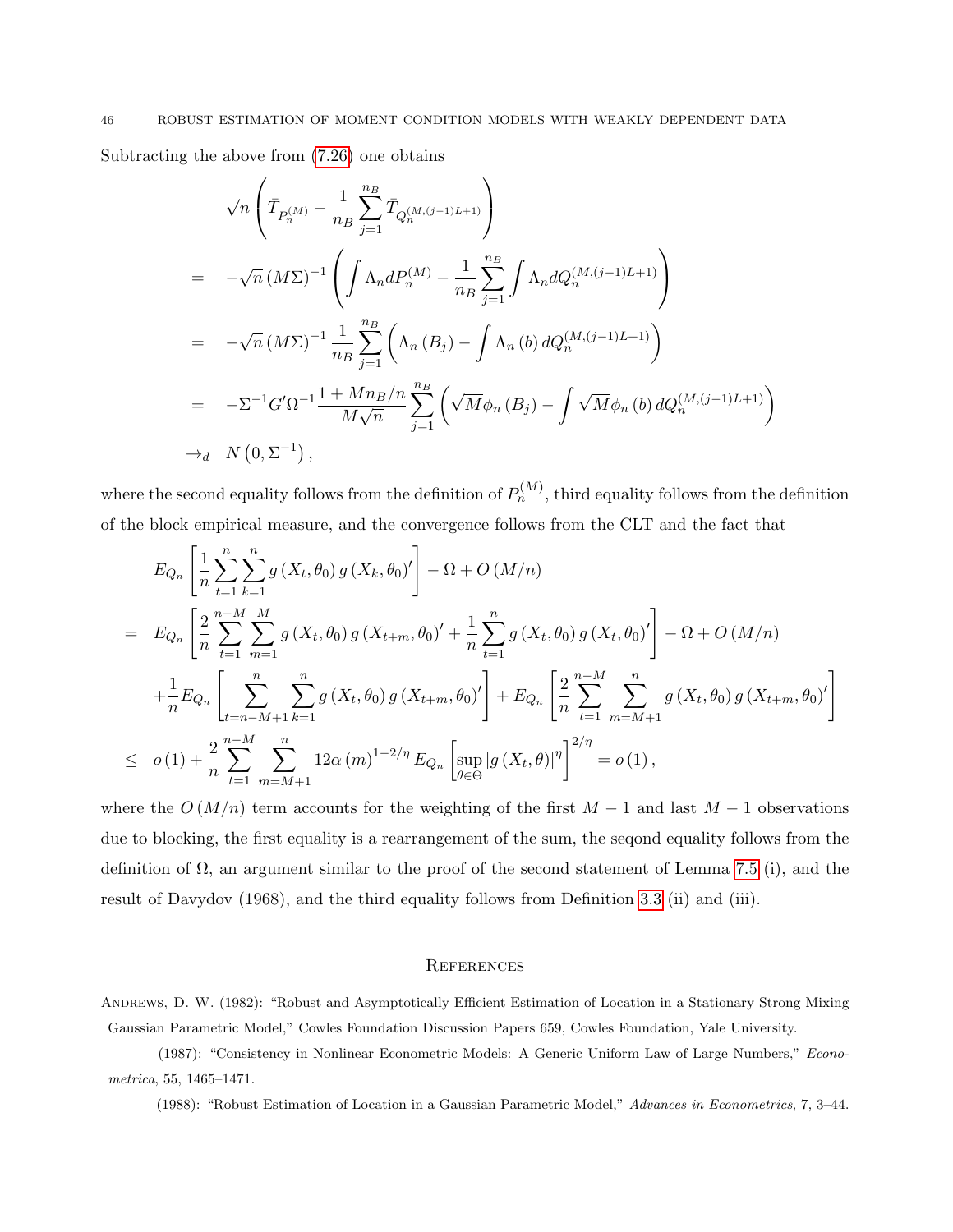- ASHLEY, R., AND D. VAUGHAN (1986): "Measuring Measurement Error in Economic Time Series," Journal of Business and Economic Statistics, 4, 95–103.
- BERAN, R. (1977): "Minimum Hellinger distance estimates for parametric models," Annals of Statistics, 5, 445–463.
- (1978a): "Asymptotic Lower Bounds for Risk in Robust Estimation," Annals of Statistics, 8, 1252–1264.
- (1978b): "An Efficient and Robust Adaptive Estimator of Location," Annals of Statistics, 6, 292–313.
- (1982): "Robust Estimation in Models for Independent Non-Identically Distributed Data," Annals of Statistics, 10, 415–428.
- (1984): "Minimum distance procedures," in *Handbook of Statistics*, ed. by P. Krishnaiah, and P. Sen, pp. 741–754. Elsevier Science.
- BICKEL, P. J. (1981): "Quelques aspects de la statistique robuste," in Ecole d'Eté de Probabilités de Saint Flour IX 1979, ed. by P. Hennequin, pp. 1–72. Springer.
- BORWEIN, J. M., AND A. S. LEWIS (1993): "Partially-finite programming in  $L_1$  and the existence of maximum entropy estimates," SIAM Journal of Optimization, 3, 248–267.
- DAVYDOV, Y. (1968): "Convergence of Distributions Generated by Stationary Stochastic Processes," Theory of Probability and its Applications, 8, 675–683.
- DONOHO, D., AND R. LIU (1988): "The "automatic" robustness of minimum distance functionals," Annals of Statistics, 16, 552–586.
- HANSEN, L. P. (1982): "Large Sample Properties of Generalized Methods of Moments Estimators," Econometrica, 50, 1029–1054.
- Hansen, L. P., J. Heaton, and A. Yaron (1996): "Finite-Sample Properties of Some Alternative GMM Estimators," Journal of Business and Economic Statistics, 14, 262–280.
- HERRNDORF, N. (1984): "A Functional Central Limit Theorem for Weakly Dependent Sequences of Random Variables," The Annals of Probability, 12, 141–153.
- IMBENS, G. W., R. H. SPADY, AND P. JOHNSON (1998): "Information Theoretic Approaches to Inference in Moment Condition Models," Econometrica, 66, 333–357.
- KITAMURA, Y. (1997): "Empirical likelihood methods with weakly dependent processes," Annals of Statistics, 25, 2084– 2102.
- (1998): "Comparing Misspecified Dynamic Econometric Models Using Nonparametric Likelihood," Working Paper, Department of Economics, University of Wisconsin.
- (2002): "A Likelihood-based Approach to the Analysis of a Class of Nested and Non-nested Models," Working Paper, Department of Economics, University of Pennsylvania.
- (2006): "Empirical Likelihood Methods in Econometrics: Theory and Practice," in Advances in Economics and Econometrics: Theory and Applications, Ninth World Congress, ed. by R. Blundell, W. K. Newey, and T. Persson. Cambridge University Press, Cambridge, forthcoming.
- Kitamura, Y., and T. Otsu (2005): "Minimax Estimation and Testing for Moment Condition Models via Large Deviations," Manuscript, Department of Economics, Yale University.
- KITAMURA, Y., T. OTSU, AND K. EVDOKIMOV (2013): "Robustness, Infinitesimal Neighborhoods, and Moment Restrictions," Econometrica, 81(3), 1185–1201.